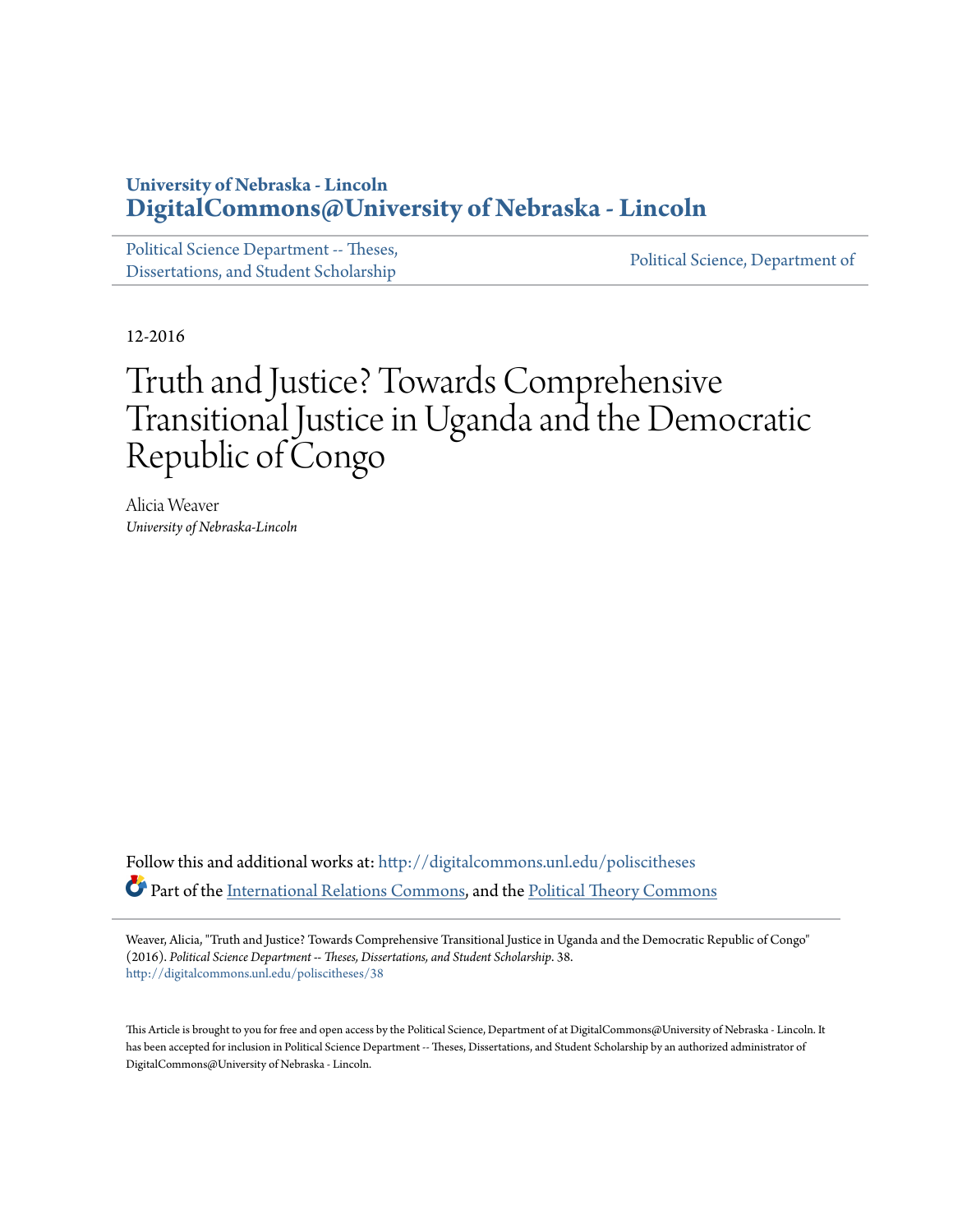# TRUTH AND JUSTICE? TOWARDS COMPREHENSIVE TRANSITIONAL JUSTICE IN UGANDA AND THE DEMOCRATIC REPUBLIC OF CONGO

by

Alicia D. Weaver

### A THESIS

Presented to the Faculty of

The Graduate College at the University of Nebraska

In Partial Fulfillment of Requirements

For the Degree of Master of Arts

Major: Political Science

Under the Supervision of Professor Ariel Kohen

Lincoln, Nebraska

December 2016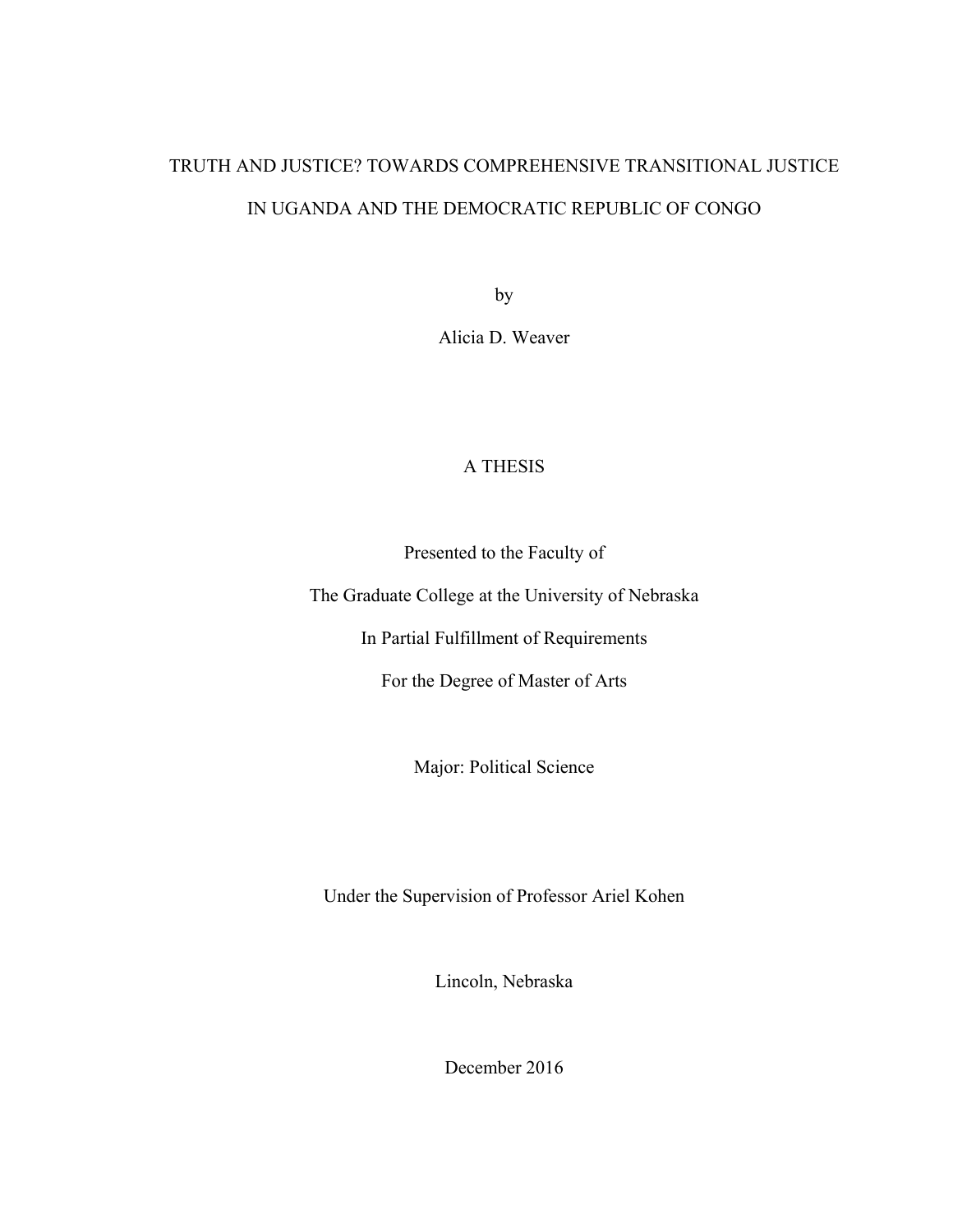Abstract: The field of transitional justice currently views retributive and restorative justice as a means of reconciliation dichotomously. With practice becoming increasingly legalistic, the restorative approach is seen as not forcing accountability. This is a mistake. This article will attempt to show that prosecutions and truth and reconciliation commissions can complement one another to attain the most justice for the most people. Using the case studies of Uganda and the Democratic Republic of the Congo, I will examine under what conditions retributive and restorative justice will be used, and how they can be used to promote national reconciliation.

Key words: transitional justice, Uganda, Democratic Republic of Congo, restorative justice, retributive justice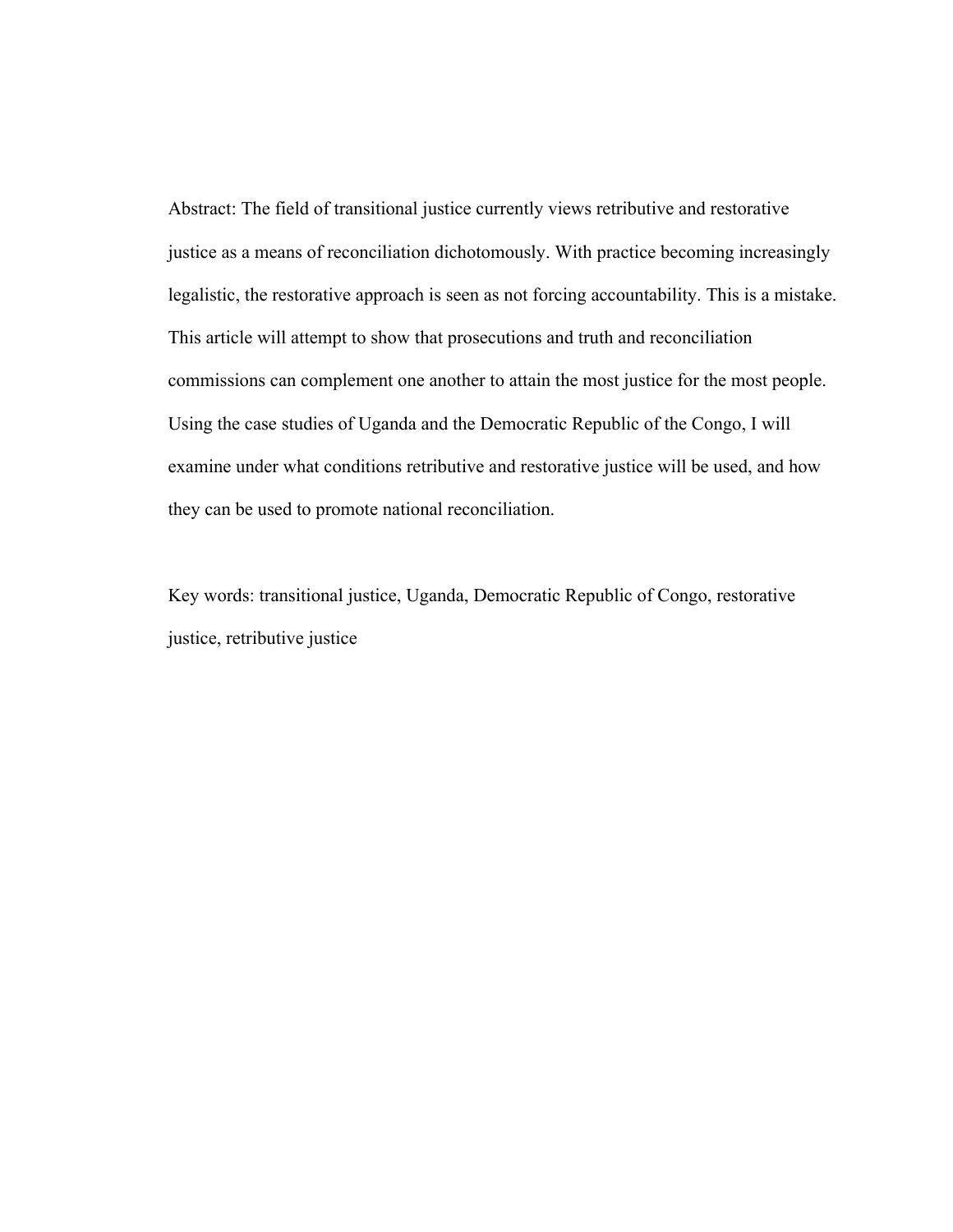The pursuit of justice in post-conflict situations has become *de rigueur*, but what form that justice should take is hotly debated. Should legal justice be privileged over truth in the aftermath of mass atrocity? Or should reconciliation of the people be seen as more important? Both in study and practice, the transitional justice field has viewed retributive and restorative justice as dichotomous means of post-conflict reconciliation. Rather than blindly adhering to this norm, the international community should question why we continue to do so. Rather than being seen as competitive means of post-conflict reconciliation, restorative and retributive justice should be seen as complementary – working together to achieve the most justice for the most people.

As Stover and Weinstein put it, "Justice, like beauty, is in the eye of the beholder and can be interpreted in a variety of ways" (2004, p. 4). Recognizing the difficulties associated with utilizing only one of these types of justices, some countries have begun to implement both restorative – defined as truth and reconciliation commissions – and retributive – using the International Criminal Court and domestic courts – justice into their post-conflict reconstruction planning. This combination of transitional justice mechanisms shows how accountability for war atrocities is implemented, reaching the top ranking members of the government to the average citizen who took up arms.

#### **The Current Debate**

The international community often has a hand in a post-conflict country's transitional justice planning, be it though funding, design, or assisting in establishing the special commissions or courts. This is not a purely altruistic gesture – the international community benefits from having a hand in the planning. Utilizing transitional justice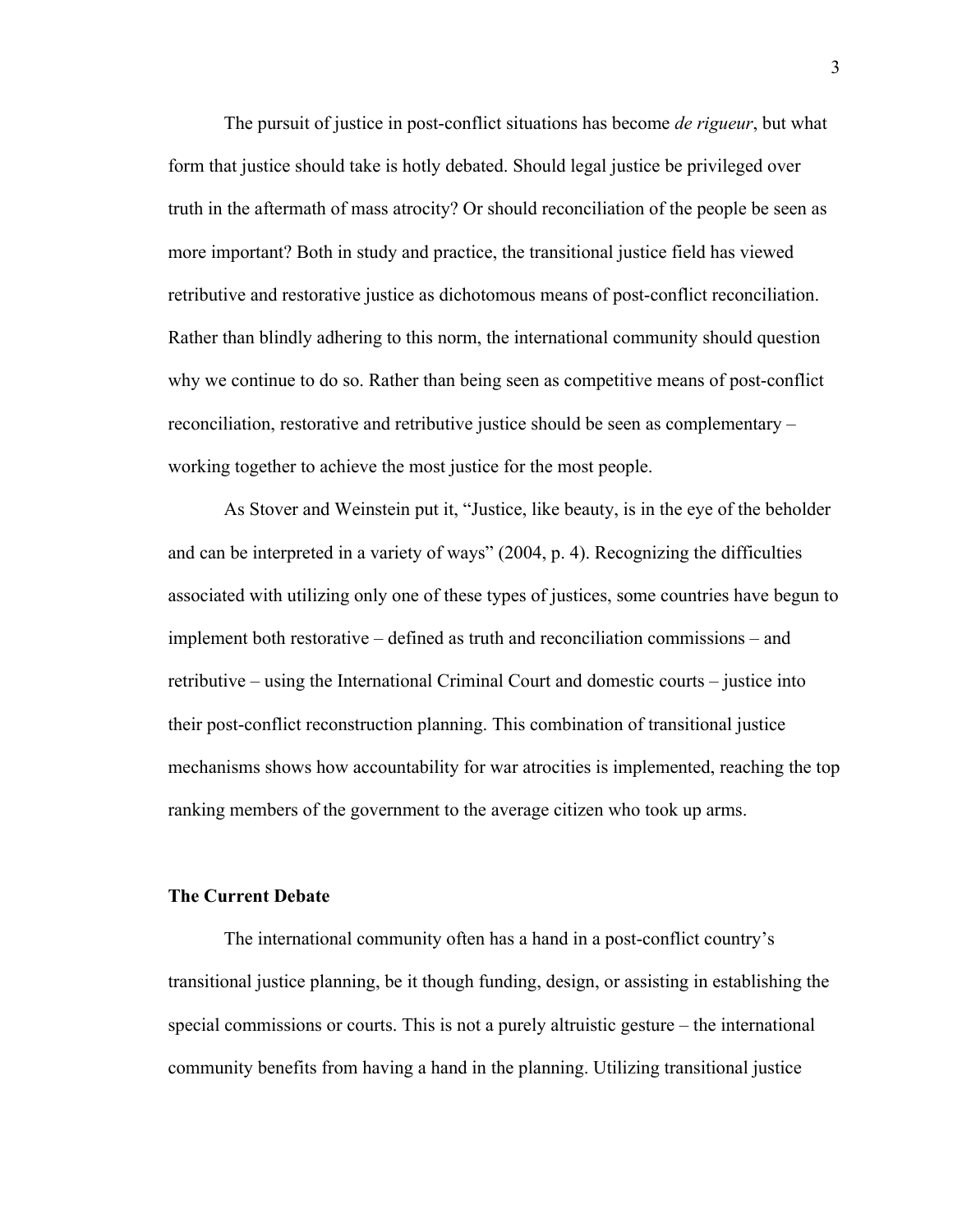mechanisms can bring a country closer in line with the democratic ideals espoused by the international community, deter future conflict, and improve human rights protection. Therefore, the international community is investing  $-$  both literally and figuratively  $-$  in the future of the country by assisting with implementing transitional justice.

 Like all investments, however, the international community looks for a return. One of the most visible returns is the use of trials, which enforces compliance with international laws and norms. Rooted in the Nuremburg and Tokyo trials, the prosecutorial approach to transitional justice is meant to strengthen the rule of law and signify that human rights abuses will not be tolerated (Humphrey 2003; International Center for Transitional Justice [ICTJ] 2015). It focuses primarily on the punishment of those deemed most responsible for human rights violations. There are two philosophical justifications for this: the retributive and deterrence theories. The retributive theory, generally associated with Kant, holds that individuals are free agents and can be punished for actions they voluntarily engaged in. Classical deterrence theory is a moral justification for punishment; it can stop others from committing similar crimes and thus provides for the common good (Seils 2013).

Echoing these theoretical groundings, advocates of retributive justice argue that the "culture of impunity" is challenged through the use of punishment (Shinoda 2002; Humphrey 2003; Kerr & Mobekk 2007). These trials are a very public method of forcing the issue of accountability. If the former leader of a country can be brought up on criminal charges, they argue, it shows that anyone – leaders or those carrying out the orders – can be held accountable for those same crimes. By this logic, using trial could also prevent future atrocities from being committed. Proponents of international tribunals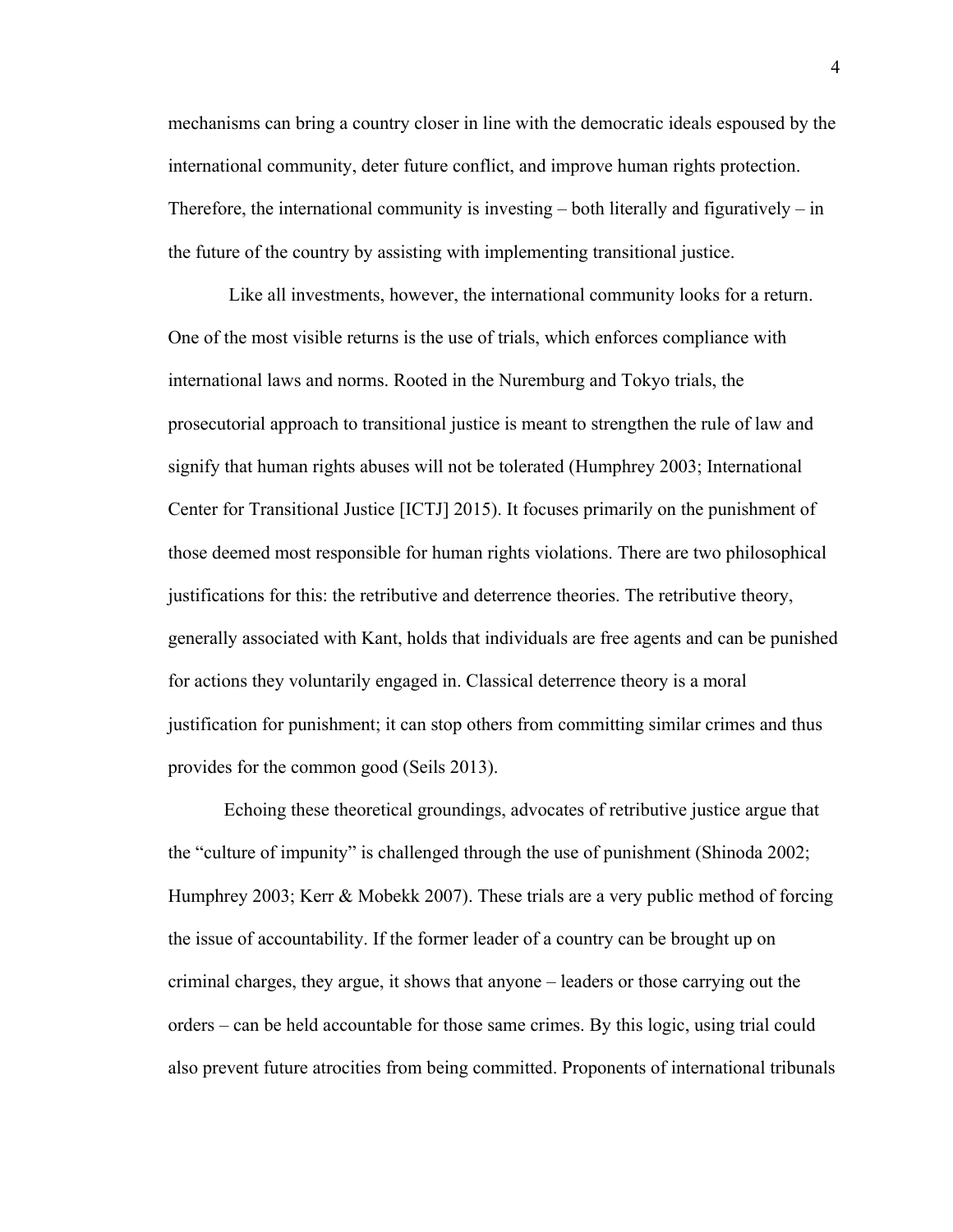contend that prosecuting human rights abuses has empirically been shown to improve human rights protection, and that the deterrence effect is felt beyond the confines of a single country (Kim  $\&$  Sikkink 2010). Those who advocate for retributive justice believe that this deterrence effect has the ability to ensure international security by enhancing the jurisprudence of international law (Landsman 1996; United Nations [UN] Security Council 2004; Bosco 2014). The trials also bring the country in line with international standards of punishment and demonstrate the appropriate means of holding perpetrators responsible. Doing so can help to normalize the pattern of behavior that conforms to democratic behaviors (Snyder & Vinjamuri 2004). Where the trials take place, however, is subject to debate within the legalist camp. Some argue that moving the trials out of the country takes the justice out of the hands of the stakeholders and makes it inaccessible to those who suffered the most. In addition, moving the courts out of the country is a missed opportunity to rebuild trust in the judicial system and the new government (Kerr  $\&$ Mobekk 2007; Duff 2014).

Trials also serve to ensure the rights of the perpetrator while restoring the rights of the victim (Humphrey 2003; Snyder & Vinjamuri 2004). It is believed that they have a strong reconciliatory power and can help to move the country forward as it rebuilds. The prosecution has a duty to provide a strong case against the defendant, which necessitates information gathering. This creates a historical record of the atrocities committed that can be released to the public. Holding public trials allows the citizens to see the extent of the human rights violations, and prevents future rewriting of the history (Landsman 1996). By prosecuting those who are most responsible for the crimes committed – typically military, political, and rebel leadership – trials individualize guilt. For example, all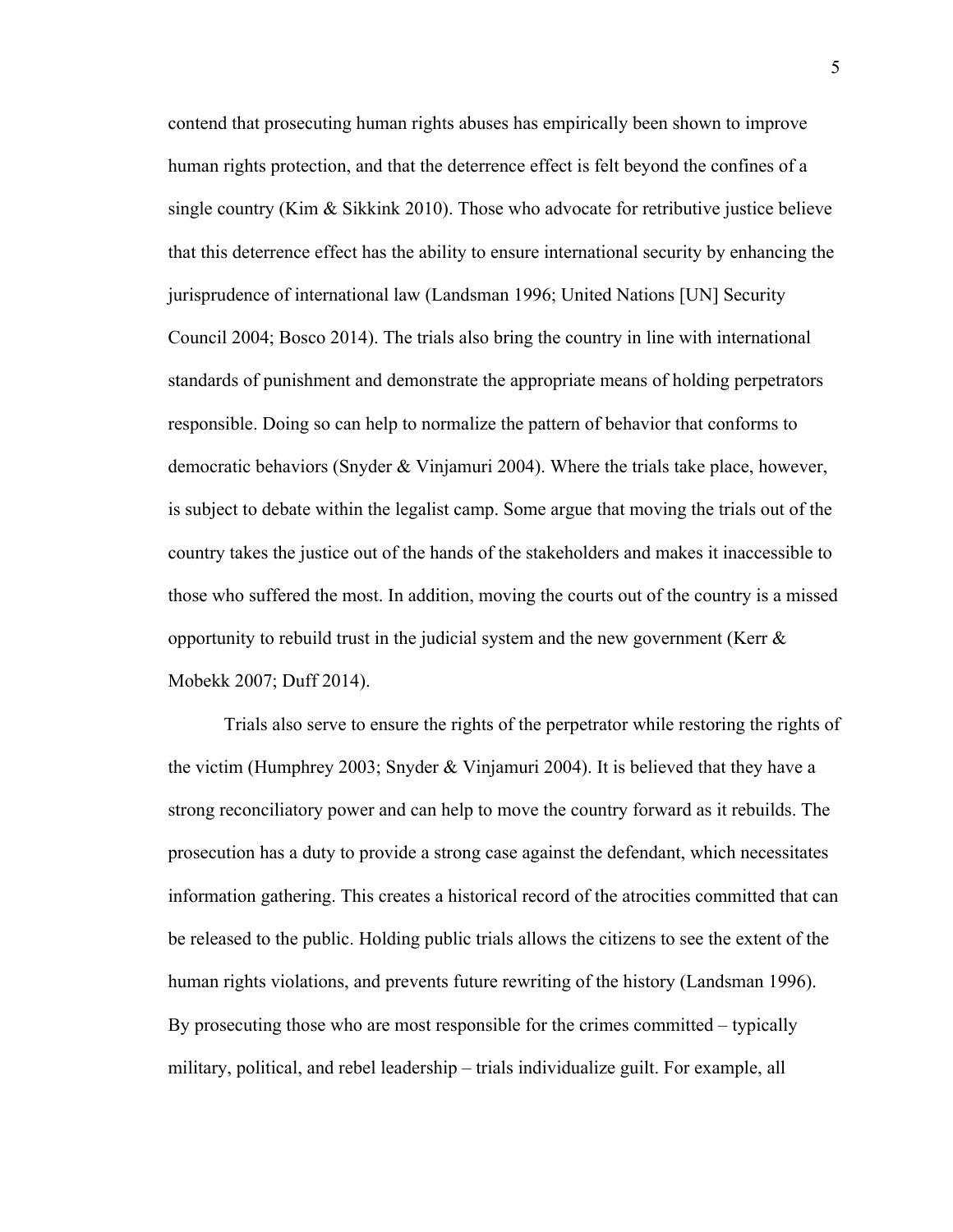Germans did not commit the Holocaust – the argument goes – it was Hitler and his top leadership that committed it. This individualization of guilt promotes social reconciliation by allowing former enemies to live together once against and attempt to move forward.

Restorative justice emerged as an alternative to retributive justice. Wherein retributive justice is focused on the crimes committed, restorative justice is primarily concerned with repairing the harm done to communities (Gavrielides 2007). Unlike retributive justice, which further isolates an offender from the community, restorative justice works to bring the person back into the fold by holding "offenders accountable by having them (1) accept and acknowledge responsibility for their offenses, (2) to the best of their ability repair the harm they caused to victims and communities, and (3) work to reduce the risk of re-offense by building positive social ties to the community" (Karp 2004, p. xv). As Wright (1996) argued that "the response to crime would be, not to add to the harm caused, by imposing further harm on the offender, but to do as much as possible to restore the situation" (112). Justice, therefore, is derived from reconciliation rather than punishment.

While there are numerous mechanisms of restorative justice, truth and reconciliation commissions (TRCs) are the most well known. Since 1974, more than 25 such commissions have been created across the world (Kerr & Mobekk 2007). TRCs are established to investigate human rights abuses committed during a specific time period, typically outlined in its mandate. The ultimate goal of the commission is to find out – as the name implies – the truth of what happened during that time and usually produces a report detailing its findings. This truth-telling exercise is also thought to promote social reconciliation by allowing the victims to speak out about what occurred and possibly find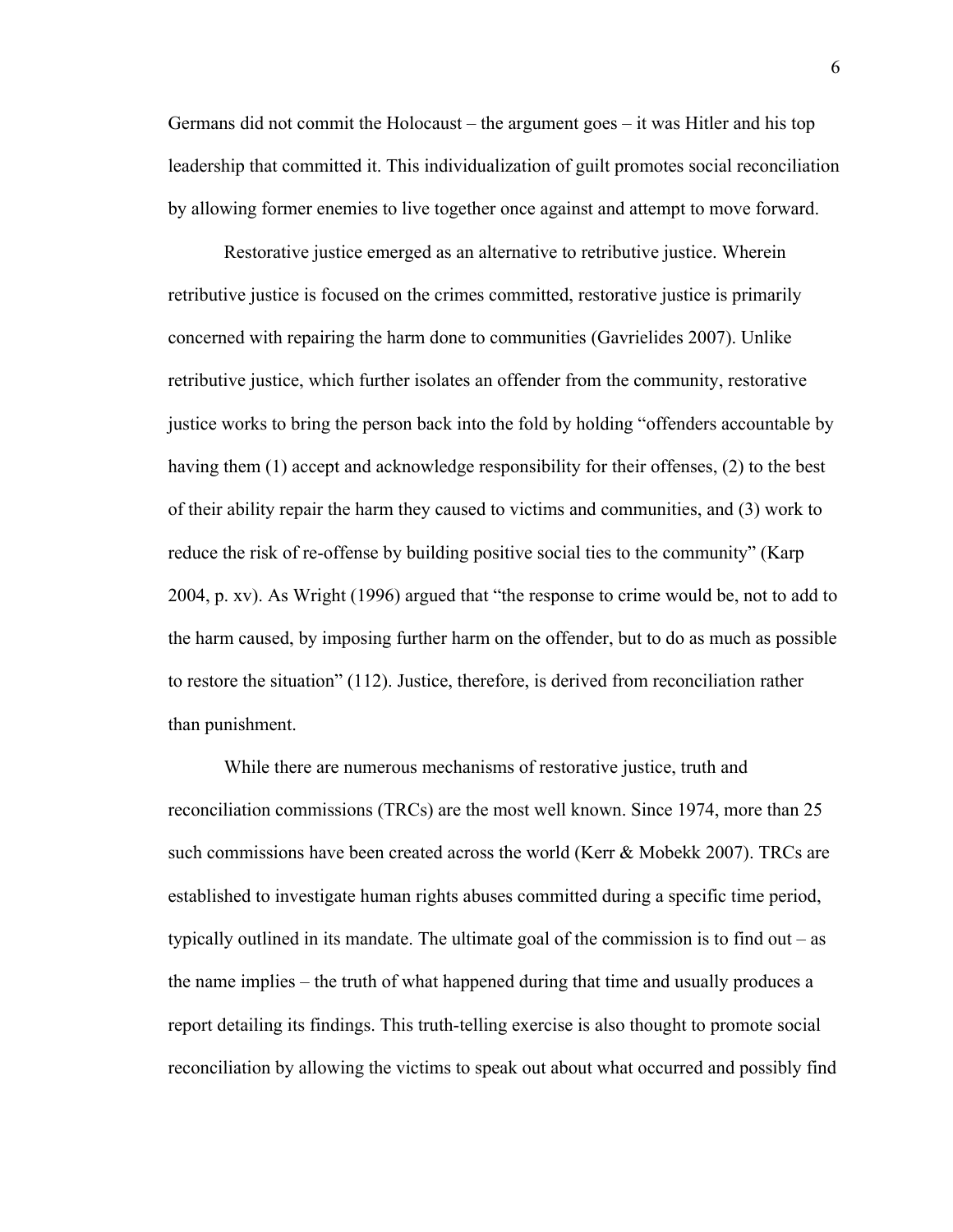out what happened to loved ones who may have disappeared. Like retributive justice, it creates an official history that allows the country to unify and build upon, which can stabilize the country and political institutions. The rational of the commissions is grounded in their moral conception – "'truth and reconciliation' may be explicated...in terms of truth as acknowledgement and justice as recognition" (du Toit, 2000, p. 123). This acknowledgement and recognition of the wrongs done to victims, they argument, will foster individual reconciliation. Even those who are not able to testify in front of the commission could find their story represented by someone who spoke out.

There are inherent limits to each of these types of justice. The time required and expense of conducting trials constrains the reach of retributive justice. It is infeasible to try all former combatants. A very clear example of this is seen in Rwanda, where the prison population in 1998 reached approximately 130,000 people with only 1,292 people having been tried (Human Rights Watch [HRW] 2014). Given this, many courts threaten only those at the higher echelons of power within the conflict. This gives some credence to the argument put forth by restorative justice advocates – that their approach is more concerned with the people of the country while retributive justice is used for the benefit of the international community. They argue that their approach to justice reaches more people as it is concerned primarily with the community level, is low cost, and not confined by availability of the infrastructure to hold trials which is often destroyed during the conflict (Gavrielides 2007). Yet there are problems with using strictly restorative measures. With the level of violence committed during the conflicts in which transitional justice is used, there is often a desire among the people to see the perpetrators punished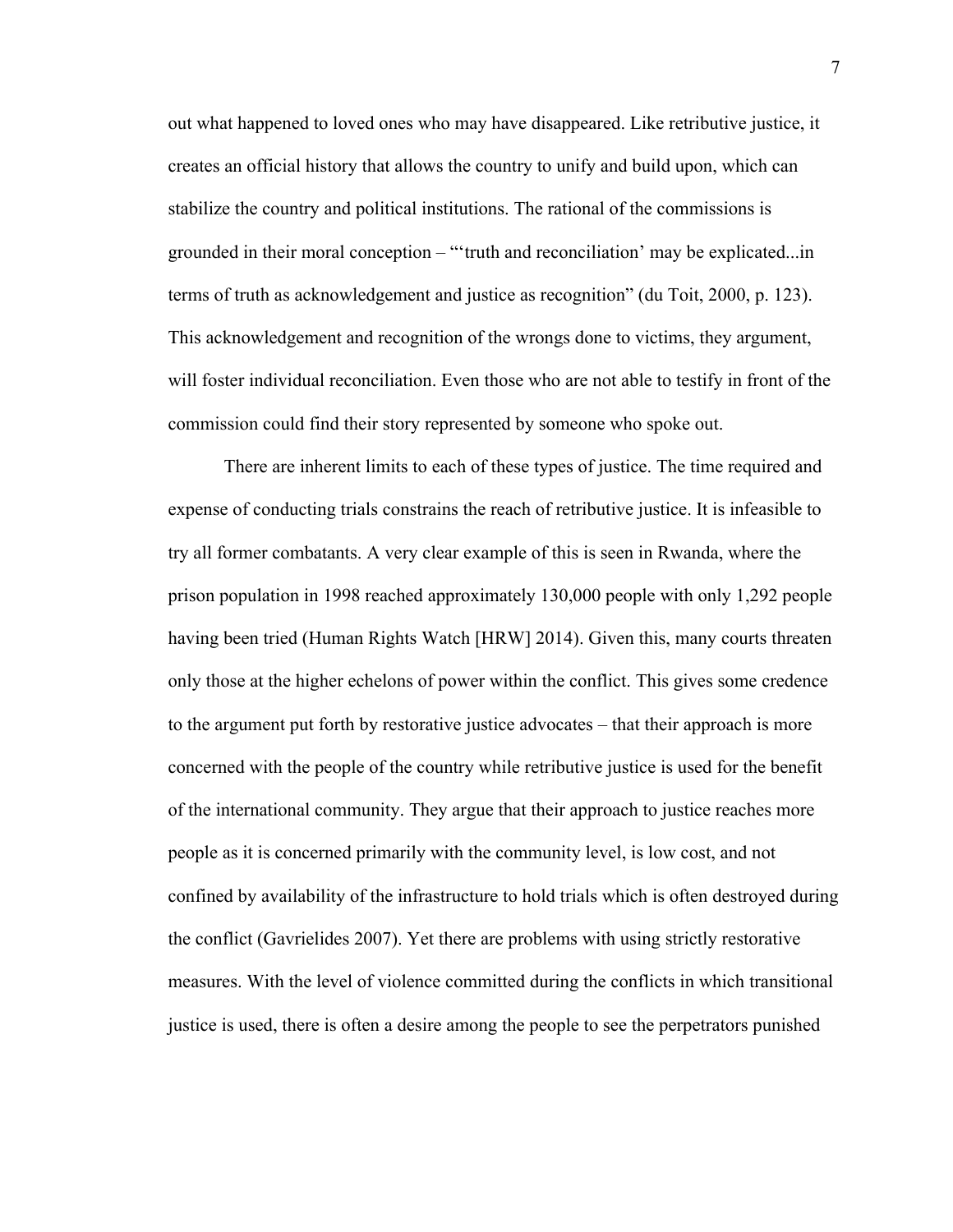for their crimes. Restorative justice is not concerned with punishing and may not have a built in reparations mechanism that could be construed as punishment.

While there may have been an underlying logical to keeping these conversations separated when the field of transitional justice began, doing so now is detrimental to the pursuit of justice. Though the field has pointed out this issue, there remains a gap in the literature to address the problem. In practice, the international community continues to push countries to engage in retributive justice with the domestic governments, national, and international nongovernmental actors advocating for the use of restorative measures. This creates a false dichotomy of retributive and restorative justice. It also illustrates how the international community privileges retributive justice when their reach is limited – there is more prestige and visible accountability with the use of trials. More importantly, it fails to recognize under what conditions restorative and retributive justice could be implemented with relative success.

The pursuit of justice and reconciliation should not be seen as hierarchical. The mechanisms utilized by retributive and restorative justice have differing mandates and reach various levels of perpetrators. To achieve the most justice for the most people, it is logical that they work with one another. Yet the field of transitional justice lacks a theory of how they work together to complement one another to facilitate transitional justice. This article will attempt to address that gap.

#### **Truth and Justice?**

As the previous section shows, retributive and restorative justices are concerned with different aspects of reconciliation. Yet little attention is paid to under what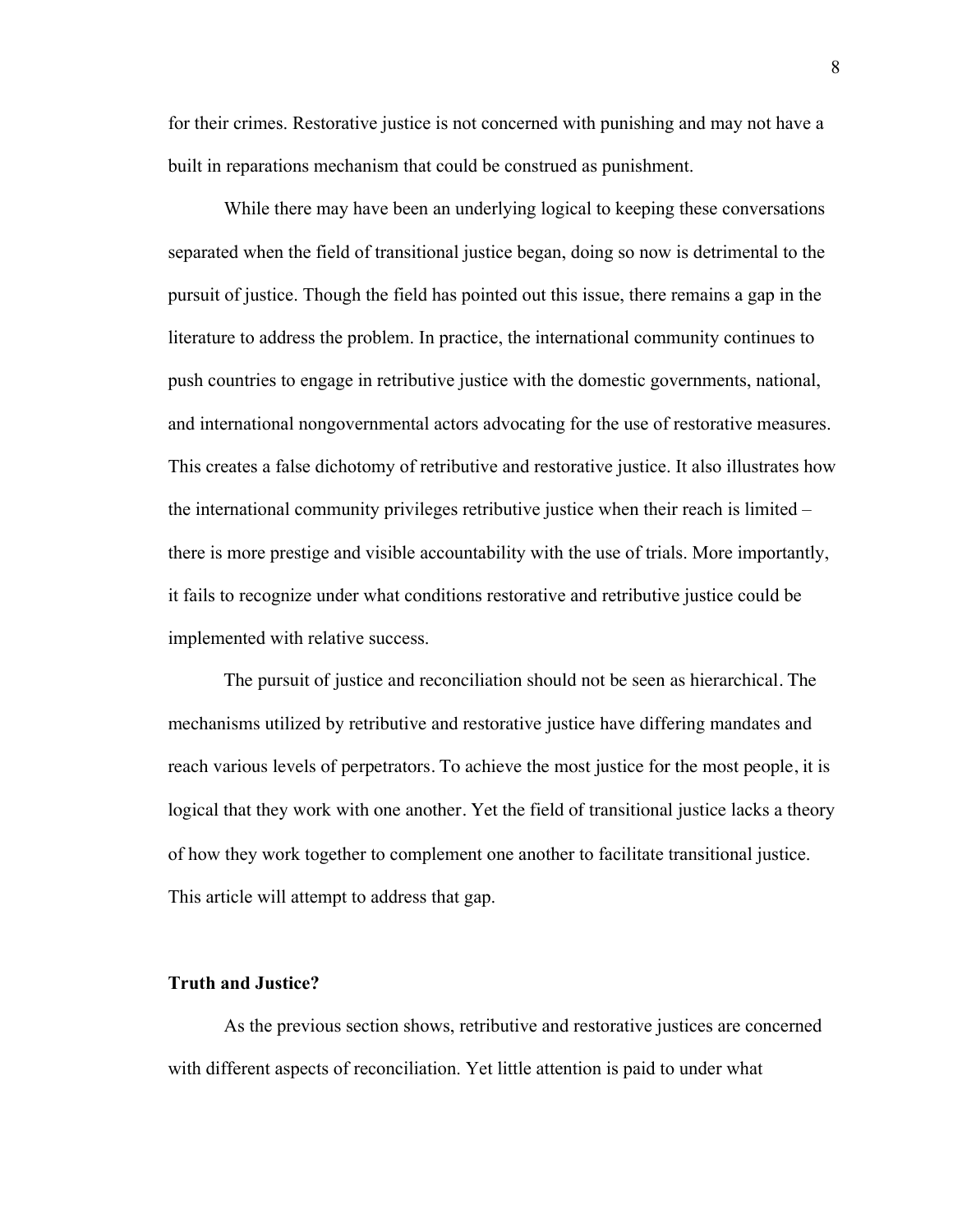conditions these mechanisms will be implemented under. Even less attention is paid to why both approaches will be used. This begs the question: with the application of transitional justice becoming more and more legalistic, why are countries implementing both retributive and restorative justice measures? This article will attempt to identify under which conditions a government will pursue either type of justice as well as a pluralistic approach. To investigate this, retributive justice will be tested using cases being tried in front of the International Criminal Court (ICC) and national courts. The creation of a TRC will act as a proxy for restorative justice. Using the ICC necessitates a time barrier for the retributive variable, therefore only contemporary cases (when the Rome Statutes came into force in 2002 until now) can be considered.

From the end of the Cold War, there has been a marked decline in the number of interstate conflict and an increase in the number of intrastate conflicts. This, however, does not preclude outside actors intervening in the country's domestic affairs. Whether by invoking the Responsibility to Protect norm, an effect of conflict contagion, or under the auspices of international security, countries continue to get involved in conflicts beyond their boarders. External actors may choose to deploy troops with humanitarian intervention in an attempt to stop the fighting or utilize non-military means. Intervening countries may use their foreign aid as a "carrot and stick" means of manipulating domestic governments into complying with international norms of justice, i.e. prosecution. They might also exert pressure by sending delegates to speak to members of the government. In return for their involvement, these interveners will want so see action. The first argument this paper will put forth is that countries that have experienced an external intervention will face pressure to indict those most responsible for crimes, and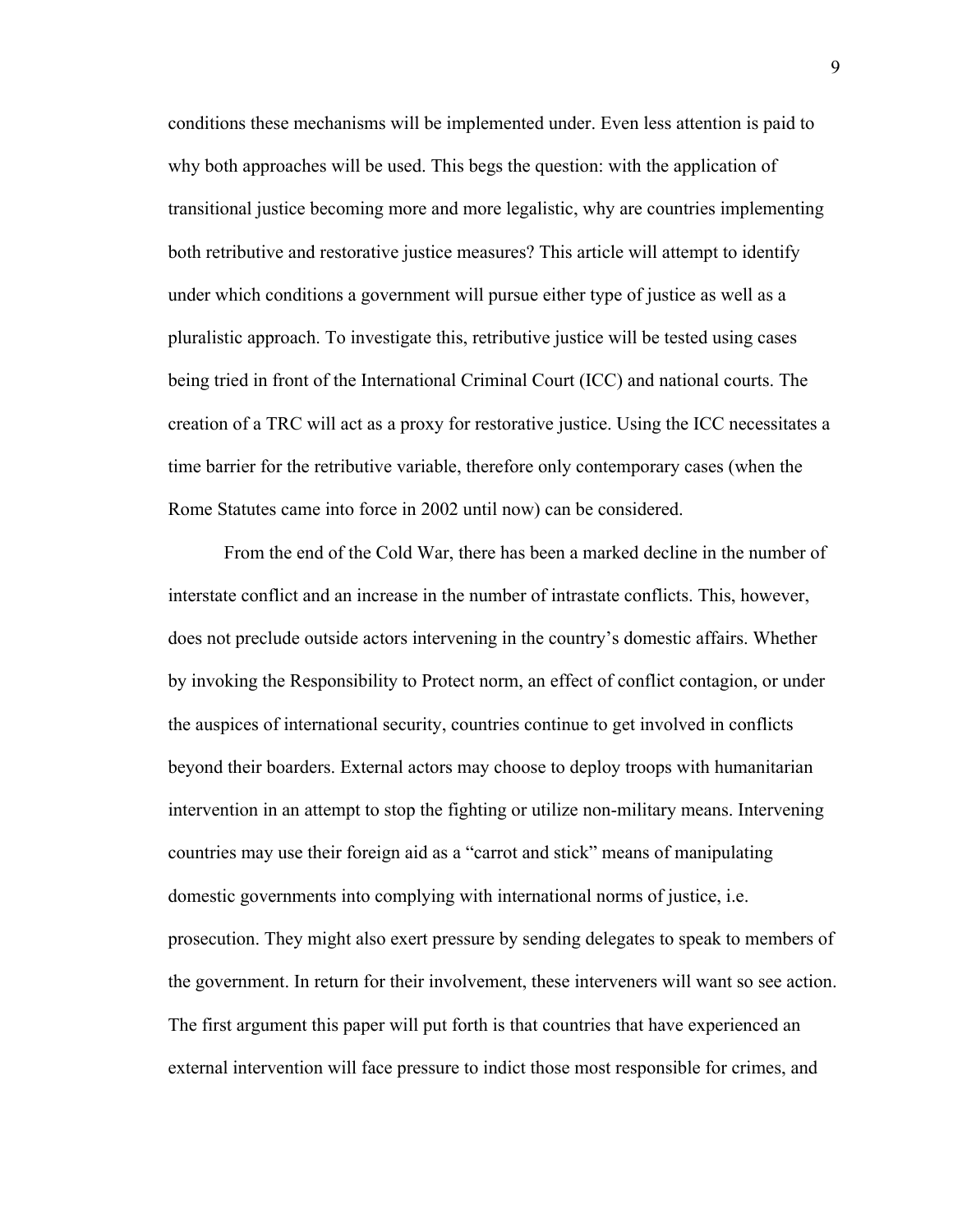therefore will pursue retributive justice. Externally intervening countries may push for this top-down approach to justice help to stabilize the emerging government and prove their commitment to rebuilding the country. To continue the above analogy, the intervening countries are investing in the post-conflict country and will expect a return on their investment. Seeing those who committed the crimes they stepped in to stop being publically held accountable is one way of validating their intervention. Therefore, they would stress the importance of retributive justice.

The new government faces many issues as it turns its attention to rebuilding and reconciliation. One of these problems is a weak national judicial system. It may have been corrupted by the previous regime, leading the citizens to mistrust the government leaders or their ability to remain unbiased in their prosecution. Rather than remaining apolitical, the courts could be used as a political tool in which the new government exacts their revenge on former enemies. In addition, the country may lack the physical infrastructure necessary for trials – courthouses, prison facilities, etc. – and/or the personnel resources – judges, prosecutors, defense attorneys, etc. – may have fled, hindering the ability to conduct fair trials. Recognizing these difficulties, my second argument is that countries emerging from conflicts in which the national judicial system is weak will implement restorative justice means. The lack of trust and physical infrastructure could make the government turn towards restorative justice. As these are community oriented, these mechanisms are more of a mid-level approach to implementing justice. The national government is often removed from the proceedings, and government created restorative justice mechanisms are removed from its sphere of influence. The lack of infrastructure does not limit their implementation as they can be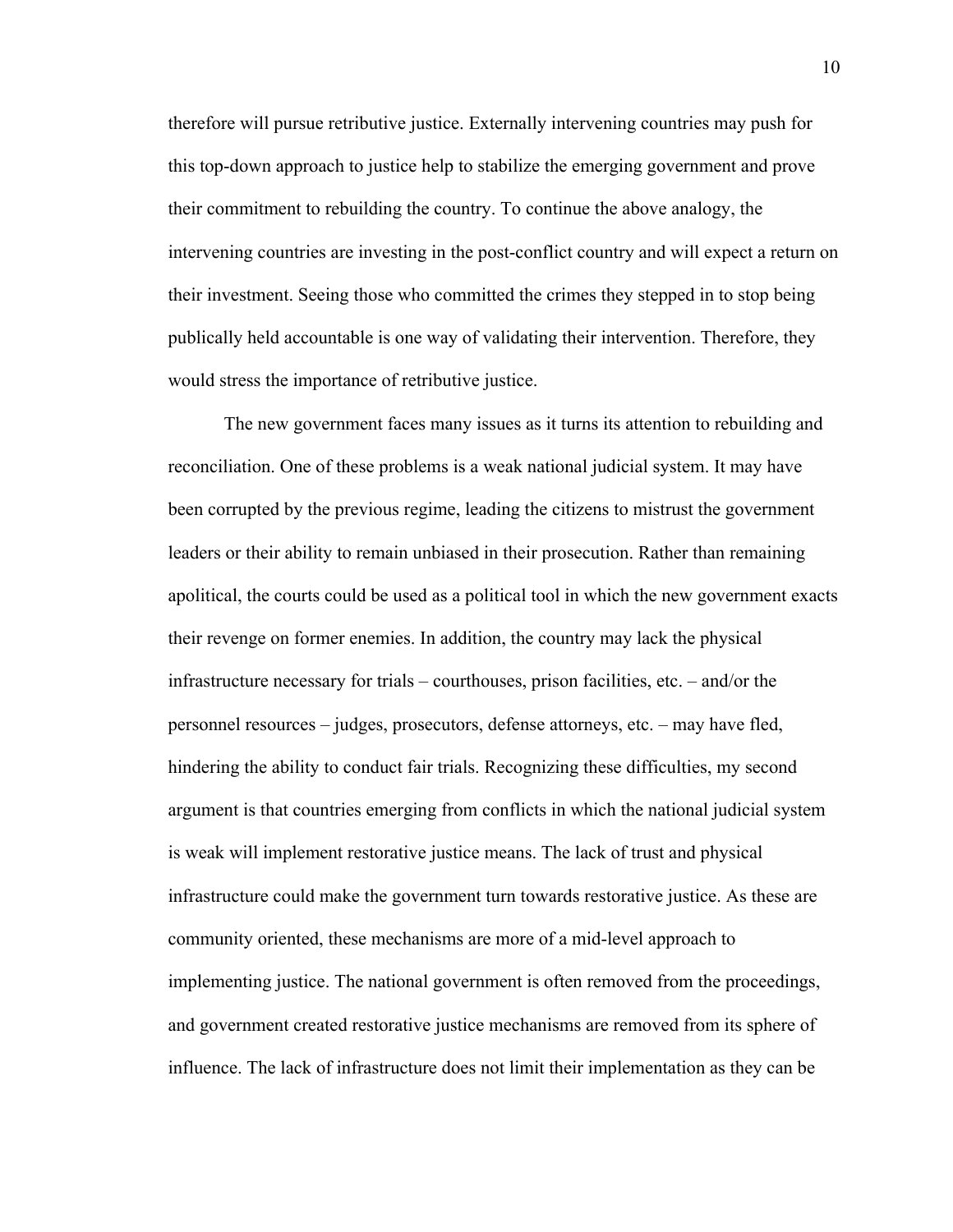held outside like the gacaca courts in Rwanda, and TRC statement takers travel the country to collect people's stories. With the lower cost of these mechanisms, governments might turn to them as a stopgap as the national judiciary rebuilds.

External intervention and a weak national judiciary are not mutually exclusive conditions; they can and have appeared together in post-conflict situations. The third and primary argument of this paper examines the interaction between these two variables. I argue that countries subjected to both an external intervention and have a weak national judiciary are more likely to utilize both retributive and restorative justice in a complementary approach. This main argument of this paper is that a government can practice both retributive and restorative justice to assist in reconciling the citizens and begin the rebuilding process.

This paper will use two case studies to test these arguments. Located in the Great Lakes region of Africa, Uganda and the Democratic Republic of the Congo have both experienced protracted conflict almost from the moment of their independence from their colonial power. Their respective despotic leaders engaged in massive human rights violations ruled for years before civil wars tore the countries apart. These wars crossed boarders, with the history of the two countries intertwining. Uganda began to address its tumultuous past with restorative transitional justice mechanisms in the 1970s, and the DRC following suit in 2003 using retributive mechanisms. More recently, Uganda and the DRC became the first to invoke Article 14 of the Rome Statute and self-refer their situations to the ICC, becoming the first and second countries respectively to do so.

Using historical analysis and more recent news articles, the rest of this paper will examine the atrocities the citizens' experiences and how the countries have addressed

11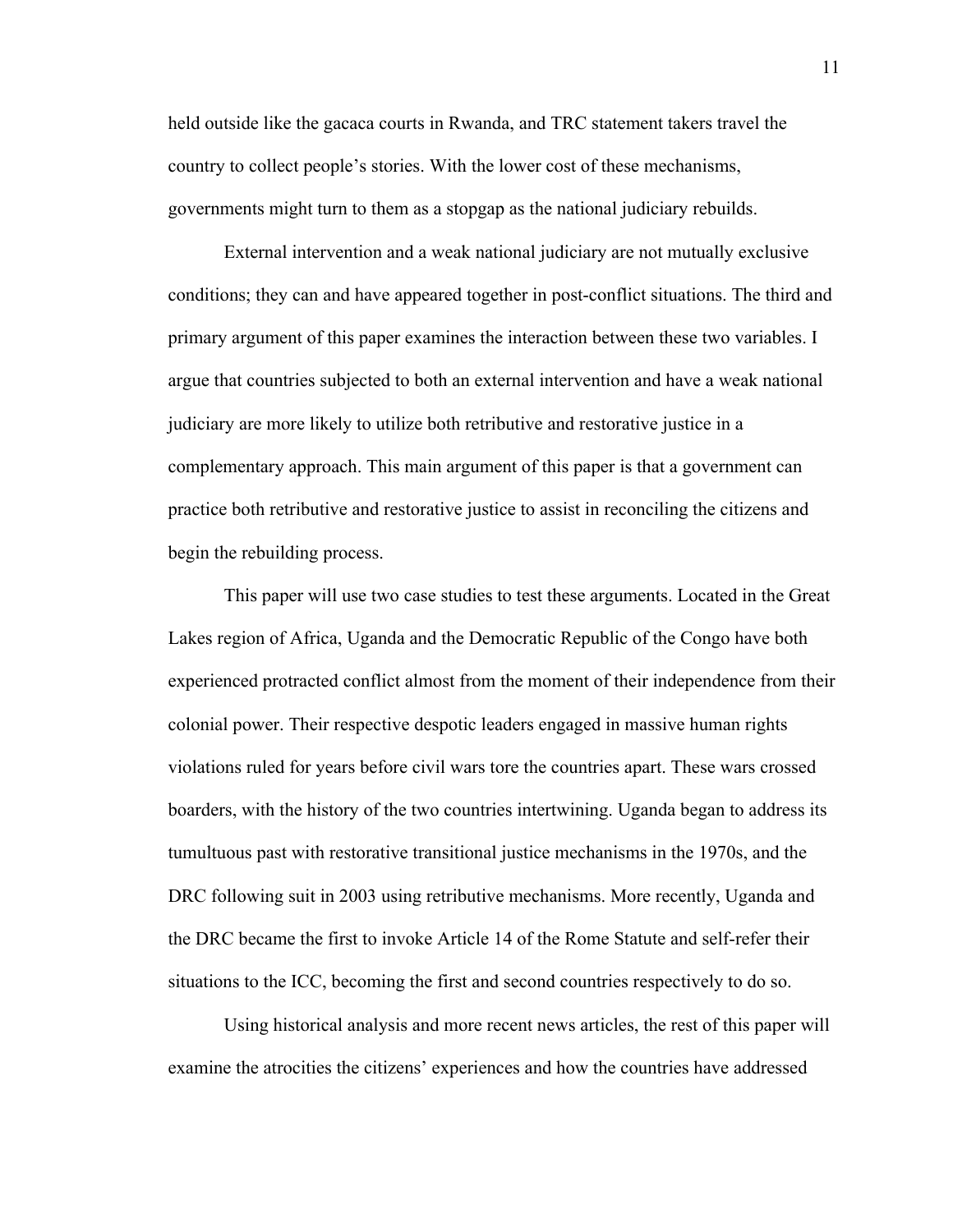them. The next section will give a brief historical overview of the conflicts, and the following two sections will discuss their use of retributive and restorative transitional justice mechanisms.

#### **A Brief History**

#### *Uganda*

The ongoing conflict in Uganda is Africa's longest running civil war. Following the state's independence from Britain in 1962, political maneuvering weakened the government. Prime Minister Milton Obote suspended the country's constitution in 1966 and removed the President and Vice President from power before proclaiming himself President of Uganda. He managed to stay in power until a coup in 1971, which occurred while he was out of the country. Powerless, he fled to Tanzania while Ugandan Army Major Idi Amin Dada rose to the presidency.

The people greeted Amin as a hero, falsely believing that he would institute democracy after Obote's repressive rule. The promised elections did not occur and he moved his family into the presidential palace. Rather than abolishing the secret police, Amin tightened his grip on the country and earned the nickname "The Butcher of Uganda". Almost immediately upon taking power, he began to track down his enemies, including military officers and soldiers that he believed were loyal to Obote, mainly those in the Acholi and Langi ethnic groups. It is estimated that approximately six thousand soldiers – two thirds of the standing army – were executed in his first year of power (Horvitz & Catherwood 2006). Political prisoners were often taken from their jail cells and beaten to death. By early 1972, an estimated 5,000 Acholi and Langi soldiers, and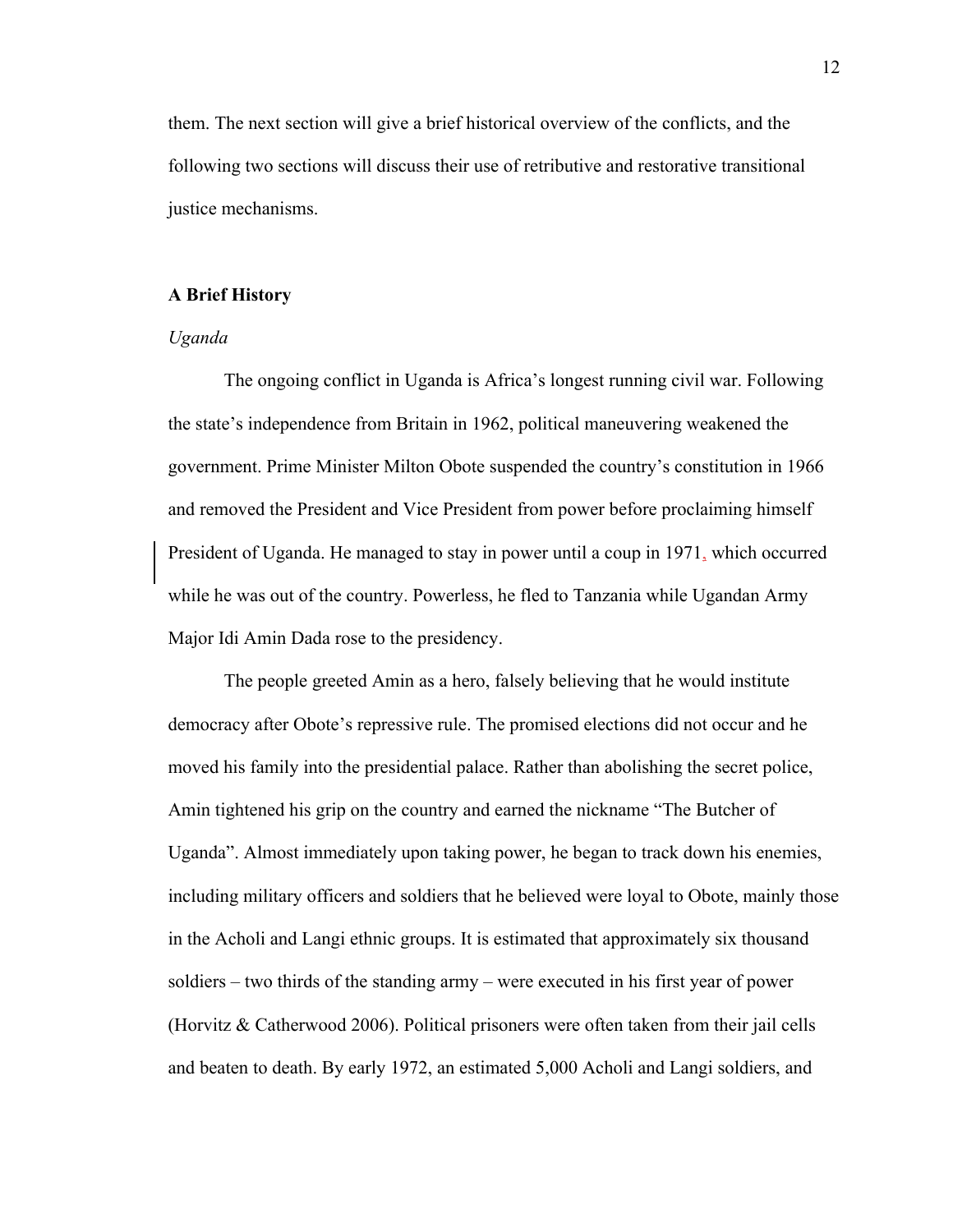twice as many civilians, had disappeared (Moore 2003). After announcing that he would make Uganda a "black man's country", the Asian community was forced from the country. After "receiving a dream from God" Amin expelled the country's 40,000-80,000 Indians and Pakistanis (Horvitz & Catherwood 2006; Moore 2003). By the time he was forcibly removed from power eight years later, an estimated 300,000 and 500,000 people had been murdered (Horvitz & Catherwood 2006).

In 1979, Tanzania overthrew Amin and restored Obote to power; who continued to terrorize the people of Uganda. With the aid of the Uganda National Liberation Army (UNLA), he fought off a guerilla campaign led by Yoweri Museveni and his National Resistance Army (NRA). The UNLA displaced thousands in the northwest, forcing them to enter Sudan as refugees, but those in the Luwero Triangle (region north of the capital Kampala) had no such escape. The NRA secured local support and the UNLA responded by treating most civilians as collaborators. They were herded into camps and executed; it is unknown how many died but it certainly thousands (Allen 2006). Museveni succeeded in overthrowing Obote in 1985. Joseph Kony exploited the resentment of northern Acholi who wanted Obote to remain in power, but would later turn on them. He created the Lord's Resistance Army (LRA) and is attempting to overthrow Museveni and establish a government based on the Ten Commandments (Horvitz & Catherwood 2006).

Subsidized by Sudan, the Lord's Resistance Army (LRA) was considered one of Africa's most brutal and effective guerrilla campaigns at its height. The LRA's method of war has both psychological and physical impact. They use extreme violence – especially against civilians – to instill fear and maintain control (Pham et al 2005). The rebels routinely engage in mutilation; rape is used to torture and sexual slavery is not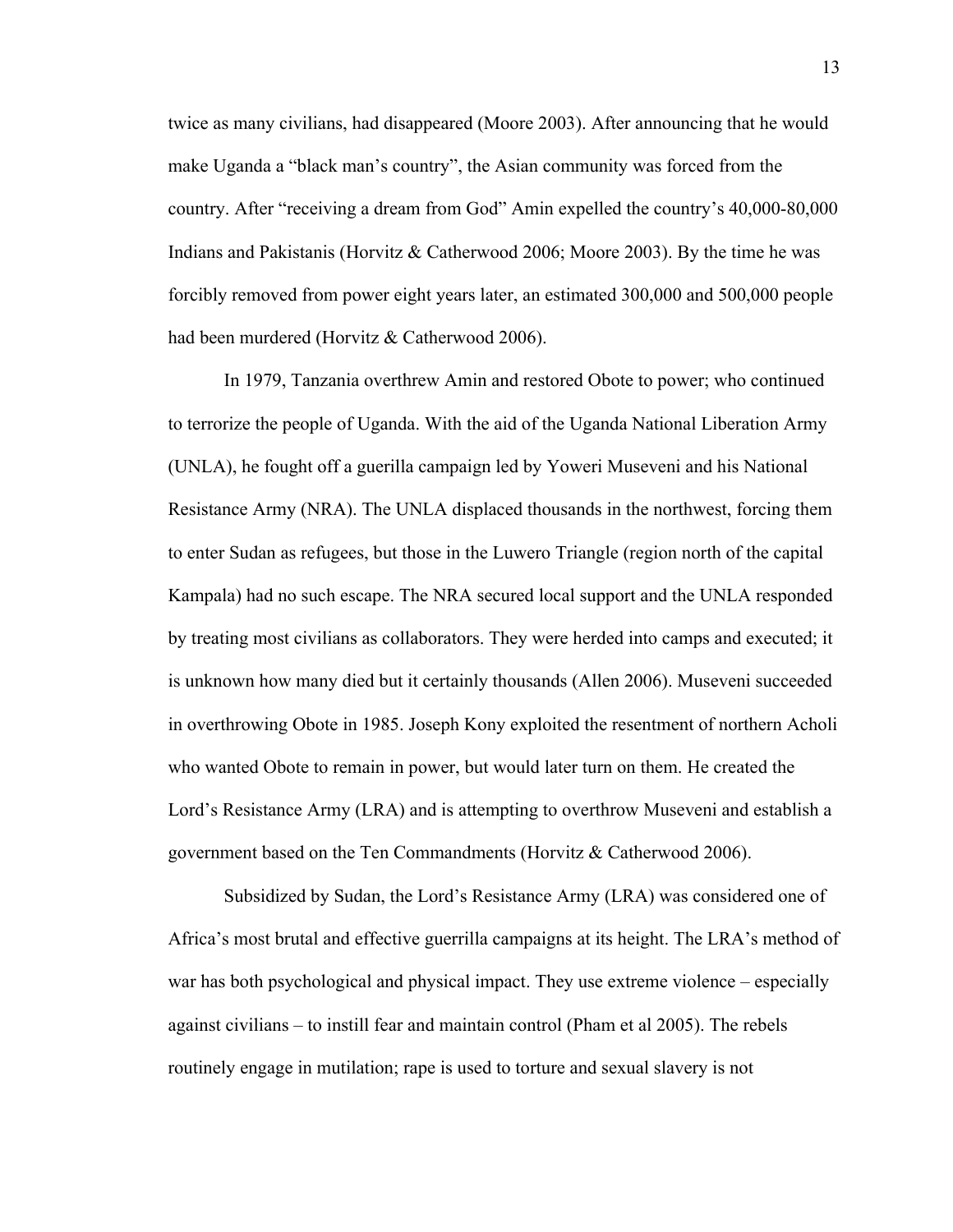uncommon. Both adults and children are abducted, with the ratio of three children to every adult, and forced to take up arms or perform labor for the LRA. While once powerful, their influence in the region has had a marked declined over the years. In 2009 the LRA called for a ceasefire after Uganda, the DRC, and Sudan launched a joint military offensive against them with the backing of the United States, but Kony and the LRA leadership remain at large.

The LRA is not the only group accused of human rights violations within the country. The Ugandan army – the UPDF – has engaged in abuses; even the President acknowledged that it is "not entirely made up of angels" (Ross 2003). These violations include summary execution, torture, rape, child recruitment, and inhuman conditions of detention in unauthorized detention locations (HRW 2003). These have increased after the launch of Operation Iron Fist began in 2000. Perpetrators are rarely punished for their crimes against civilians; the few investigations are done internally and supports the appearance of impunity for the army. If any punishment is ordered, it is at the discretion of the field commander; soldiers can be transferred and, in extremely rare cases, face court martial. As expected, this engenders little trust from the people who might have turned to their government for protection and no longer feel as though they can.

#### DRC

The DRC has experienced repression and conflict from its time as a Belgian colony. Conditions in the country were so terrible under King Leopold II's rule that the Belgian parliament bowed to international pressure and formally removed the DRC from his control. Belgium maintained a colonial administration until the country achieved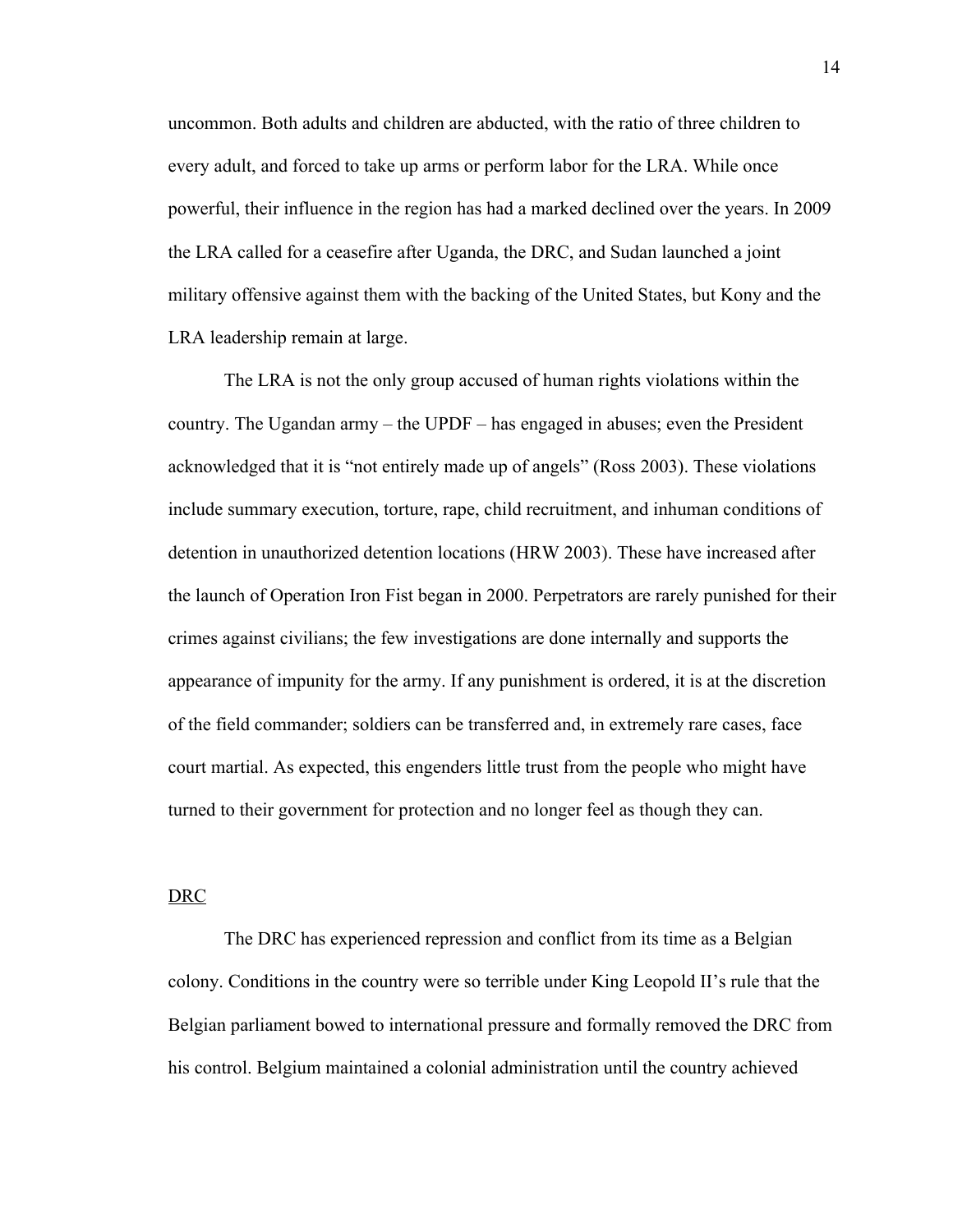independence on June 30, 1960. Lacking the capacity for self-governance, the country almost immediately descended into civil war. Within five years, the DRC was under the thumb of a despotic ruler.

Joseph Mobutu was able to gain power though a military coup and, because of his opposition to Communism, gained the political backing of the United States. Human rights violations and political repression were common. The country was consolidated under one political party with Mobutu at its head. According to Lemarchand (2009), Mobutu had an "unparalleled capacity to institutionalize kleptocracy at every level of the social pyramid and [an] unrivaled talent for transforming personal rule into a cult, and political clientalism into cronyism" (p. 218). Corruption was pervasive within the government; he isolated the city-states and took foreign aid for himself while the national infrastructure failed.

With the end of the Cold War, Mobutu's grasp on power began to weaken (Stearns 2011). The collapse of the commodity prices in the 1980s reduced his ability to fund the extensive patronage system he had established and the country was forced to allow multi-party political competition in the 1990s. Rather than stabilizing the country, this brought about increased domestic turmoil. In an attempt to draw attention from his failing regime, Mobutu began to pit communities against one another. The Banyamulenge – descendents of immigrant Rwandans in the Kivu provinces – were stripped of their citizenship and – consequently – their land rights. Ethnic violence erupted and a massacre of the Banyamulenge occurred in 1993. The decayed state apparatus and flow of refugees across the Rwandan boarder during the 1994 genocide proved to be too much for the state structure, leading its collapse. The fleeing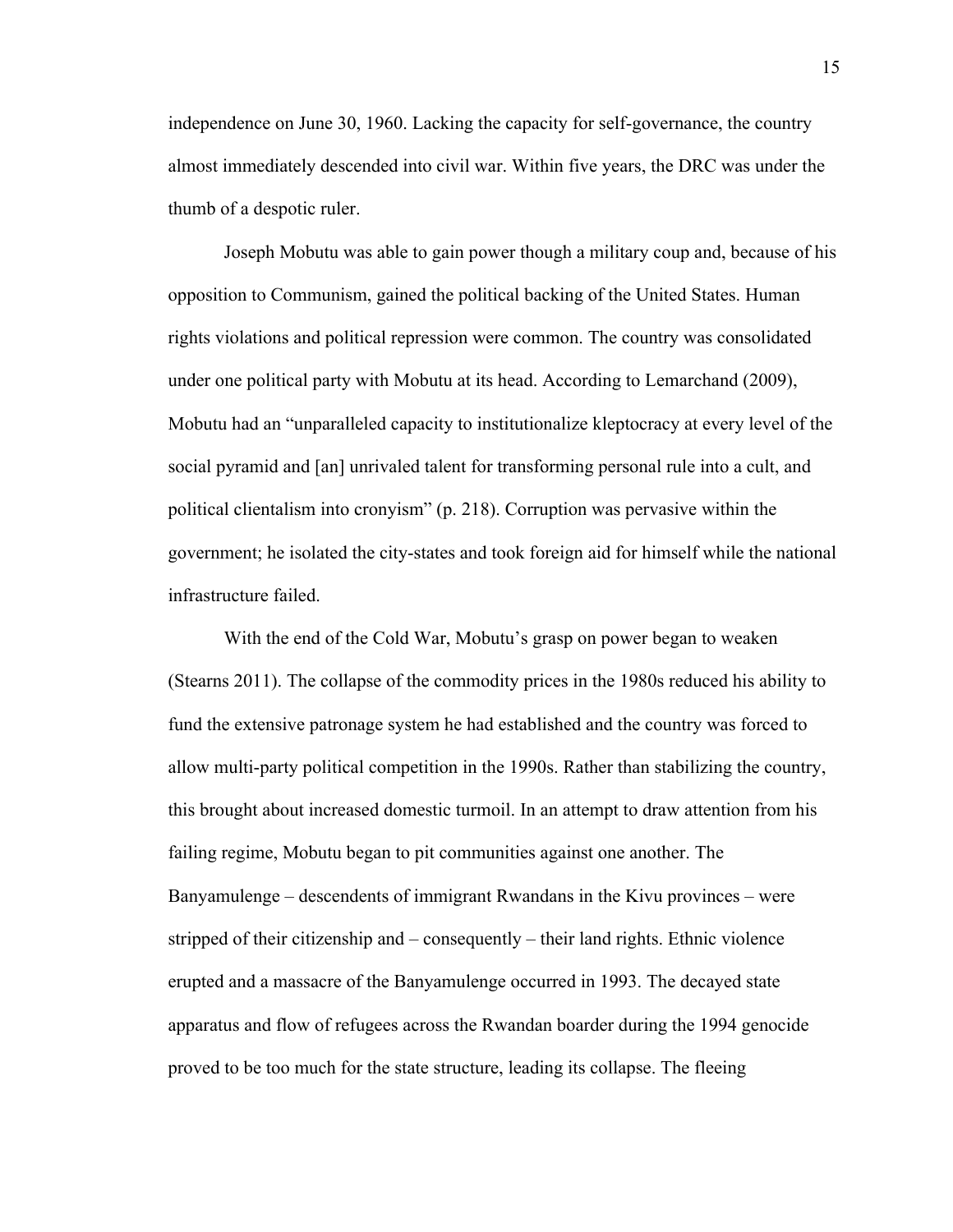Interahamwe used the refugee camps on the eastern boarder as a base for incursions against Rwanda. The First Congo War began in 1996 when Rwanda, Uganda, and Burundi joined forces to invade the country to overthrow Mobutu, who was willingly harboring foreign rebel groups. At the time of the invasion, Mobutu was caught off guard as he was in Switzerland being treated for prostate cancer. Having come to power through a coup and fearing being overthrown, Mobutu had purposely kept the security forces weak, and his rule crumbled (Stearns 2011). On May 16, 1997, Laurent Kabila, who was backed by the invading countries, proclaimed victory and was named President the following day.

Kabila turned the country into a police state – it was Mobutuism without Mobutu (Lemarchand 2009, p. 231). Relations between the new president and his former backers deteriorated rapidly. Rwanda and Uganda economically exploited the country, and allegations of Kabila being a puppet for Paul Kagame ran rampant. Fearing that Kagame was plotting to overthrow him, Kabila asked that the troops that had helped him rise to power return to their home countries. After the troops withdrew, a Rwandan Tutsi rebel group called the Reassemblement Congolais pour la Democratie (RCD) and the Ugandan Movement for the Liberation of Congo (MLC) invaded. Citing security concerns, Rwanda redeployed troops under the guise of humanitarian intervention to stop the genocide against the Congolese Tutsis with Uganda joining shortly thereafter (Reyntjens 2009). Angola, Zimbabwe, and Namibia sent troops to assist Kabila. By 1998, the Second Congolese War was begun.

Sometimes known as Africa's Great War or the African World War, no less than eleven countries were involved in the fighting (Stearns 2011). Rebel groups preyed on the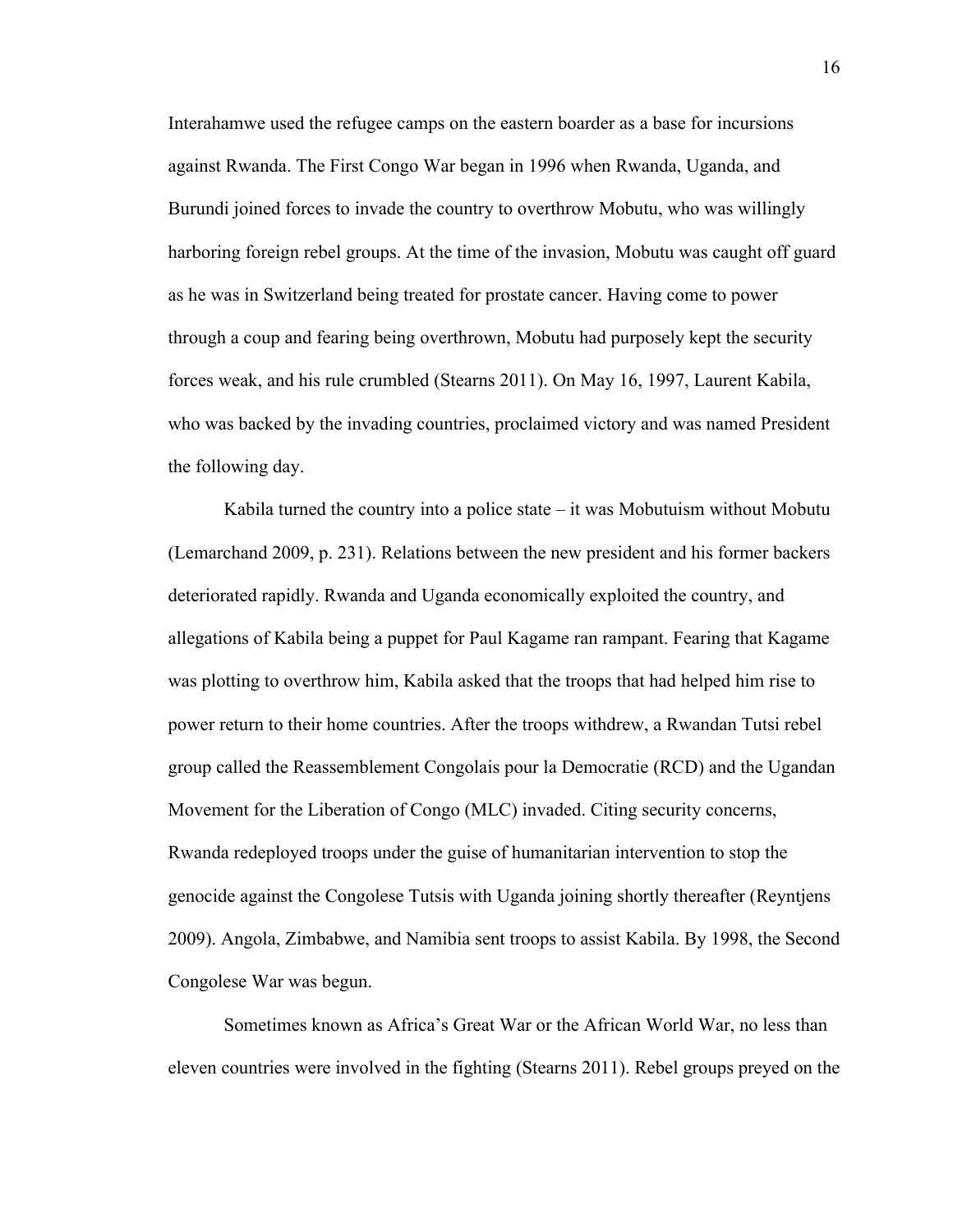Congolese people, leaving trails of destruction in their wake. The prevalence of sexual violence, especially in the eastern region, earned the country the title of 'Rape Capitol of the World'. Negotiations and a ceasefire failed, leaving the fighting to continue across the country. On the afternoon of January 16, 2001, Kabila was shot and killed by his bodyguard, a former child soldier (Stearns 2011). His son Joseph was declared president ten days after his death.

Joseph Kabila's presidency is seen as a U-turn from his father's and the international community applauded his desire to restart the peace process (Stearns 2011). In April 2001, UN peacekeepers arrived and a peace agreement was signed the following year. All of the foreign governments, excluding Rwanda, withdrew their troops by 2003. As part of the peace agreement, a transitional government was established until an election could be held on July 30, 2006. A dispute between the supporters of Kabila and Bemba led to a battle in the streets of Kinshasa, forcing peacekeepers to take control of the city. Another election was held in December and Kabila was sworn in as President shortly there after (Stearns 2011).

While the Second Congolese War was officially over, a new rebellion was about to start. In March 2009, the National Congress for the Defense of the People (CNDP) signed a peace agreement with the Congolese government, and many of the fighters were integrated into the army. In April 2012, rebel factions broke away from the army and called themselves M23 after the date of the peace agreement they had signed (Aljazeera 2013). It is unclear if they were rebelling over the pay and conditions in the army, or the pressure to arrest Bosco Ntaganda after the ICC indicted him. Rwanda denied the DRC's accusation of supporting M23, even with the UN also insists that the rebel group received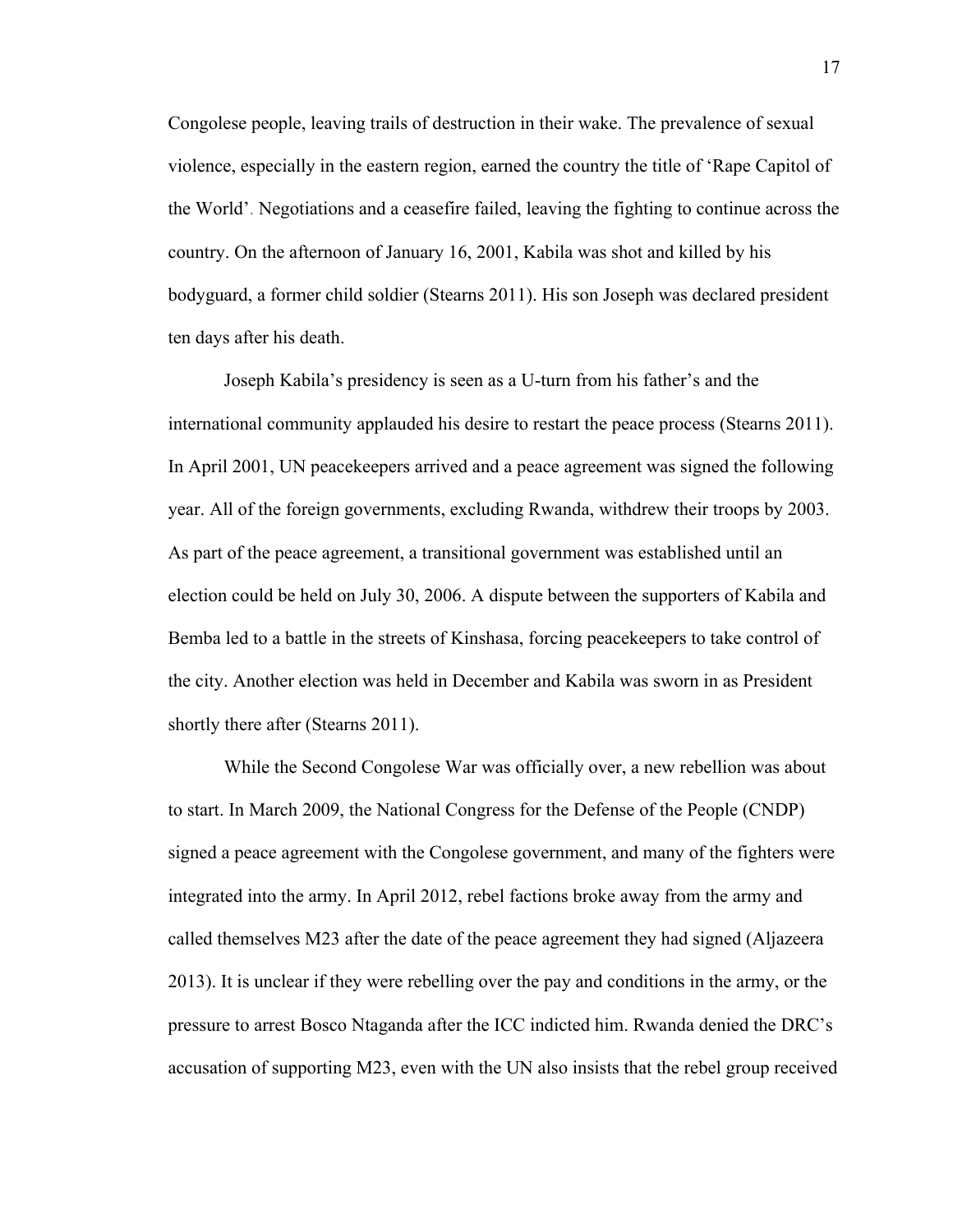support from Kigali. After a strong government offensive, M23 surrendered in November 2013.

#### **Retributive Justice**

This section will examine how Uganda and the DRC have addressed their respective past conflicts using retributive justice. As previously stated, this paper theorizes that external intervention will lead to the use of retributive justice. Both countries have self-referred their situations to the ICC and have begun to restore the national judiciary, but have faced issues in doing so.

#### Uganda

Uganda has a mixed history of utilizing retributive justice. The crimes committed under Obote and Amin's rule were not addressed with trials and no one was held accountable even with international intervention. With the country transitioning from one authoritarian regime to another, this is unsurprising. Dictators do not want their crimes to be aired publically, and they protect their own people. This pseudo-norm of non-prosecution ended with the LRA atrocities.

President Museveni referred the case to the ICC on December 16, 2003 under pressure from outside actors. For years the conflict was virtually invisible to the international community. UN Under Secretary General for Humanitarian Affairs and Emergency Relief Coordinator Jan Egeland even went as far as calling it "the biggest forgotten, neglected humanitarian crisis in the world today" (Relief Web 2003). As supporters of the ICC and major providers of humanitarian aid, European countries began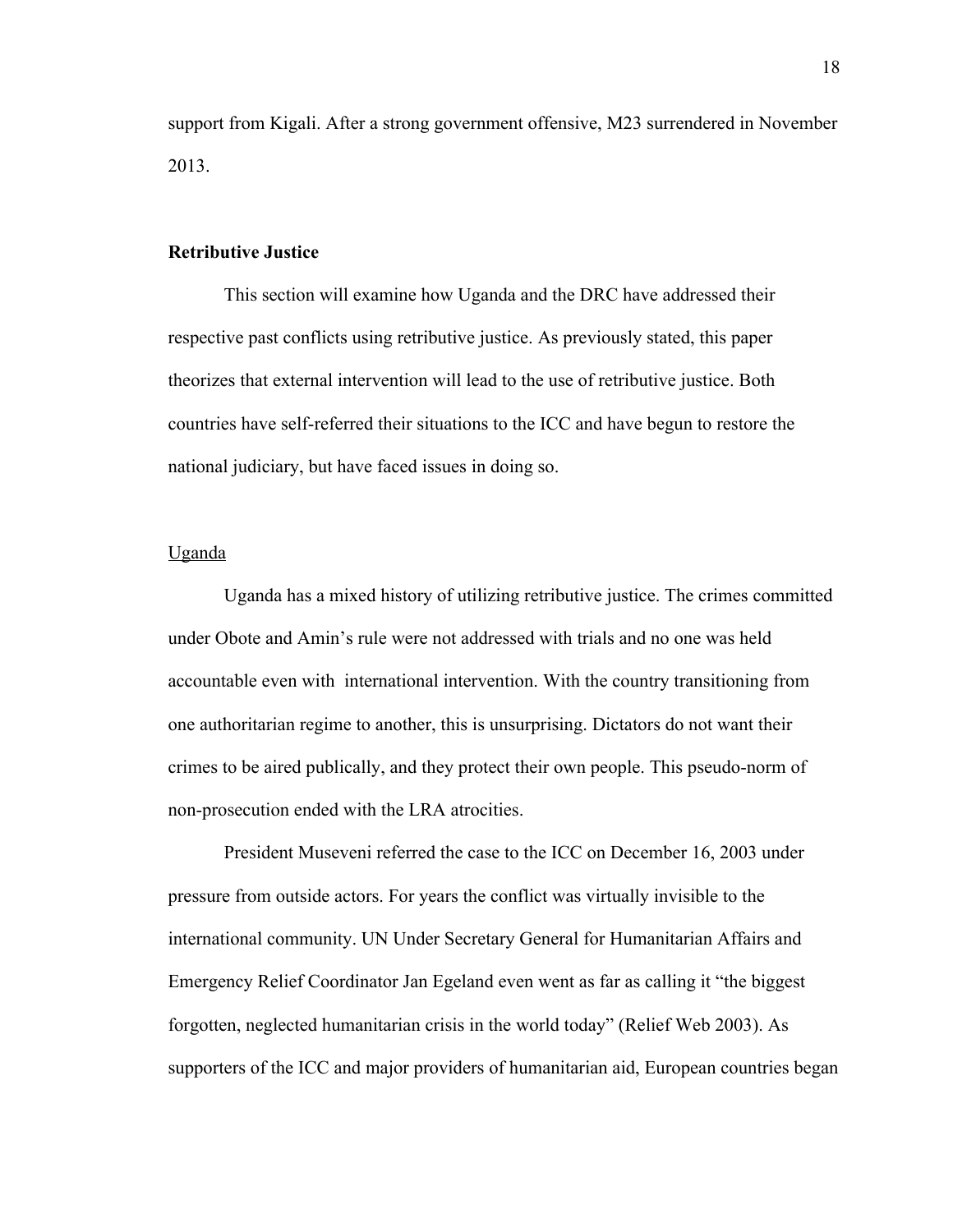to pressure Museveni to invoke Article 14 and allow the Prosecutor to open an investigation (Burke-White & Kaplan 2009; Bosco 2014). With the ICC still looking for cases to prosecute, Luis Moreno-Ocampo, the Chief Prosecutor of the ICC, met with delegates from Uganda to discuss the LRA's activities. Recognizing the political benefits of a referral – raising the international profile of the conflict, added pressure on the LRA and their Sudanese benefactors, transferring the costs (both monetary and political) of the apprehension and prosecution of the LRA to the international community – Musevni agreed to refer the case to the ICC (Burke-White  $\&$  Kaplan 2009). In addition to these benefits, he now had a legitimate threat against the LRA if they refused to negotiate – end the conflict or face prosecution.

At the time Museveni invited the ICC to investigate, there had been numerous peace talks. In 2003, the LRA declared a cease-fire and agreed to speak with the government about ending hostilities but this fell through when the group killed a member of the Presidential peace team, and the prospect for peace has been bleak since then. With the backing of the United States, Great Britain, The Netherlands, Norway, and the Catholic Church, a face-to-face meeting between senior government officials and LRA leaders was organized in 2004 to attempt to restart the peace process (Moy 2006). It was only in 2006 that there was a breakthrough in the peace talks. Representatives for Museveni met with LRA leadership in Juba, Sudan; Kony did not attend but sent two deputies – Otti and Martin Ojul. The talks began well in August when a cease-fire was agreed upon; the LRA commanders agreed to withdraw from Uganda into southern Sudan and to remain in displacement camps protected by the South Sudanese government (Baldauf 2006). By September, it failed when the LRA accused Uganda of attacking one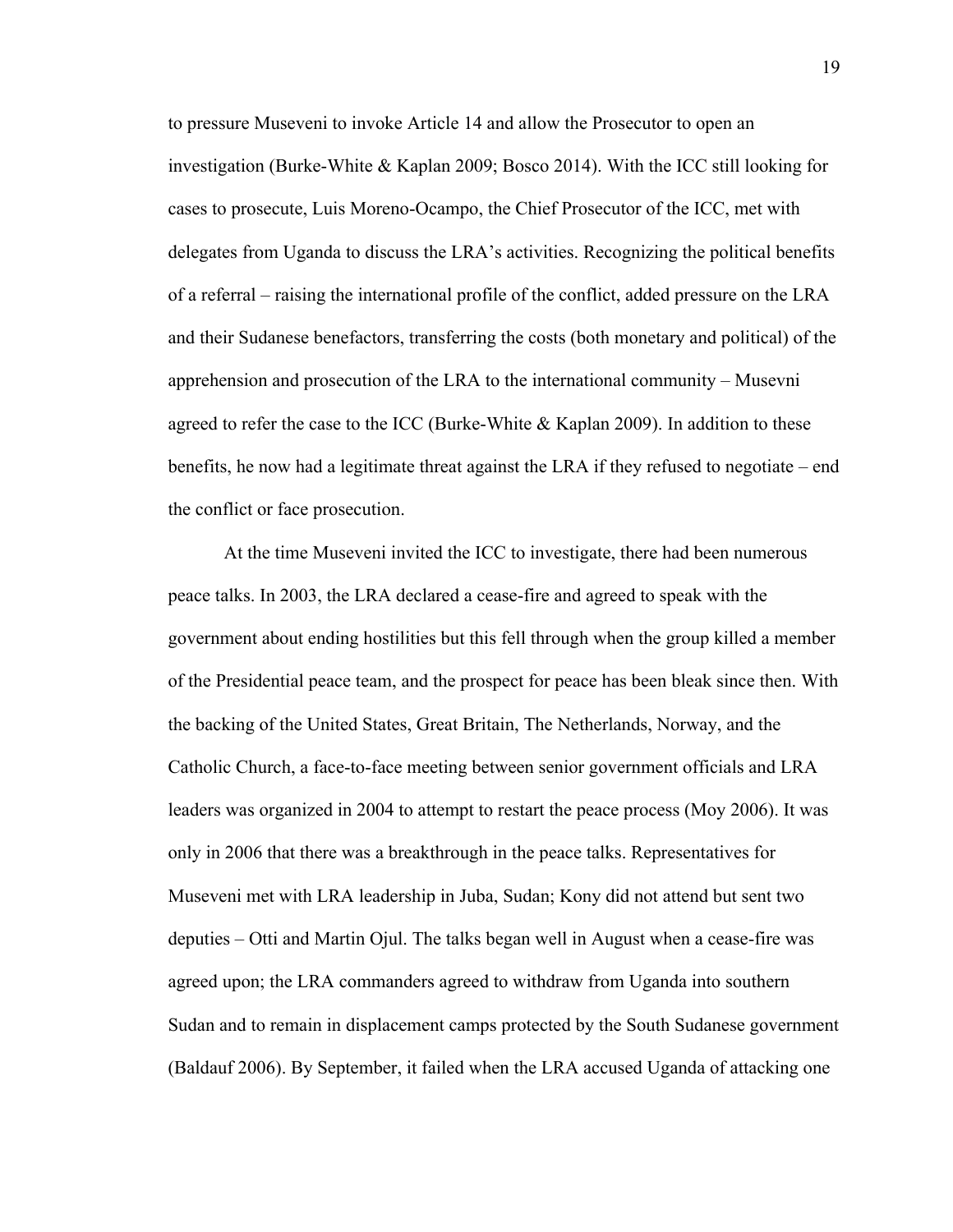of their camps; another truce was signed in November 2006. This cycle would continue for another eighteen months.

The ICC's indictments were the end of the peace agreements. When Moreno-Ocampo formally began his investigation in 2004, he was contentious of not jeopardizing the new peace initiative. When progress failed, however, he decided to intervene and issue the arrest warrants (Clark 2010). Critics have argued that he was hasty this action. In an interview with the *New York Times,* Betty Bigombe, a member of the Ugandan Parliament, said, "There is now no hope of getting them to surrender. I have told the court they have rushed too much" (New York Times 2005). Until the arrest warrants are lifted, Kony refuses to sign a peace agreement; the open warrant makes him ineligible for amnesty, which had been a central part of Bigombe's negotiations.

Legal justice on the international level for the LRA victims has been slow moving. With the ICC issuing only five indictments in total – all for LRA commanders – there seems to be some credence to this argument (Clark, 2010). Joseph Kony, Vincent Otti, Okot Odhiambo, Dominic Ongwen, and Raska Lukwiya had arrest warrants issued for them on July 8, 2005, and they were unsealed on October  $13<sup>th</sup>$  of that year (International Criminal Court [ICC] n.d.). Without the assistance of national governments, the ICC has had difficulty apprehending the LRA leaders and the cases remained in limbo. Two of those indicted will never face justice as they have been killed: Raska Lukwiya by the UPDF in 2006, and Otti by Kony after reportedly accepting hundreds of thousands of dollars from Uganda to act as a spy (Baldauf 2012). On January 6, 2015, the first arrest was made when Dominic Ongwen, a former child soldier, surrendered himself in the Central African Republic. The lowest ranking five LRA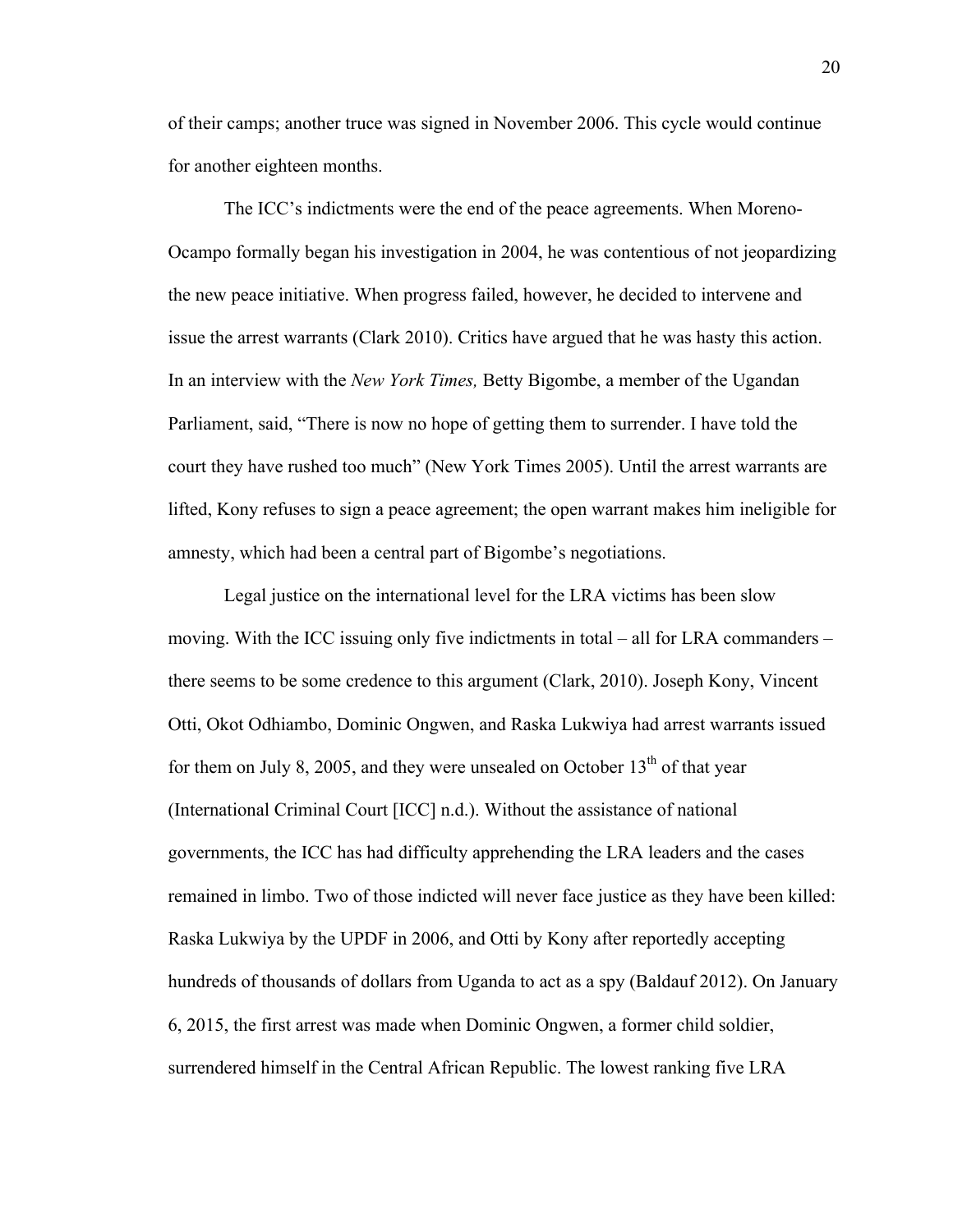leaders indicted, Ongwen was transferred to The Hague to stand trial and made his first appearance at the ICC on January  $26<sup>th</sup>$ . On March  $6<sup>th</sup>$ , the Pre-Trial Chamber II decided to postpone the commencement of charges until January 21, 2016 to allow the Prosecution to better prepare; the charges were confirmed and the case is committed to trial (ICC; ICC 2015). The trial is scheduled to commence on December 6, 2016 (ICC 2016). Joseph Kony and Okot Odhiambo still remain at large though there is hope that Ongwen's testimony will assist in bring them to justice.

The domestic pursuit of retributive justice has been relatively unsuccessful as well. Uganda created the International Crimes Division (ICD) in May 2011. The idea for the ICD stemmed from the Juba Peace Negotiations. While the talks failed, the Ugandan government committed to unilaterally implement the agreement to the extent possible. The ICD is mandated to prosecute genocide, war crimes, and crimes against humanity, as well as other crimes including terrorism, piracy, and human trafficking (HRW 2012). Penalties for the crimes range from a few years imprisonment to the death; verdicts can be appealed to the Uganda's Constitutional Court and Uganda's Supreme Court (HRW 2012). The ICD is comprised of five judges who are appointed by the country's principal judge in consultation with the High Court's chief justice, a registrar, and a prosecutions and investigations unit.

Thus far, only one case has been brought before the ICD and it has been wrought with difficulties. Thomas Kwoyelo, a commander in the LRA, was taken into custody in March 2009 in the DRC. He was held in the custody of military intelligence for three months in an undisclosed location before being moved to Gulu Prison, and then finally to Luzira Prison. During this time, he applied for amnesty under the 2000 Amnesty Act, but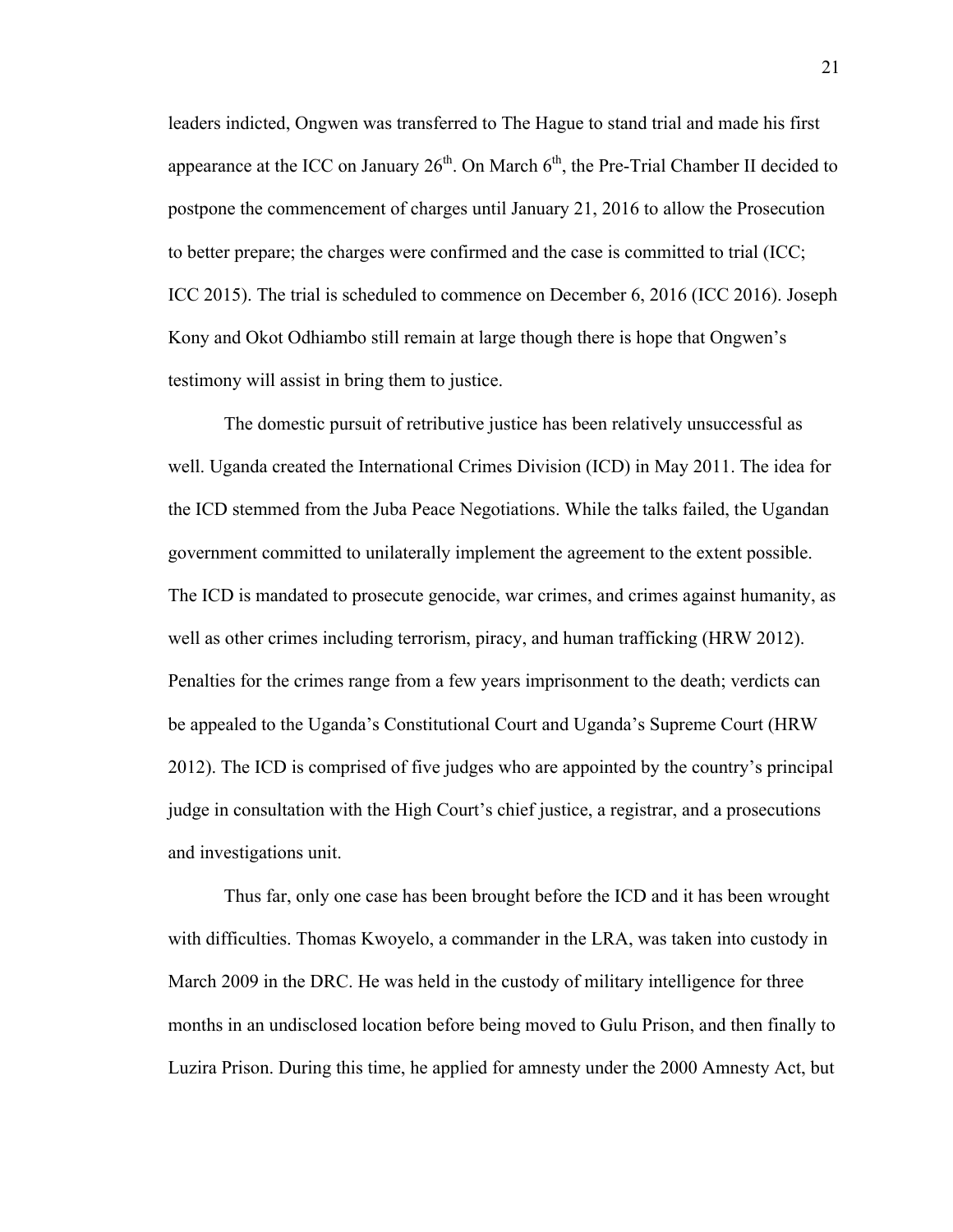did not receive a response. In August 2010, Kwoyelo was charged with twelve counts of violating Uganda's 1964 Geneva Conventions Acts, including taking hostages, grave breaches of willful killing, and extensive destruction of property in the Amuru and Gulu districts (HRW 2012). When the trial opened on July 11, 2011 Kwoyelo faced an additional fifty-three charges including: murder, attempted murder, kidnapping, kidnapping with the intent to murder, robbery, and robbery using a deadly weapon (HRW 2012). He pleaded not guilty to all charges.

Kwoyelo's defense team questioned the constitutionality of the case because the question of his amnesty application. On July 25th, the objections were sent to the Constitutional Court which was to rule on three arguments: whether Kwoyelo was denied equal treatment under the Amnesty Act by not being granted amnesty; if the Amnesty Act was unconstitutional and thus should not bar Kwoyelo's case from proceeding; and if his detention in an undisclosed location when he was first captured was unconstitutional (HRW 2012). On September 22, 2011, the trial ended when Kwoyelo was granted amnesty. The Constitutional Court found that he should have been granted it as it was in line with the other LRA members, and Kwoyelo was discriminated against by not being granted amnesty (British Broadcasting Corporation [BBC] 2011). This was appealed to the Supreme Court, and Kwoyelo was remanded to prison until a decision was given. In March 2012, the Supreme Court stayed a January 2012 order that would grant him amnesty, and the following month the Attorney General filed an appeal to set aside the Constitutional Court's decision and resume the trial. Arguments were presented in March 2014 and the Supreme Court found that Kwoyelo was not eligible for amnesty on April 8, 2015. His trial was set to begin on May 2, 2016 but had to be postponed until July 18 due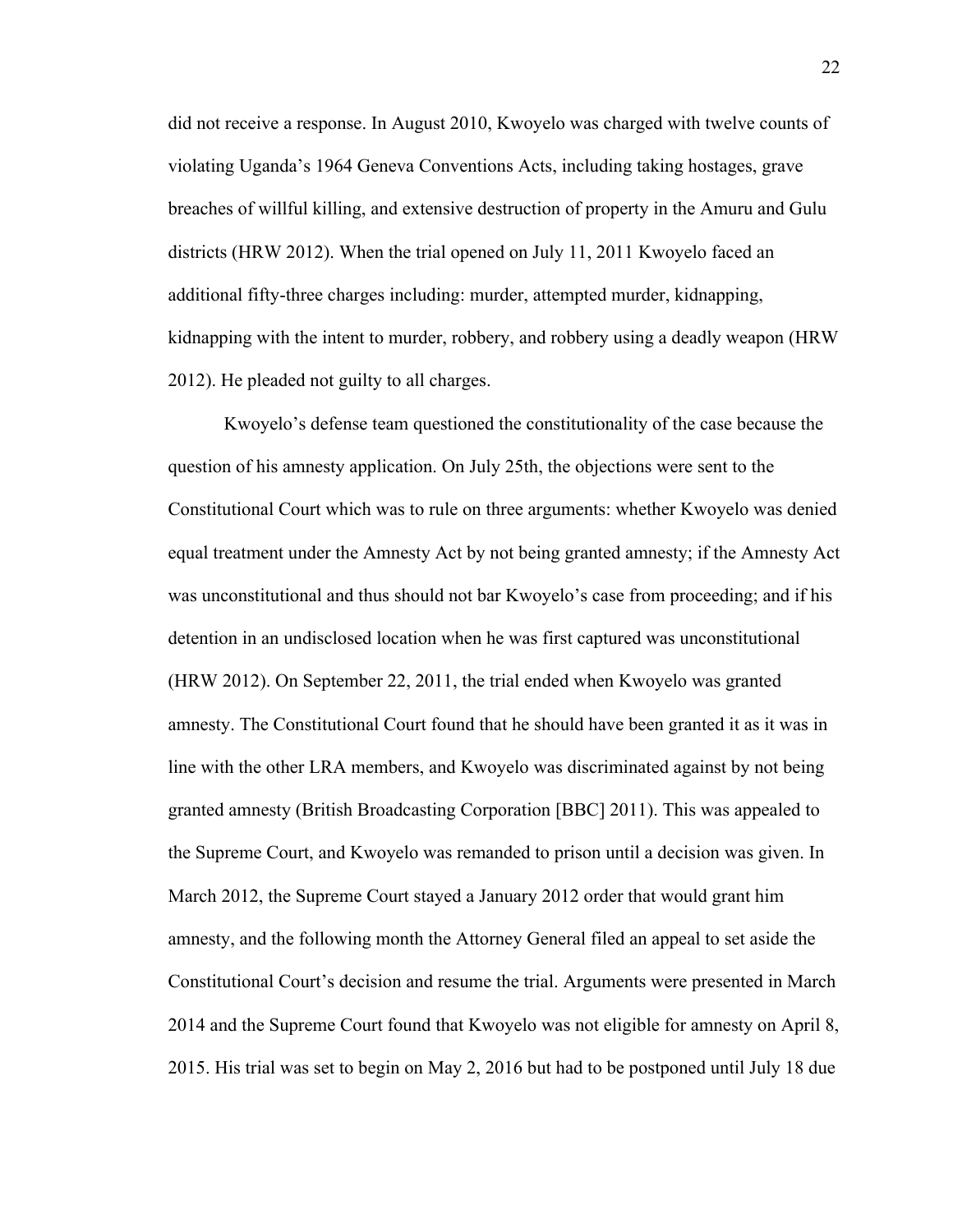to difficulties in mobilizing funds to facilitate outreach to victim communities; it was again postponed without giving a date thought it has been hinted that the pre-trial will begin in August 2016 with the full trial scheduled for the following month (International Justice Monitor 2016; Nakandha 2016).

Without a single case completed, it is hard to examine the effects of the national court. There are an additional nine cases pending after the ICD's jurisdiction was expanded – a majority of which are concerned with human trafficking and terrorism – but many have stalled due to constitutional questions pending judgment from the Constitutional Court. In 2012 charges against former LRA field commander Caesar Achellam were filed and an arrest warrant was issued in 2014 but it has yet to be executed due to problems with the UPDF. The Directorate of Public Prosecutions has also announced that they are investigating two former LRA commanders captured in the Central African Republic in 2013, as well as leaders of the Allied Democratic Forces (Kihika & Regué 2015).

On both the domestic and international level, the pursuit of retributive justice in Uganda has been slow moving. It is, however, being used. Crimes committed under Amin and Obote went unanswered for even with the intervention of Tanzania. Continuing that trend would have been unsuccessful in today's world. Countries that gave the Ugandan government foreign aid were able to pressure them into meeting with the ICC delegates, and finally to refer the situation to the court. Without this coercive pressure, there might not have been trials. This does give some support to the argument that international intervention will lead to the use of retributive justice in the form of trials.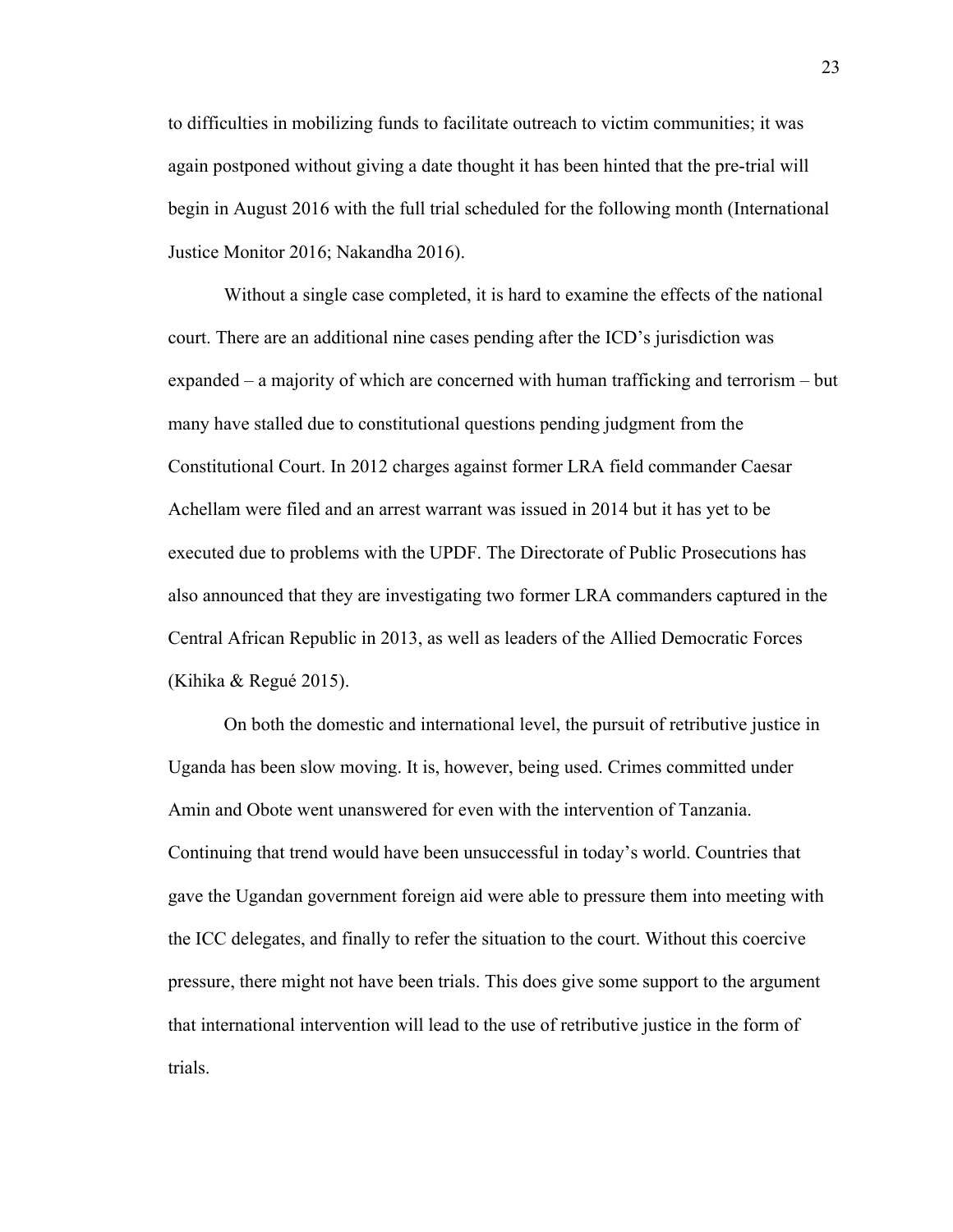#### DRC

The DRC was the second case to be referred to the ICC in March 2004. Like Uganda, it faced external pressure to self-refer their case. The UN Organization Mission in the Democratic Republic of the Congo (MONUC) had a built-in mechanism that collected evidence for future trials to be conducted. This evidence helped the Office of the Prosecutor in forcing the issue. The country was just beginning to address the atrocities committed during the conflict when the attention of the Court began to focus on it. In July 2003 Moreno-Ocampo announced that he had received several communications from individuals and NGOs concerning the Congo, and would be following the situation closely (ICC 2004). Many considered this a signal that the DRC would be the first country that the Prosecutor would initiate an investigation into. In September 2003, Moreno-Ocampo informed the Assembly of Parties that he was prepared to seek authorization from a Pre-Trial Chamber to start an investigation. Reflecting on his speech, the Prosecutor said, "what we did was invite publicly the Democratic Republic of Congo to refer to us the case, saying that the alleged cases were extremely grave and also that the DRC itself recognized that they were unable to control the situation" (2006). Rather than becoming the first *proprio motu* investigation, Kabila caved to the pressure and chose to invoke Article 14.

With the referral, the ICC was able to open an investigation in July 2004 and referred to Pre-Trial Chamber I on July 4<sup>th</sup>. However, a number of factors complicated the ICC's involvement. From the beginning, the jurisdiction of the Court was limited as it was unable to investigate crimes committed before the Rome Statue entered into force in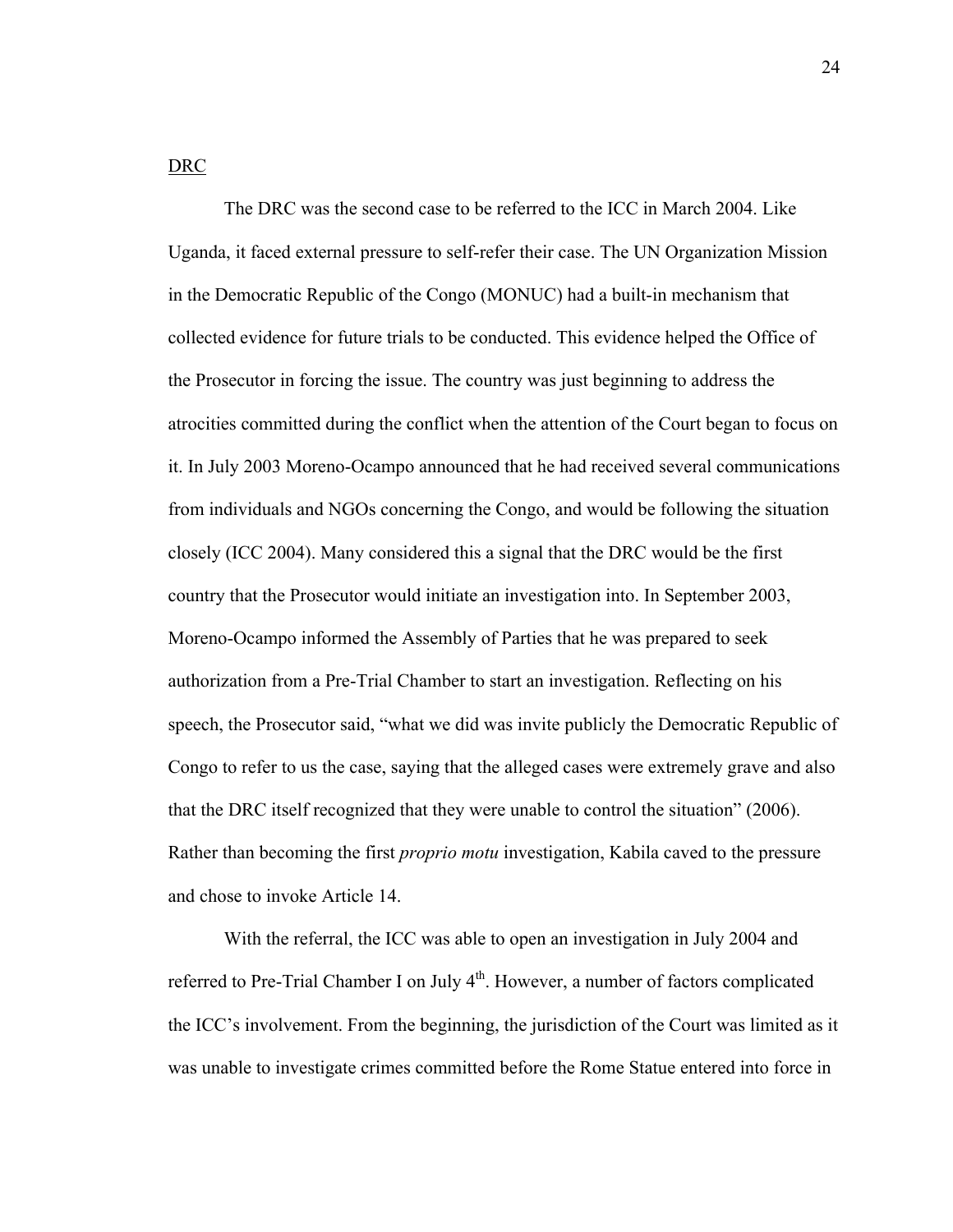2002. This may have been a contributing factor as to why Kabila decided to allow the case to proceed. Having risen to office after his father was assassinated, Joseph Kabila had little political clout in his patchwork government that was filled with vice presidents and ministers from opposing parties – some former enemies in the conflict. Kabila, having participated very little in the conflict, was safe from the Prosecutor but members of his government were vulnerable to the ICC. Unable to rely on the weak domestic judicial system, he could use the Court to remove them from the government and political contention (Schiff 2008). It also served to strengthen his position in the international community – particularly with the European Union and France who had strongly encouraged him to sign the Rome Statute – by showing his willingness to embrace international justice.

Just prior to the beginning of the investigation, the weak transitional government began to fall apart as the Kivu province broke away. A new outbreak of violence displaced citizens as the government struggled to maintain their tenuous control over the region. Tensions between Rwanda and the Congo ramped up again as the UN peacekeepers and invested parties tried to maintain the political and military peace (Bosco 2014). It was under these conditions that the ICC chose to focus its attention on the atrocities committed in Ituri rather than Kivu. To date, the Court has issued six indictments stemming from its investigation in the DRC, and has the only two convictions in the history of the Court. Thomas Lubanga Dyilo – the founder of the Union of Congolese Patriots – was the first person to be found guilty on March 14, 2012 of enlisting and conscripting child soldiers and was sentenced to fourteen years imprisonment. Though the verdict and sentence was confirmed in December 2014 (ICC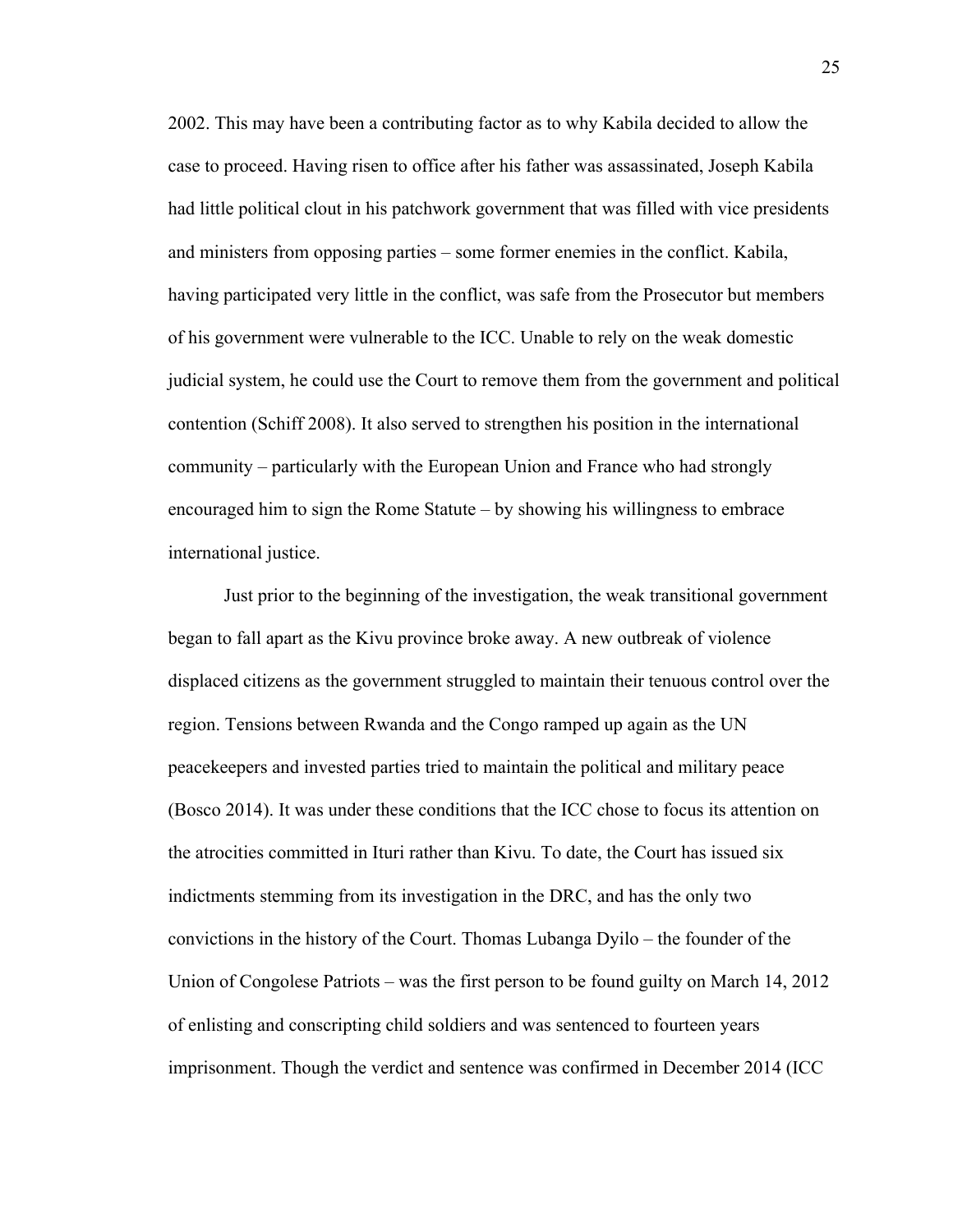2014). The process for reparations to his victims was appealed by both the defense and the victims; on March 3, 2016 Appeals Chamber amended the trial chamber decision and ordered the Trust Fund for Victims to present a draft implementation for collective reparations within six months of the issuance of the judgment (Pena 2015). The draft presented in November 2015 was rejected by Trial Chamber II for being incomplete and incapable of being implemented and ordered that the missing information be provided at regular intervals with the completed report due on December 31, 2016 (Carayon 2016). Dyilo is sentenced to prison until March 2020; he freely decided to serve his sentence in Kinshasha.

Germain "Simba" Katangais was arrested in March 2005 in connection with the killing of nine Bangladeshi UN peacekeepers and transferred to the ICC in October 2007. The former leader of the Front of Patriotic Resistance in Ituri was the second person to be found guilty, with four counts of war crimes and one count of accessory to a crime against humanity in connection with the 2003 massacre of the Bogoro village. He was sentenced to twelve years imprisonment with time served (ICC 2014). Like Lubanga, Katangais wished to serve his time in Kinshasha and was due to be released on January 18, 2016 after serving two-thirds of his sentence. However, the state announced that they would be pursuing national war crimes charges for the killing of the peacekeepers that had been filed against him prior to his transfer to the ICC. This does not violate the double jeopardy clause, which forbids a defendant from being tried for the same or similar crime following an acquittal or conviction, as the killing of the peacekeepers was not one of the crimes he was tried for at the ICC (HRW 2015).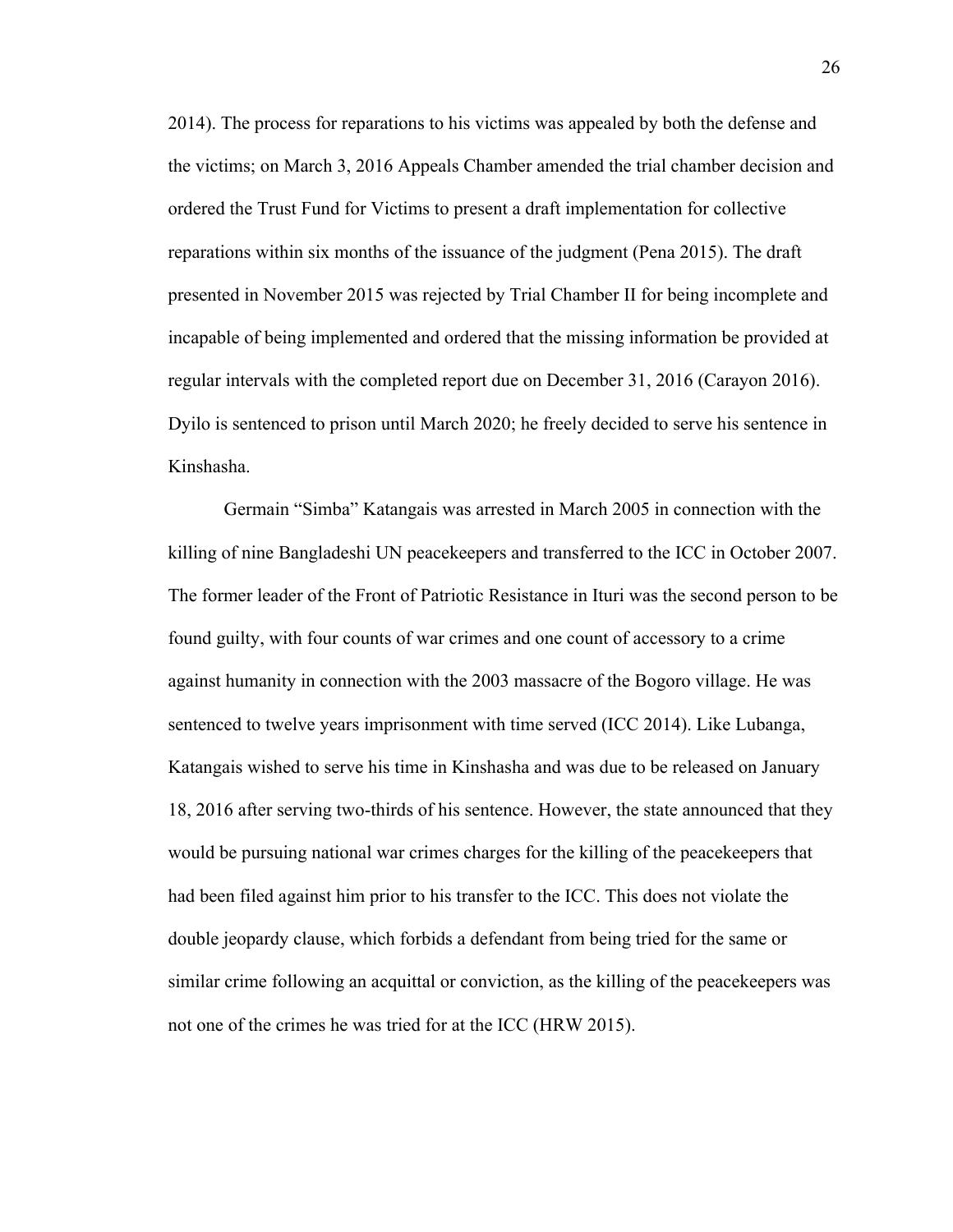One ICC trial regarding the DRC is currently underway. Bosco Ntaganda – a former leader of the Patriotic Forces for the Liberation of Congo – is standing trial for thirteen counts of war crimes and five counts of crimes against humanity after surrendering himself to the US Embassy in Kigali in 2013 and being transferred to The Hague (ICC 2014). An arrest warrant for Sylvestre Mudacumura of Democratic Forces for the Liberation of Rwanda was issued but he remains at large. It alleges that he is responsible for committing nine counts of war crimes between January 2009 and September 2010. Two cases were completed without sentencing. Callixte Mbarushimana was arrested in France in October 2010 and transferred to The Hague; the sealed arrest warrant accused him with five counts of crimes against humanity and eight counts of war crimes. On December 16, 2011 the Pre-Trial Chamber I found that there was insufficient evidence to proceed to trial, and Mbarushimana was released a week later. Mathieu Ngudjolo of the National Integrationist Front was arrested in February 6, 2008 and surrendered to The Hague where he was acquitted of three crimes against humanity and seven war crimes on December 18, 2012 and released. The judgment was sent to the Appeals Chamber but the acquittal was confirmed on February 27, 2015.

Though the DRC government referred the situation to the ICC, they did not cooperate when it came to apprehending those indicted. All State Parties to the Rome Statute are required to work with the ICC, including executing arrest warrants. As shown above, the Congolese government did not work to arrest all of those indicted by the Court, even those who were easily reached. Ntaganda, for instance, was publically seen in Goma with a Congolese Minister of Interior and other high ranking military members in January 2009 – nearly three years after a sealed arrest warrant was issued by Pre-Trial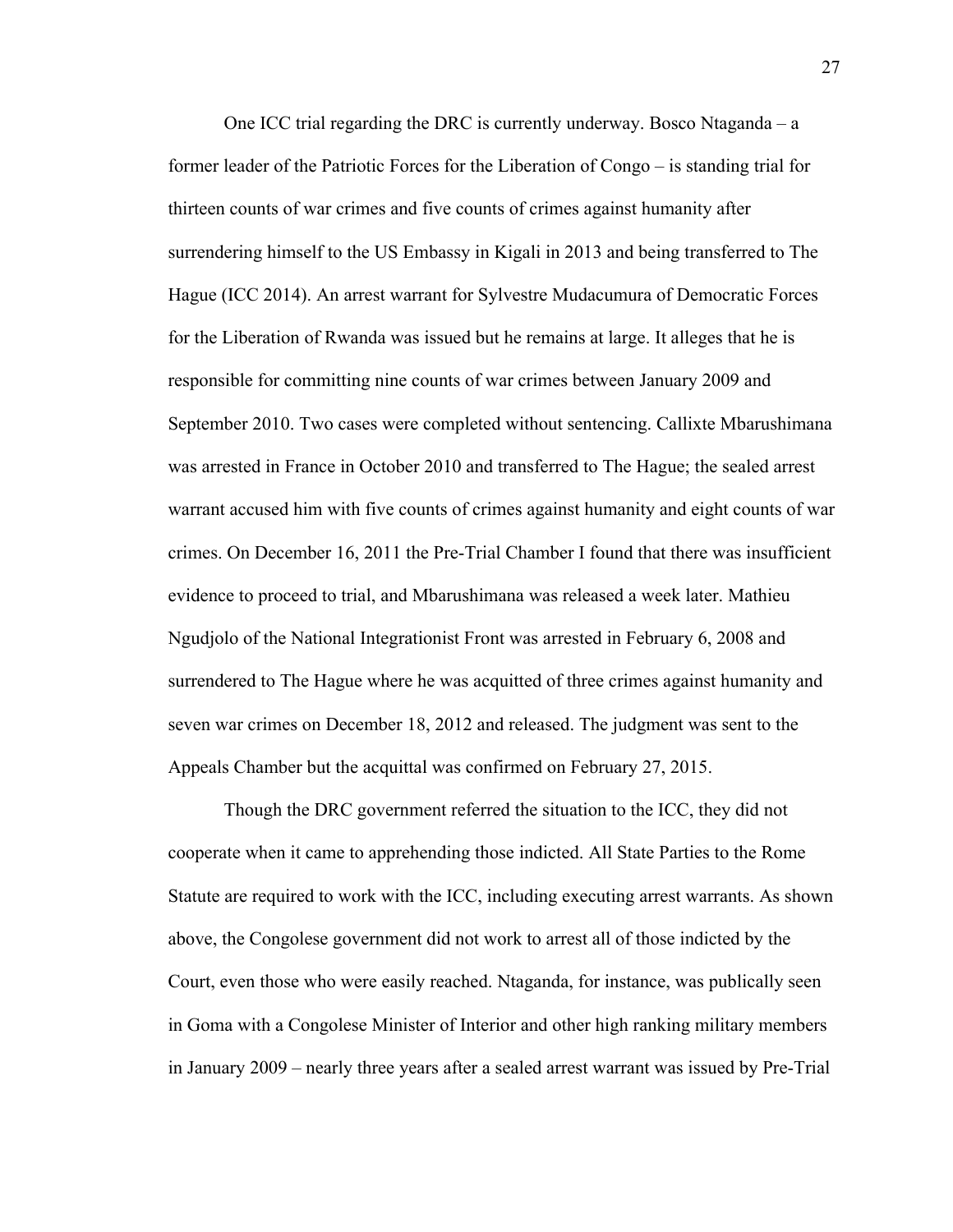Chamber I and almost a year after it was unsealed (Gegout 2013). Congolese authorities channeled the common argument of peace versus justice in post-conflict situations, arguing that arresting ex-warlords and those who had integrated into the armed forces under the peace agreement could throw the country back into conflict. Kabila seemed to be of two minds on this point – the international media widely circulated quotes where he called for Ntaganda's arrest but an audio recording played by UN-backed Radio Okapi showed his reluctance:

There is someone called General Bosco Ntaganda who is under an international arrest warrant. I am often asked when visiting this region: Why haven't you transferred Bosco to the ICC yet? I have always given you the same answer. But today, I am going to give you another answer. But my position has not changed yet. With the indiscipline that has occurred here, we do not even need to arrest Bosco Ntaganda and transfer him to the ICC. We can arrest him ourselves. We have more than one hundred reasons to arrest him and put him on trial right here. I am told that the international community's pressure will continue. Look, I do not work for the international community. We work on behalf of our population from all across Congo and North Kivu. Concretely, when it comes to the indiscipline that we came here to solve, if there is any other case, it will give us a reason to arrest any officers, starting with Bosco and all others (Congo News Agency 2012)

Of the indicted, the Congolese authorities arrested only two – Ngudjolo and Katangais.

A possible correction of the problem of removing the trials from the domestic judicial system is the reparations scheme set up by the ICC. The Court is the first international criminal tribunal to institute a reparations program for victims of the crimes tried, though the Extraordinary Chambers in the Courts of Cambodia allows for certain types of reparations. There is also a Trust Fund for Victims that the State Parties established for those not directly connected to a case or conviction. With Lubanga's trial completed, we will now see how this system operates. The Trial Chamber I decided that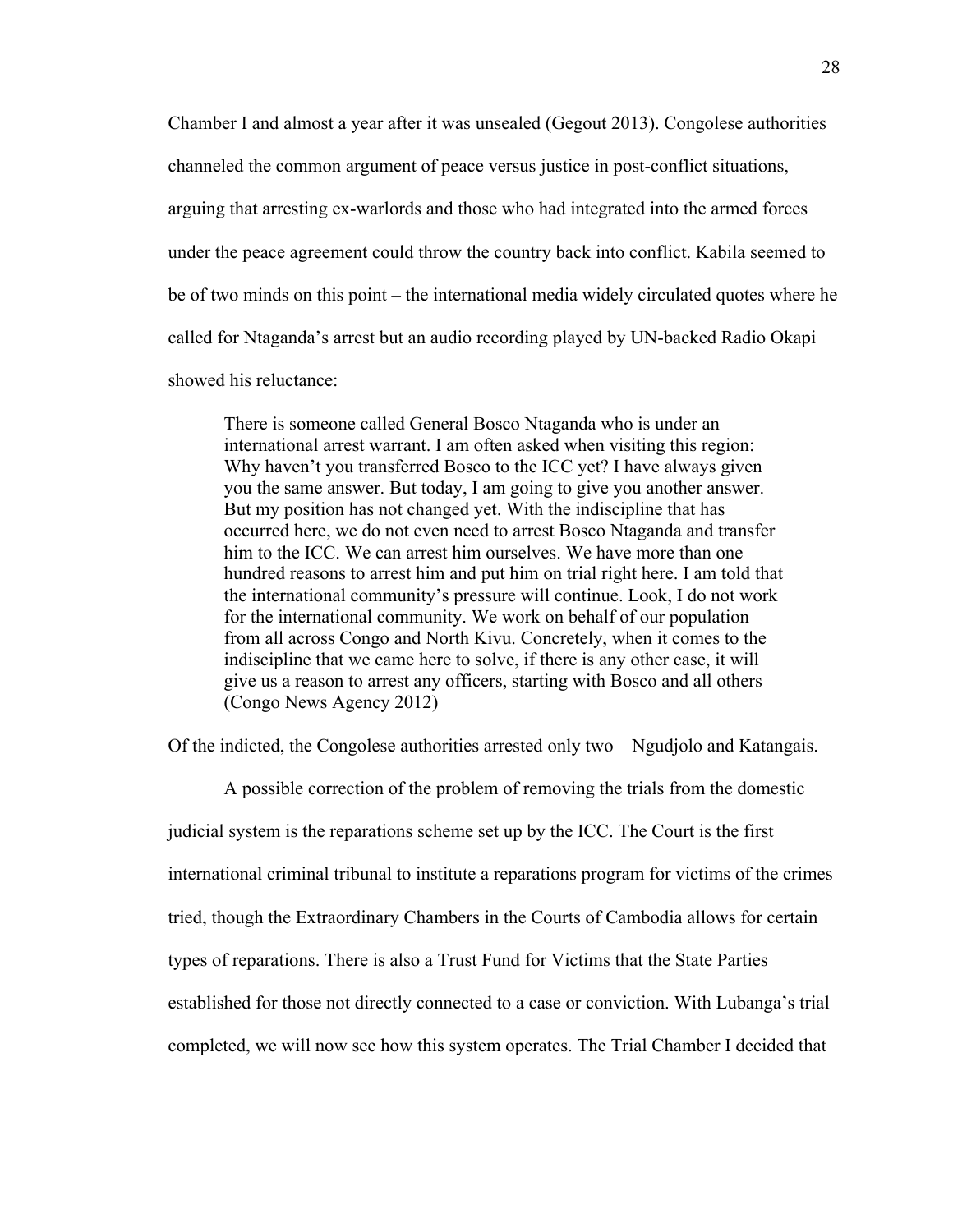the existing reparations system needed to be reevaluated before implementation began, so the evidence on its reconciliatory power will be an interesting advance to follow.

Like in Uganda, establishing national courts in the DRC has been a difficult task. With the jurisdiction of the ICC only extending back to those crimes committed from July 2002 forward, a vast majority of cases would fall to under the domestic jurisdiction. Even for those crimes that do fall under its jurisdiction, the ICC has focused its work on those few high-ranking leaders leaving most of the cases unaddressed. The sheer number of cases would overwhelm the already weak judicial system in the DRC. The courts would face issues in prosecution as the international laws are not integrated into the domestic legal system, and a number of the prisons have been destroyed during the ongoing conflict. According to a 2010 report, the country only has 2,000 magistrates for a country of 70 million – that means there is one magistrate for every 35,000 citizens. The same report states that the acceptable world average is a magistrate for every 5,000 citizens (Horovitz 2012). This gap fosters a culture of impunity, which destabilizes peace and stability in the country.

The national court system encompasses both the military and civilian courts. Shortly after ratifying the Rome Statute, the country's parliament amended the military criminal code to grant it exclusive jurisdiction over international crimes. Rather than adopting the definitions for genocide, war crimes, and crimes against humanity put forward by the Statute, the new military code proposed alternatives that are unclear and impede the pursuit of justice (Adjami & Mushiata 2010). A few trials have been conducted to mixed results. In May 2014, the trial of 39 soldiers accused of the mass rape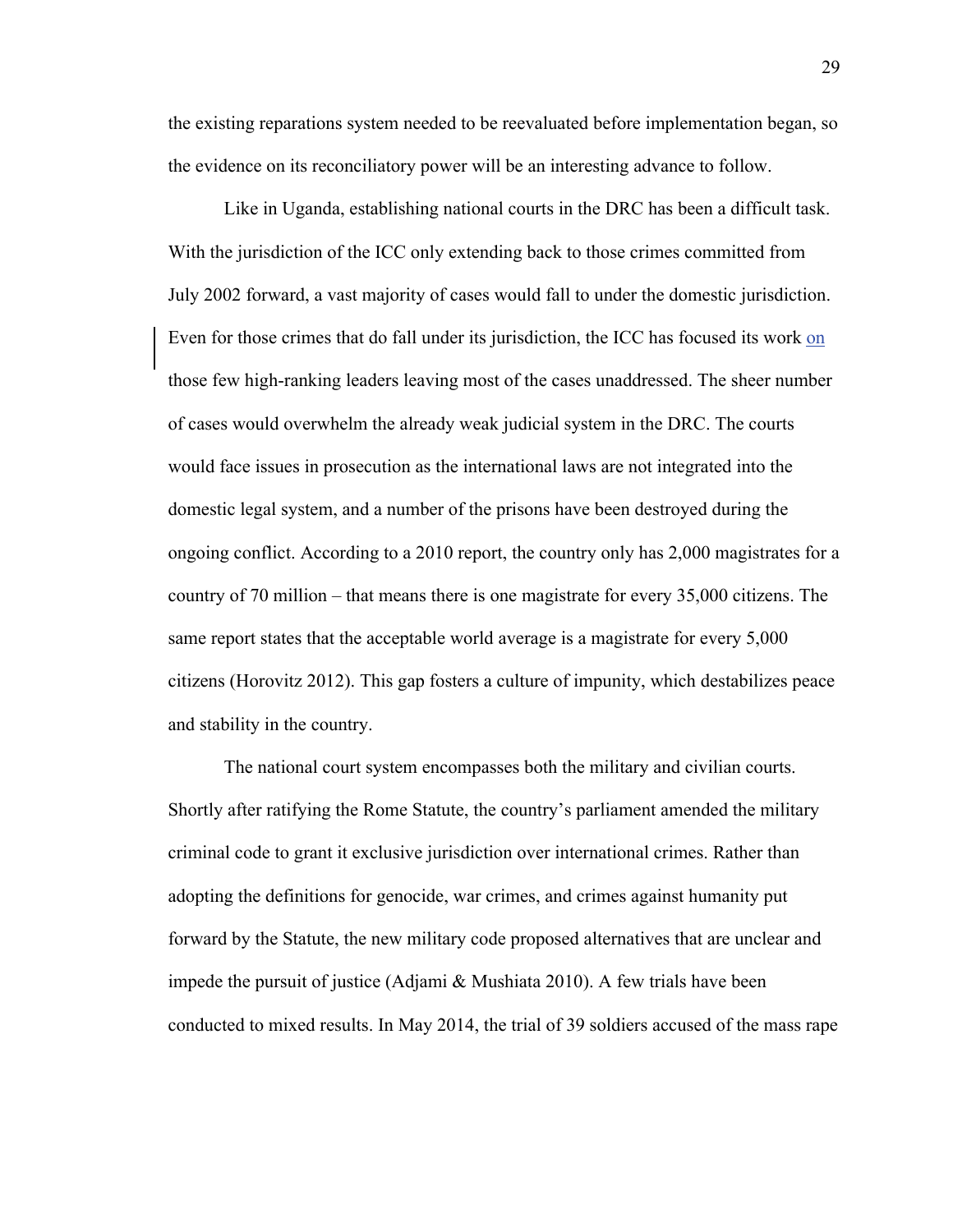of 130 women concluded with only two convictions; 24 others were convicted of other crimes such as looting (Aljazeera 2014).

The court's first major success was the prosecution of the former rebel leader turned general Jerome Kakwavu. Known for his ruthlessness, he regularly ordered his soldiers to go to local schools and choose the pretty young girls to sexually enslave for days or weeks. Kakwavu and his rebels were integrated into the Congolese military in 2004 and – after pressure from UN Security Council ambassadors – he was arrested in 2005. Provisionally released shortly thereafter, he resumed his duty as general. It took pressure from a 2009 visit by US Secretary of State Hillary Clinton for Kakwavu to be detained pending trial. The trial and investigation where delayed and plagued with issues, but finally preceded. In November 2014 Kakwavu was found guilty of committing serious violations – including repeatedly raping two women who came forward to testify, two murders, and actors of torture on two other people – and failing to stop war crimes committed by the men under his command (van Woudenberg 2014). He was sentenced to 10 years in prison. The next big hurdle the military court system faces is the prosecution of Bedi Mobuli Egangela, a Lieutenant Colonel who is facing multiple charges including murder, rape, and torture (BBC 2014).

Recognizing that national courts are falling short on countering the culture of impunity, international organizations and NGOs have pushed for the creation of mobile courts. These courts are staffed entirely by Congolese and functions within the country's judicial system. Special attention has been made to find justice for victims of rape, though it has the flexibility to hear other serious crimes such as murder and theft. These courts allow for traveling judges, prosecutors, and defense council to dispense justice to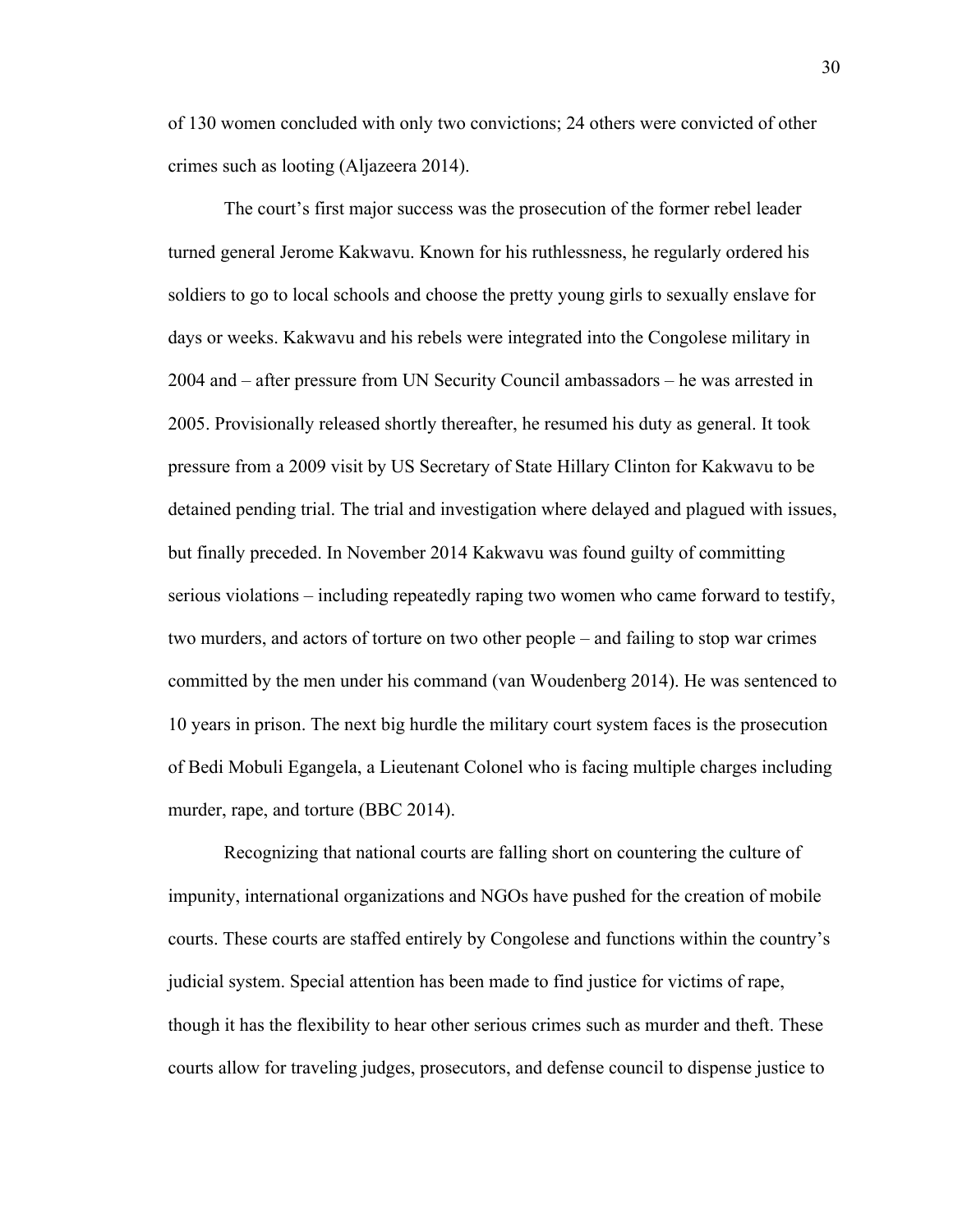remote corners of the country where the nearest court may be a week's travel away (Open Society Foundation 2013). Given the closer proximity to the victims than the ICC and the provincial courts, these mobile courts have great potential for local reconciliation.

Both the UN and the ICC forced the issue of trials in the aftermath of the atrocities committed. While there has been a ruling on four of the trials before the Court, the domestic courts still face an uphill battle. With the assistance of INGOs, retributive justice is being spread to the rural parts of the country where the ICC's reach is extremely **limited** 

#### Successful Retributive Justice?

The above cases do provide support for the argument that external intervention leads to the use of retributive justice. However, given the lack of completed cases it would be easy to say that the retributive approach to justice has been a failure. Advocates of retributive justice argue that trials challenge the culture of impunity but it is unclear whether this is true. The Lord's Resistance Army continued to attack civilians in Uganda and other African countries. It could be argued that the DRC government's unwillingness to arrest those who are indicted by the ICC supports a culture of impunity. Additionally, the reconciliatory power is difficult to gauge as even with the completed trials as are struggling to implement reparations for the victims. Finally it underlines three of the most prominent critiques of the retributive process: the process is slow and expensive, and only reaches the top echelons of power.

There are two areas in which retributive justice has proved beneficial. Having the trials conducted in the country does seem to assist in rebuilding the national judicial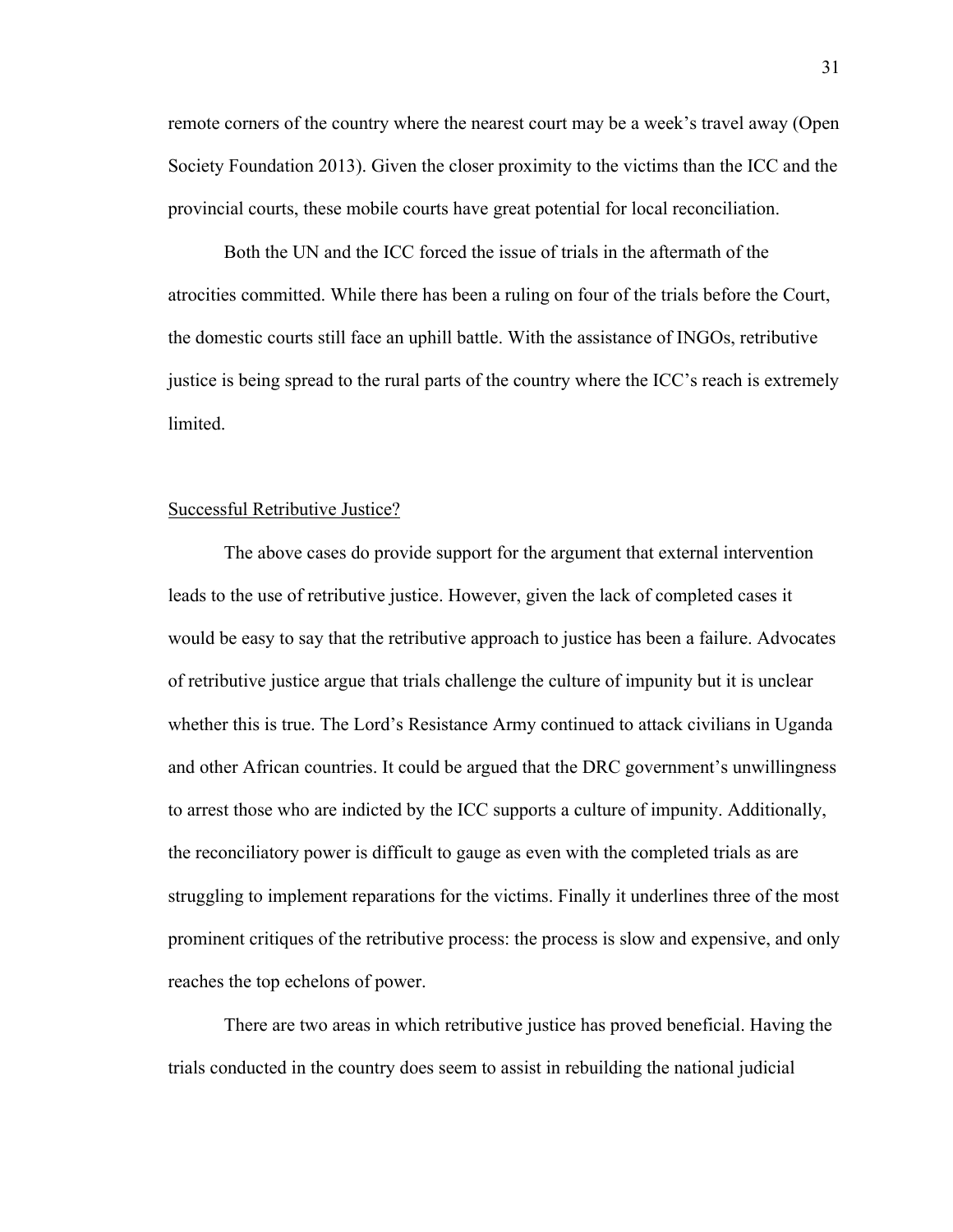infrastructure. Like the ICC, these courts are struggling to with completing cases but their creation has forced the country to rebuild the infrastructure and to adopt international human rights laws to prosecute genocide and other crimes against humanity. It has also served to bring the country in line with international standards of punishment. Though they still utilize the death penalty, it is not a violation of international law as it is only a norm; this would only be a violation if the person was summarily executed or entitled to a lower sentence. While there are numerous issues with the court system, advocates of retributive justice should investigate these small victories to see where they can be generalized and what lessons can be learned from them.

#### **Restorative Justice and Truth Commissions**

The above section illustrates the difficulties that the legal system faces in pursuing justice on both the local and international scale. Given this, we would expect to find evidence for the second argument – countries would implement restorative justice means. Both Uganda and the DRC have created TRCs but they are viewed as failures; rather than discouraging any future restorative justice, it has led to calls for new commissions.

#### Uganda

Uganda is one of the few countries that have established two TRCs within a twenty-year span. Neither was particularly successful but they did lay the groundwork for a third commission to be launched. Amin established the first TRC – the Commission of Inquiry into the Disappearances of People in Uganda – in 1974. It was the first TRC in the world set up to document violations and make recommendations (Track Impunity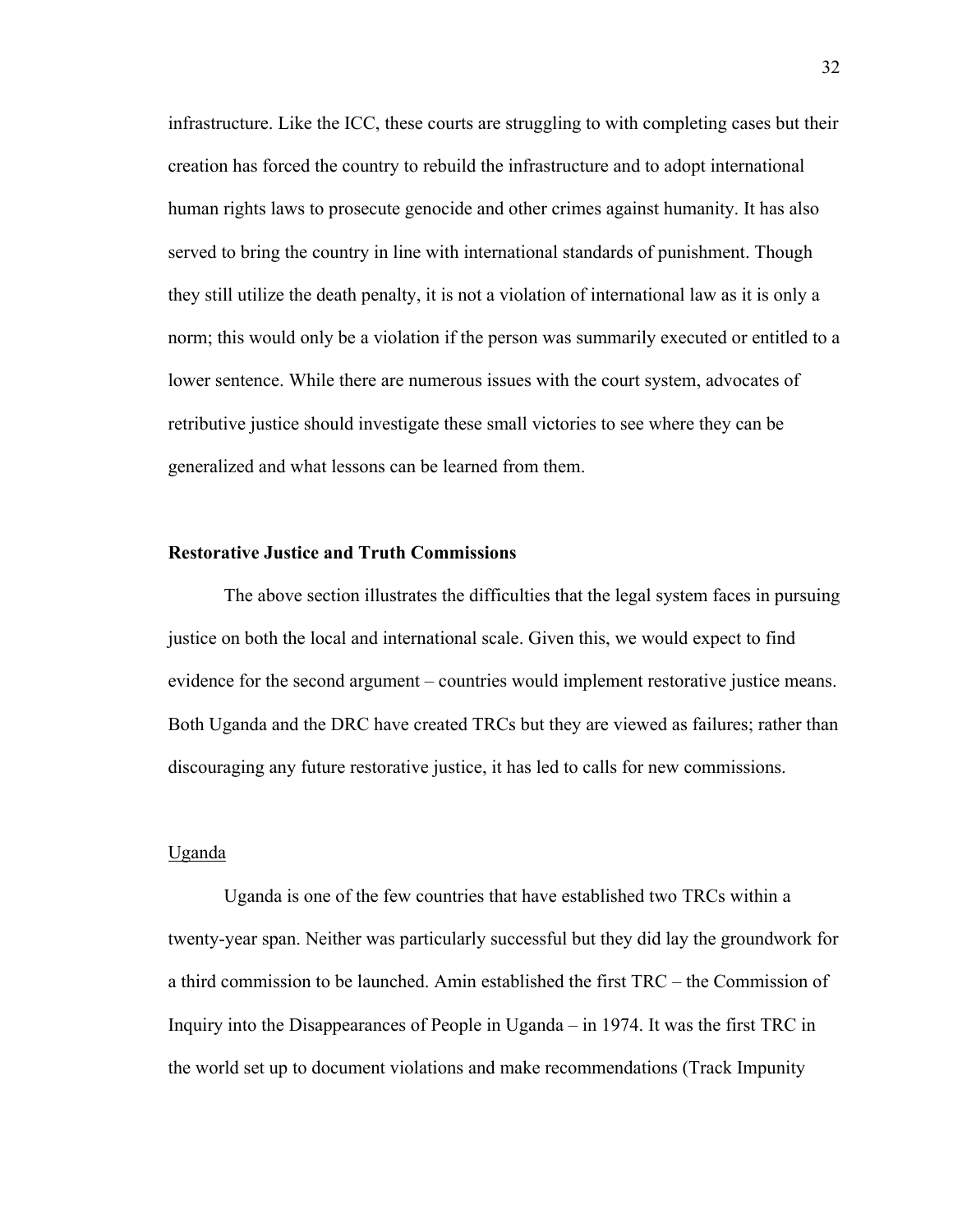Always [TRIAL] 2012). The Commission was mandated to investigate the disappearances in the beginning of Amin's reign, from the 25 January 1971 until June 1974. Four men composed the Commission: an expatriate Pakistani judge as President, two Ugandan police superintendents, and a Ugandan army officer (TRIAL 2012). It was rather remarkable that Amin not only established the Commission but also gave it the ability to compel witnesses to testify and obtain official information. However, government departments – mainly the police and military intelligence – circumvented this by restricting information.

A total of 308 cases were presented to the Commission over six months, and most were conducted in public. It was concluded that the Public Security Unit and the National Investigation Bureau – both established by Amin – were mainly responsible for the disappearances. It also heavily criticized army officers for abuse of power. The Commission recommended that the police and the armed forces be reformed and that all law enforcement officials be trained in human rights standards (United States Institute of Peace [USIP] a). While a confidential copy of the report was given to Amin, he chose – unsurprisingly – not to make the report public and it had little effect on his governing practices. The four commissioners were persecuted after the report was written: the Pakistani judge lost his job, one commissioner was accused of murder and sentenced to death, and a third fled the country to avoid being arrested (TRIAL 2012). It is widely viewed as Amin's weak attempt at countering national pressure on his regime. The only benefit of the entire exercise was that it established a historical truth of the abuses that occurred during that time frame.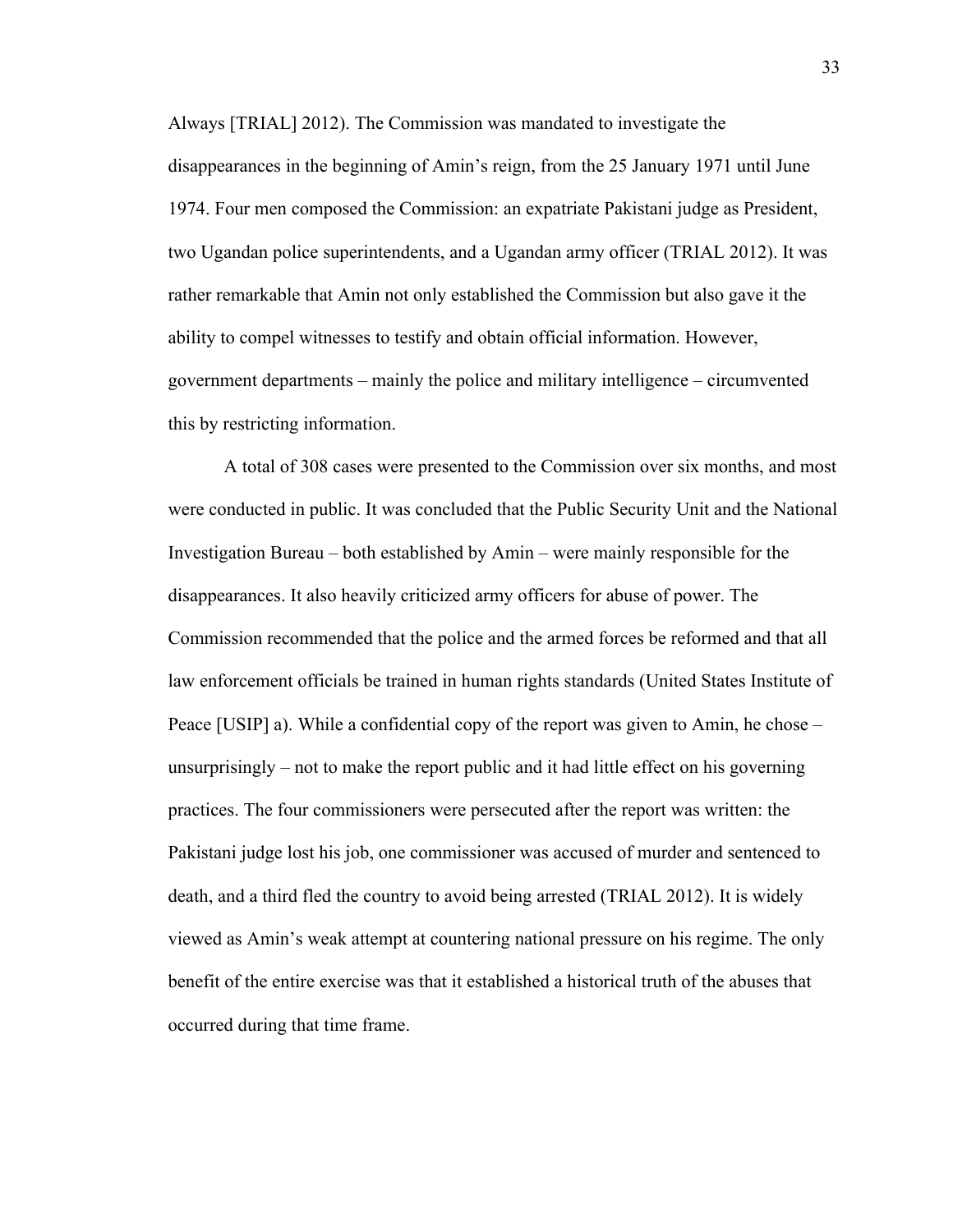Upon entering office, Museveni attempted to improve the country's reputation on human rights in an attempt to gain legitimacy. He was also trying to curry favor with the international community in order to increase financial aide, and to appease internal opposition (Quinn 2007). Even though the first commission was almost universally viewed as a failure, Museveni decided to create another TRC. The Commission of Inquiry into Violations of Human Rights was established on May 16, 1986, and mandated to investigate all aspects of human rights violations that occurred between October 9, 1962 and January 25, 1986 (USIP b). Like Amin's TRC, it was doomed to fail almost from the beginning.

When the Commission began its work, it was composed of five men. Caving to international and domestic pressure, Museveni appointed historian Joan Kakwenzire to the Commission (Quinn 2007). The mandate was extremely broad and vague but allowed for all human rights abuses to be investigated. There was also an institutional failure in providing support for the Commission and the investigation into the abuses that occurred. Funding shortfalls slowed the operation, even causing it to stop entirely during its second year of work. It was only with a US \$93,000 donation from the Ford Foundation that the Commission was able to continue its work (TRIAL 2012). The international community helped to finance its continued existence, with the Danish International Development Agency (DANIDA) as the largest external contributor. DANIDA provided equipment and expertise, as well as US \$363,000 that allowed the Commission to complete its work. With the delays, the original three years that the Commission was expected to work was expanded to eight, during which 608 witnesses testified (Quinn 2007).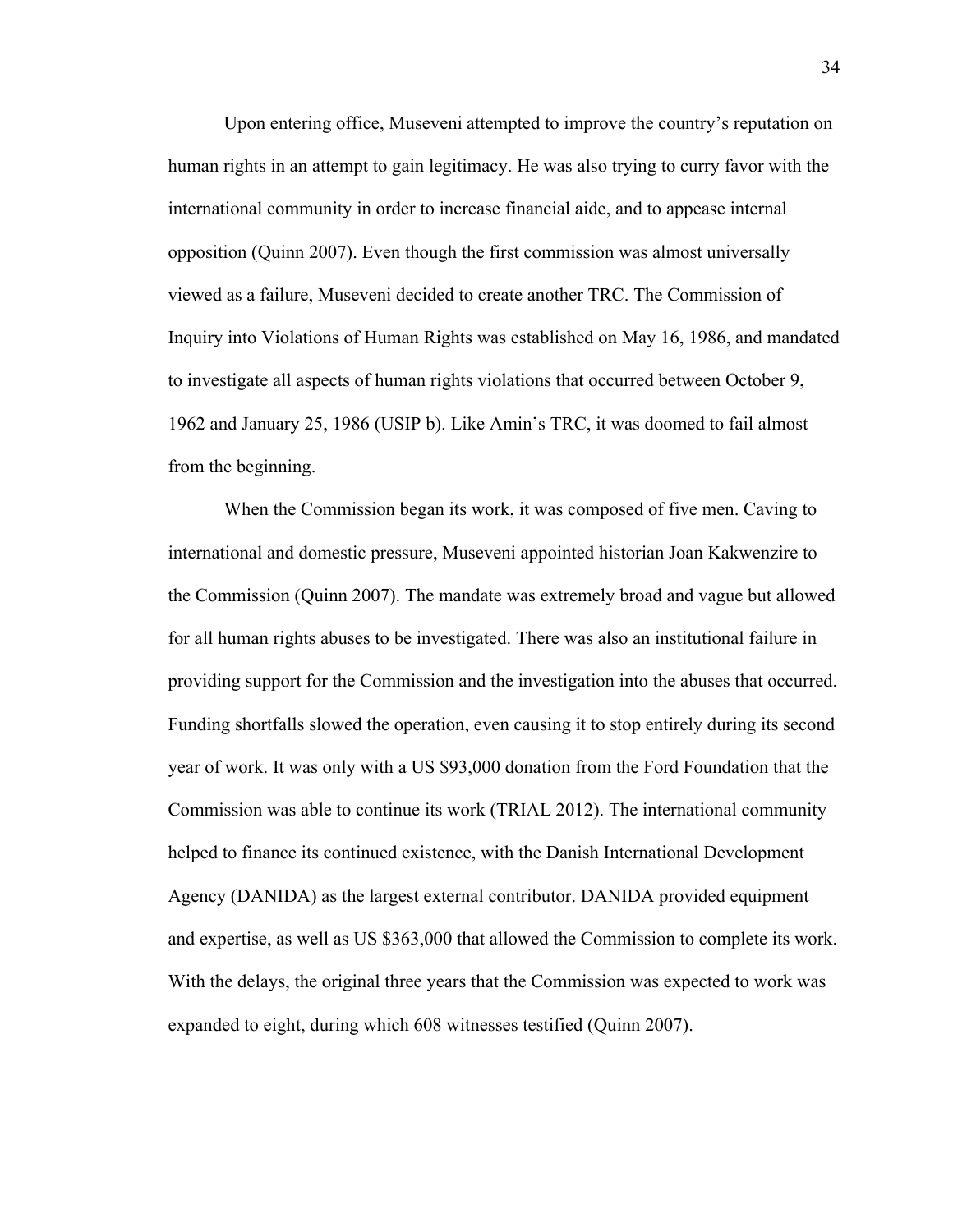Despite the setbacks, the TRC published its final report in 1994. It found that there was widespread evidence of arbitrary detention and recommended that those laws allowing detention without trial be repealed. The TRC also recommended that human rights education be incorporated into the school and university curriculum, as well as into the training programs of the army and security forces (USIP b). As with the 1974 report, it was not widely circulated and a majority of Ugandans know little or nothing about it (Quinn 2007). Small pamphlets containing the Report's findings were published, but were not distributed due to lack of funds and a waning interest in all things relating to Uganda's past. Museveni encouraged this thinking by emphasizing that they should not dwell on the past atrocities (Quinn 2007). It is because of this attitude that there are virtually no monuments or memorials, and the school children are unaware of what happened.

Although the previous two truth commissions have almost universally been viewed as failures, there continues to be calls for the establishment of a third TRC. Religious leaders in particular have been very vocal on this front. The retired Bishop of the Kitgum Diocese, Macleord Baker Ochola said, "The government must take up a bold step to institute a special commission for this region because neglecting the situation could turn to be a time bomb waiting to explode anytime" (Makumbi & Eriku 2011). Doing so would establish a definitive history of the conflict and help to combat the "blame game" occurring between the LRA and the government over whom is responsible for the atrocities. Museveni has been at the forefront of asking religious leaders to stay out of politics, saying that their should be guiding the spiritual masses instead (Makumbi & Eriku 2011).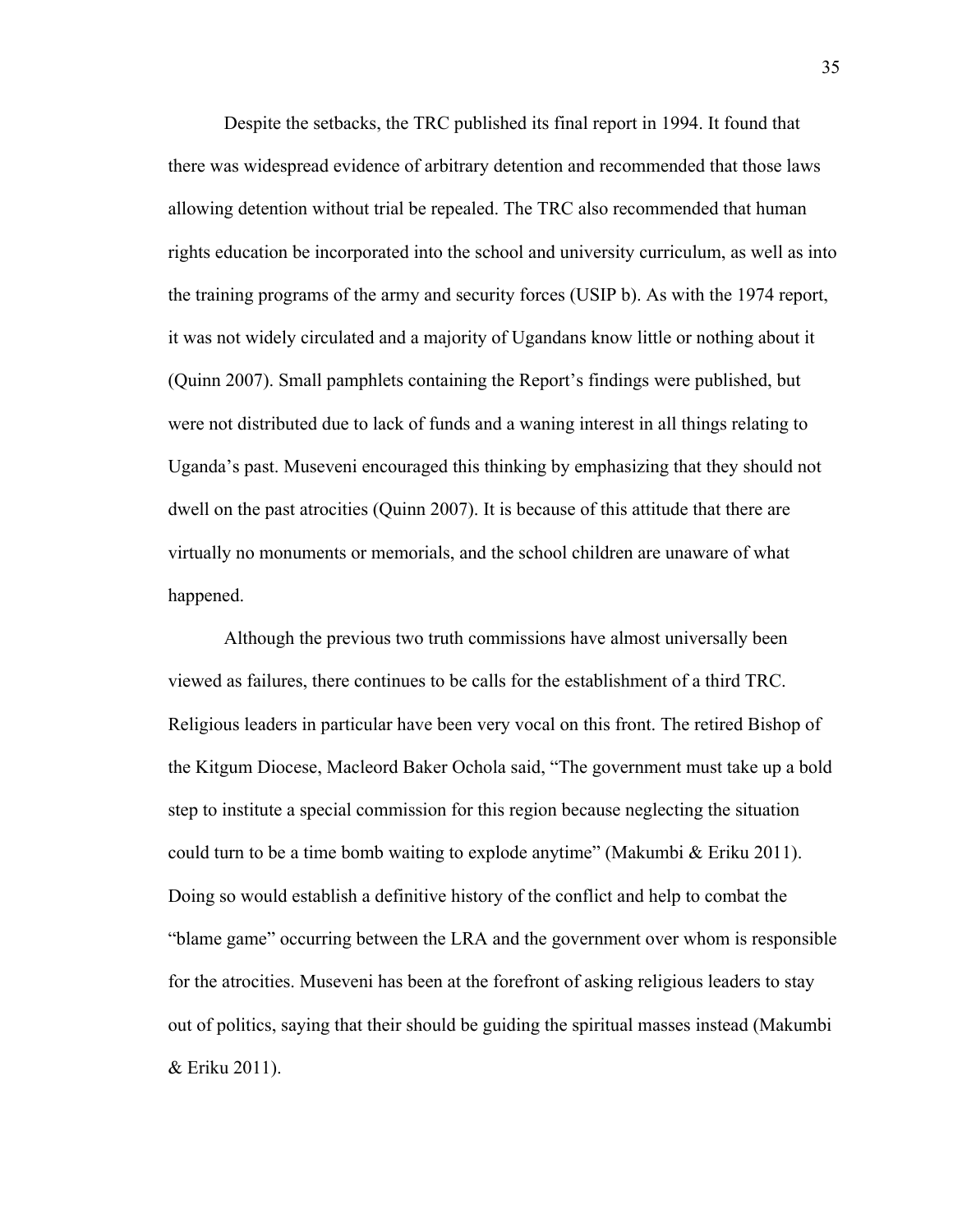Another interesting problem any future Ugandan TRC that examines this conflict will confront is the 2000 Amnesty Act. Its influenced reaches past the trials, where voluntarily confessing to crimes the person had committed could lead to freedom from prosecution. The Act is meant to aid in demobilization, resettlement, and reintegration as well as promote reconciliation and a dialogue between the victims and the perpetrators. This is a very similar to what TRCs are meant to do. If a person could be granted amnesty for past crimes, the argument went, why would they have any dealings with the TRC? It suggested that the TRC's work was less important, and that amnesty should be the pushed for. In essence, the debate was if establishing a historical truth was necessary.

#### DRC

The DRC's truth commission was established in 2003 as a result of the Sun City Agreement. The Comprehensive Peace Agreement created the framework for the TRC as an institute to support democracy but it did not create a specific mandate. As with the newly formed government, the TRC was designed to be a power-sharing mechanism where all parties had a vote in the selection of the leadership. With Law No.4/2004, the National Assembly and Senate formally created the TRC but did nothing to clarify the mandate (Naughton 2014).

One glaring issue with the mandate is that it did not establish a temporal framework in which to operate – it was tasked with documenting political and human rights violations from independence in 1960 but did not give an end date. Another problem was how blatantly political the supposed independent commission was. While a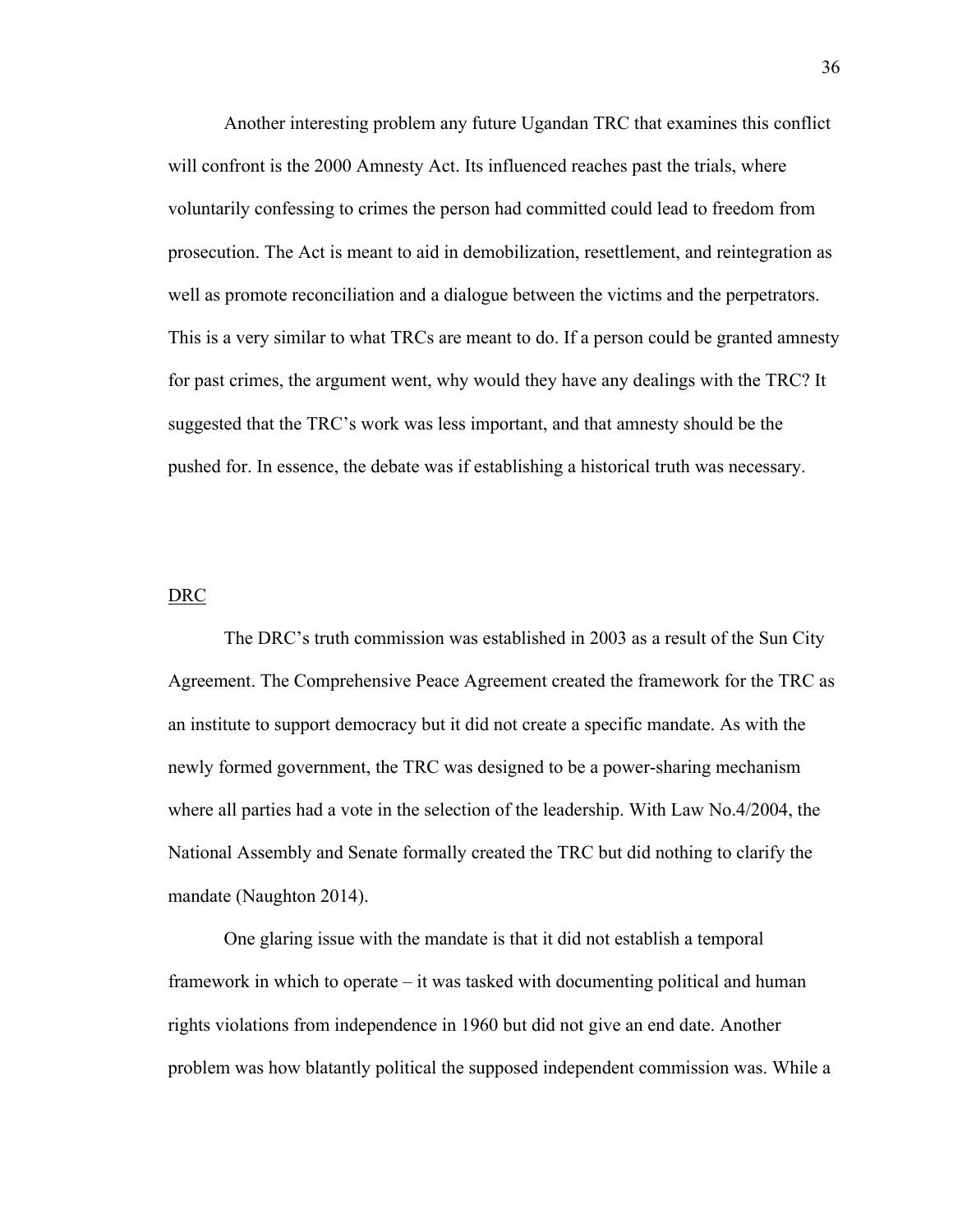civil society representative was placed at the head of the TRC, the political parties appointed the remaining seven members of the bureau, who in turn were able to direct the selection of an additional thirteen members almost a year and a half later (Naughton 2014). The commission was meant to complete its task by the 2005 elections but the delay in selecting the commissioners used more than half of the two year's allowed by the Comprehensive Peace Agreement. Even with the elections pushed back until 2006, the TRC had a limited time frame in which to work as the Supreme Court did not approve its formal bylaws until April 1, 2005.

The commission's ability to complete its mandate was also hampered by physical security issues. Though there was a negotiated peace agreement, fighting continued throughout the country. Unable to ensure the security of staff, victims, and witnesses, the TRC had limited to no access to certain parts of the country. Recognizing this difficulty, the Commission eventually abandoned its truth-seeking goal and instead focused on conflict prevention and mediation as the elections drew near (Naughton 2014). The final report – totaling 84 pages – was submitted to Parliament in February 2007. During its 3 year and 10 month existence, the TRC conducted zero investigations or hearings and only produced generic recommendations. As Naughton (2014) stated, the TRC "did not support the fundamental objectives of a truth commission: accountability through factfinding, acknowledgment of victims, and truth seeking to identify the root causes of violence to prevent its recurrence" (p. 55).

Though the TRC is viewed as an utter failure, the report did have one interesting recommendation. Recognizing that it had abandoned its mandate and done little to reconcile the country, the commissioners proposed the creation of a second TRC and

37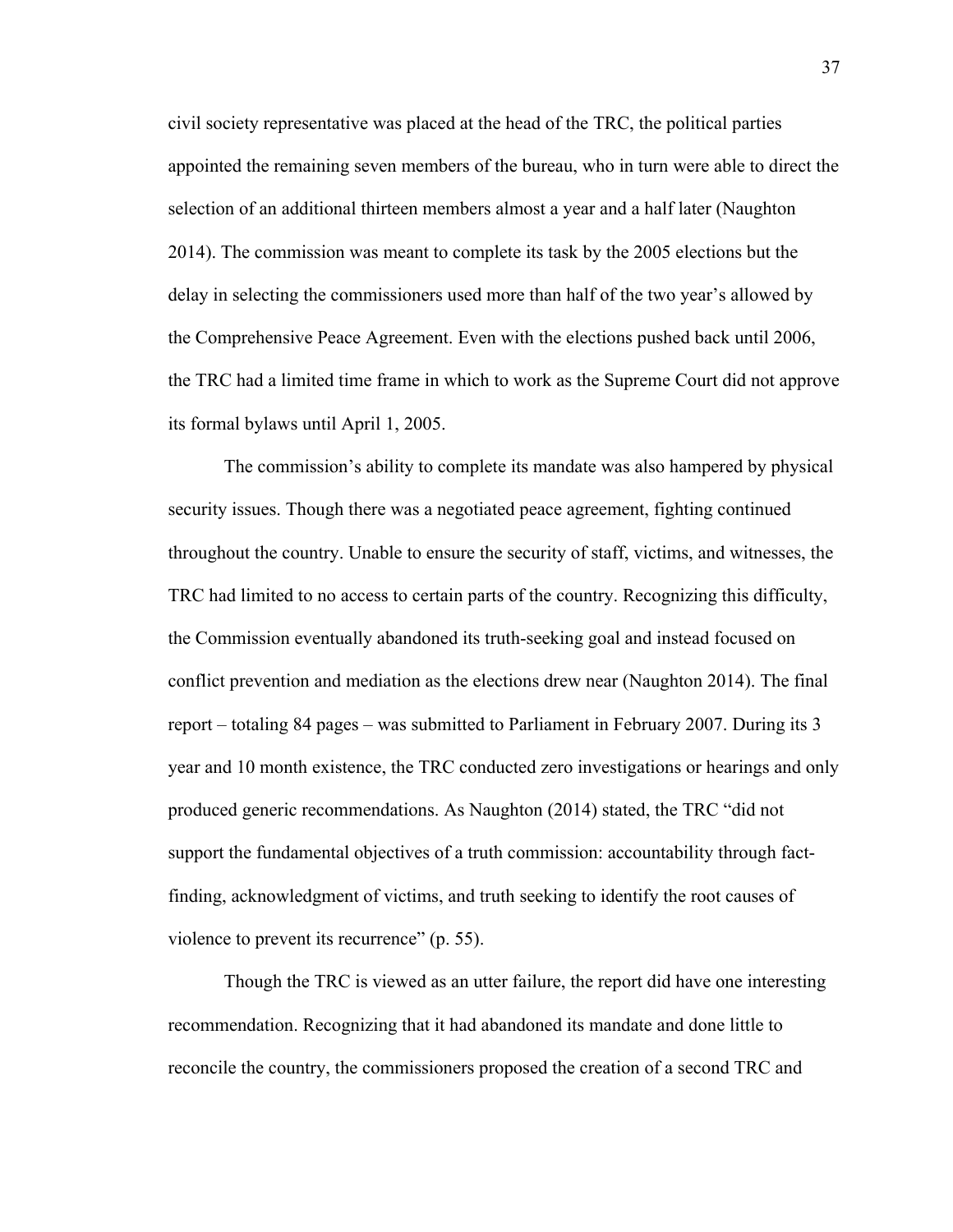even attached a proposed draft law to begin the legislative process (Naughton 2014). To date, there has not been a second TRC but it could be beneficial in the reconciliation process at a future time.

#### Restorative Justice Failures

Uganda and the DRC cases demonstrate the difficulties TRCs face. While they are meant to be independent entities, it is unsurprising that they are inherently political. Due to this, it is hard to create an official history that is apolitical and all encompassing. It is also difficult to gauge how much they have done in terms of reconciliation; however, it would be fair assumption that it has done little to nothing. However, the cases do provide support for this paper's second argument – that countries will utilize restorative justice when there is a weak national judiciary. And, while the TRCs may not be viewed as a success and the reports were not circulated, the Ugandan case demonstrates that the commissions can reach many people. If they were to actually enforce their mandate and focus on reconciliation, the TRCs could be a powerful tool. The continuing calls for the creation of new TRCs in Uganda and the DRC demonstrate that countries have not given up on the mechanism.

#### **Conclusions and Implications**

While the cases of Uganda and the DRC demonstrate that both retributive and restorative justice can exist within the bounds of a single country, it does not do so perfectly. The cases provide support for the first argument put forth – external intervention will lead to pressure to implement retributive justice. Both Europe and the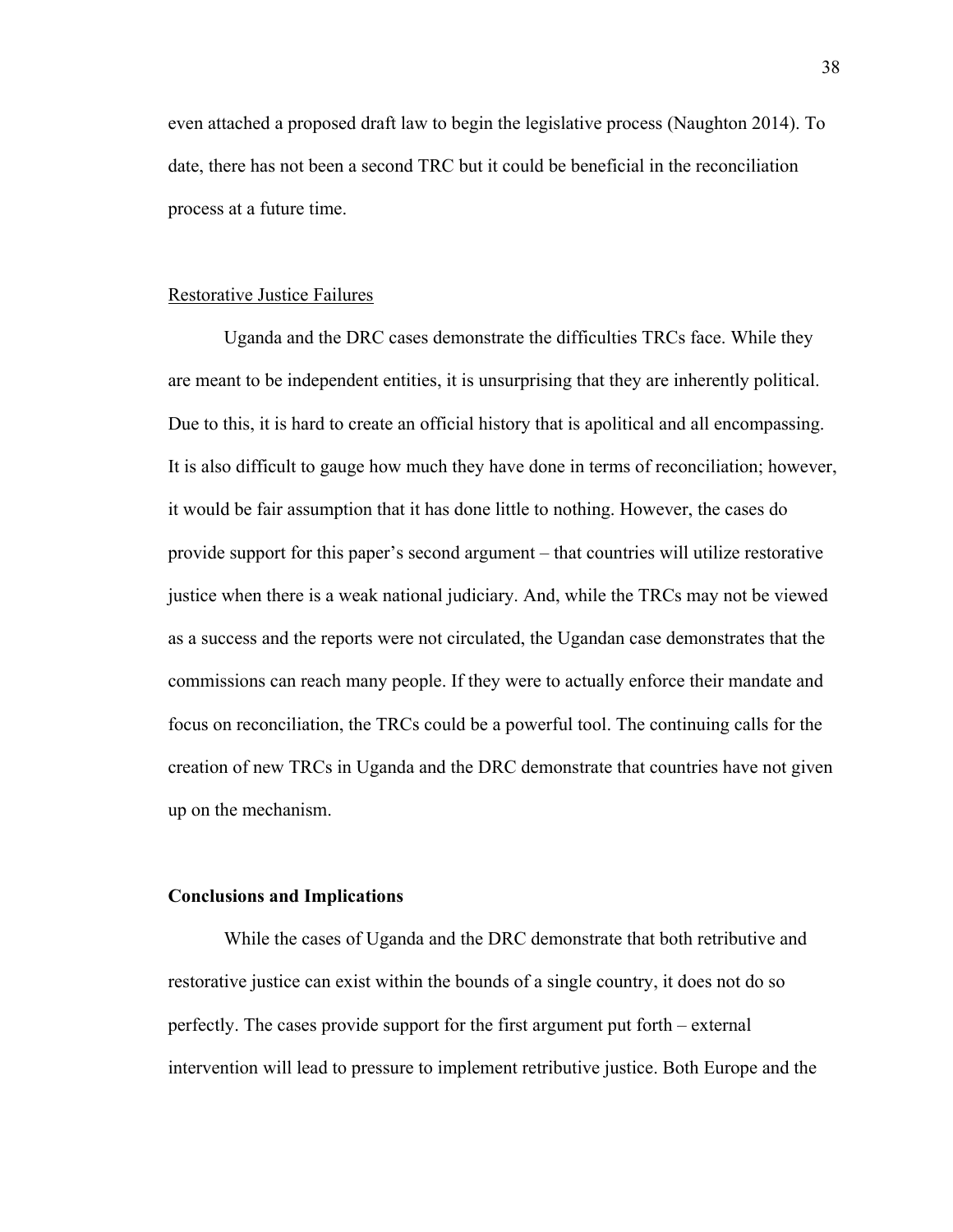ICC Prosecutor pressured Uganda and the DRC to invoke Article 14 of the Rome Statute and refer their situations to the newly created Court. Rebuilding the national judiciary has also become a focus of international organizations and NGOs. Doing so allows for trials to remain closer to the stakeholders and promote reconciliation within the country.

There is also support for the second argument – the corruption of the judicial system by the previous regime will lead to the implementation of restorative justice – but with a caveat. While a weak national judicial system may lead to the creation of a TRC, it does not mean that it will be successful. As both countries are facing calls for a new commission, the countries should use the past experience as a learning experience for a potential new TRC. It is important that the commission remain independent and is given the funding to complete its mandate, demonstrating the political will of the government to hold the perpetrators accountable while creating an official history of the time period.

While not directly addressed in the body of the work, the third and primary argument – that external intervention and a weak national judiciary will lead to a complementary approach – does have support from the two case studies. The countries implemented a complementary approach to transitional justice by utilizing both retributive and restorative justice mechanisms. As many countries emerging from conflict face both of these conditions, this study provides an example of how countries could use retributive and restorative means and which pitfalls to avoid.

These cases can be viewed as radical failures of transitional justice, but there are a few important lessons that can be drawn from them. The use of mobile courts in the DRC is an excellent example of the international community and national governments recognizing the inherent limitations of the court system and adopting a new system to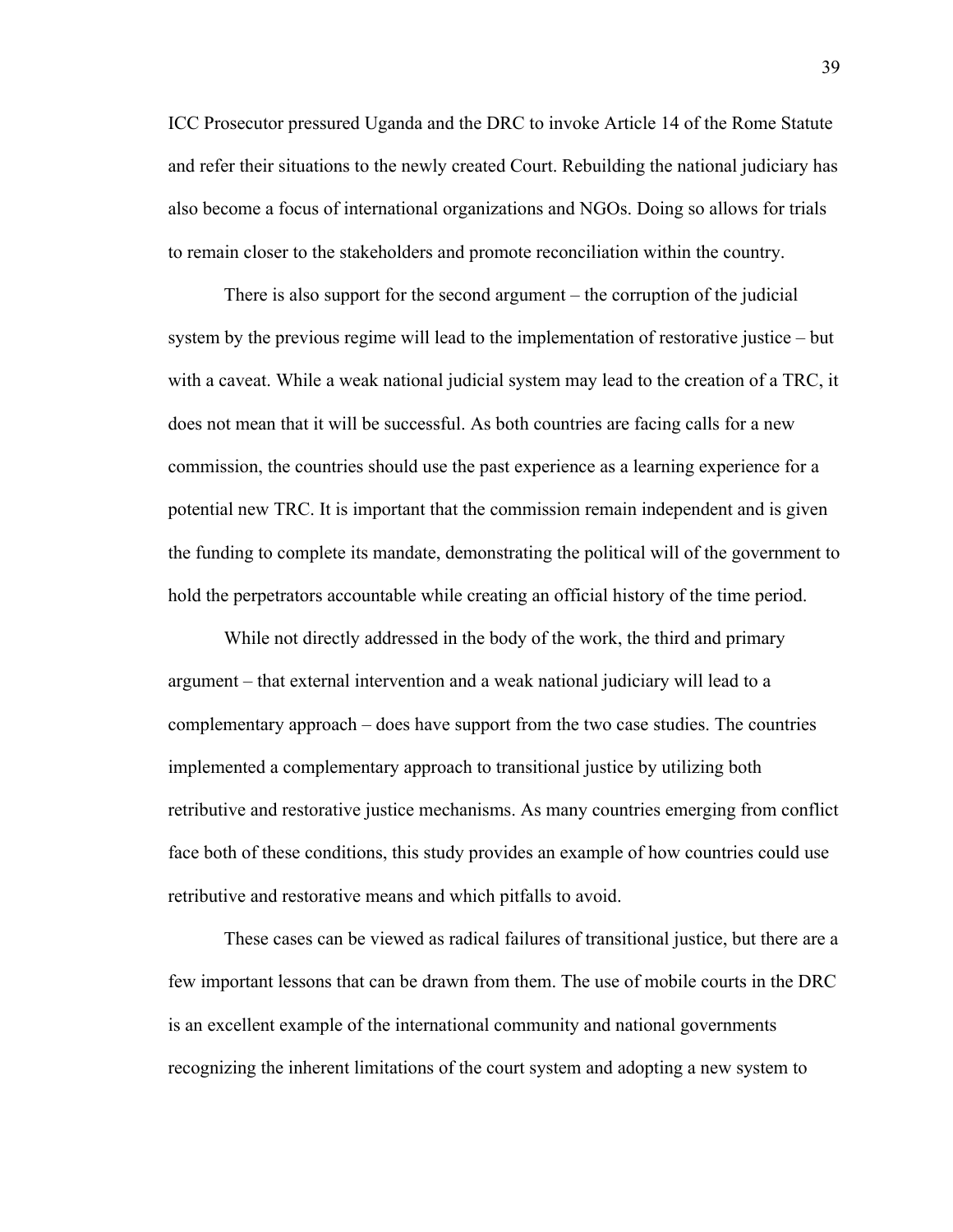reach more people. We can also see that countries are choosing to engage the International Criminal Court in a strategic way. Uganda used the ICC as a threat against the Lord's Resistance Army to bring them to the negotiation table, while Joseph Kabila used it to remove political enemies. Both have also used it as a means of improving their standing within the international community. The continued calls for truth and reconciliation commissions in the countries that have had a history of failed attempts are very promising. It demonstrates that people still believe that they have value. The international community and national governments should take note of this and strive to implement restorative mechanisms that are both apolitical and widely accessible.

Transitional justice is meant to reconcile the people of a given country after a conflict situation. With the increase of external intervention, there is an added issue of public accountability to the international community that must be taken into consideration. Given the limited reach trials both in country and at the ICC, their ability to aid in reconciliation is somewhat inhibited. It is therefore logical to include a mechanism that reaches more people – a truth and reconciliation commission has the potential to do so. Implementing a complementary approach would allow for the country to see those most responsible being brought to justice while also working to reconcile the people to their community – therefore doing the most good for the most people.

Uganda and the DRC have both shown that countries can implement both retributive and restorative mechanisms when working on transitional justice. For the mechanisms to truly work towards reconciliation, however, the government must have the political will to subsidize and support the mechanisms while allowing them to remain apolitical. Doing so will allow them to be seen as legitimate tools of reconciliation rather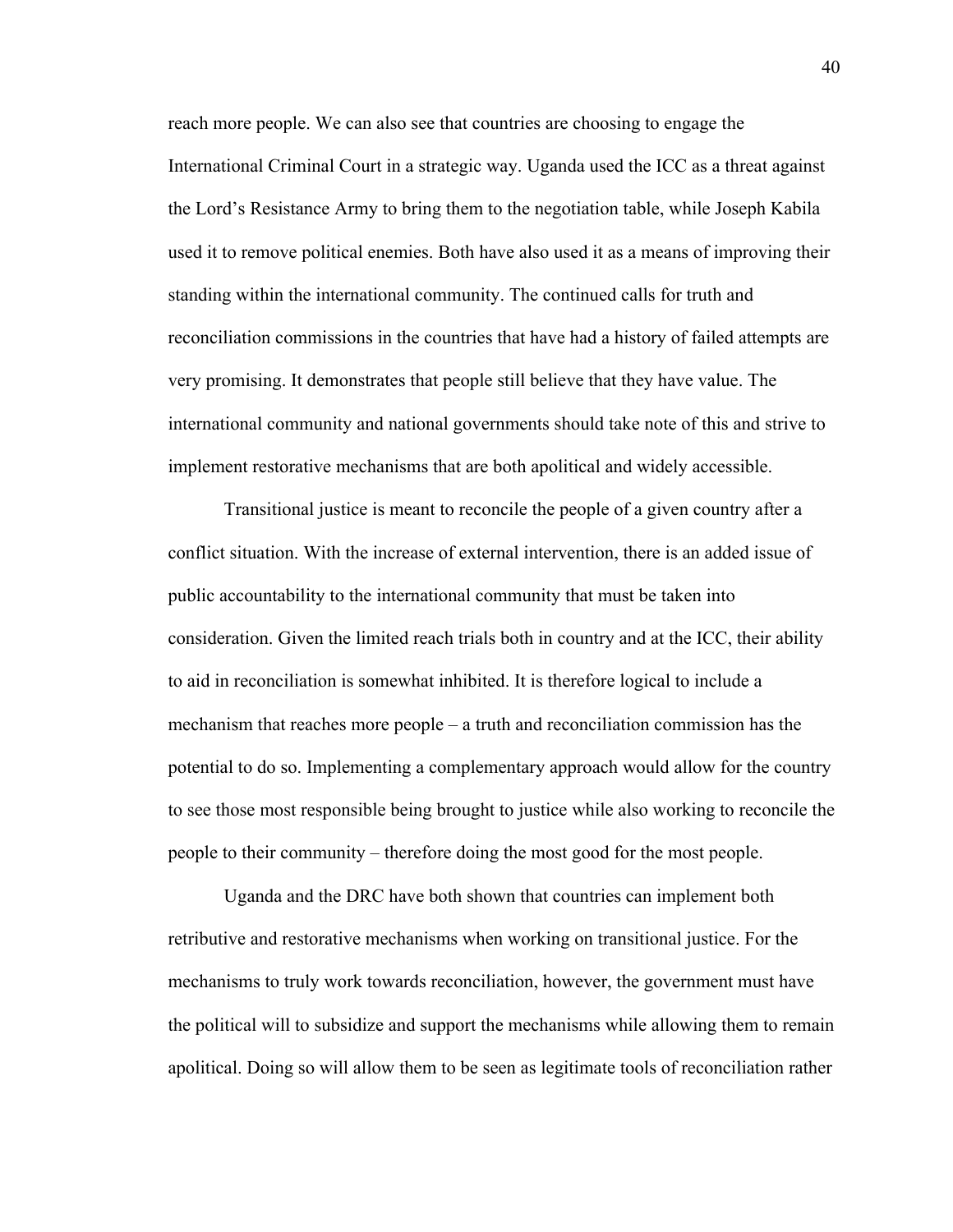than as a means of implementing victors justice. Recognizing that these do not occur in a vacuum, it is important that the international community work with the national governments to ensure that an accurate record of human rights violations is created and that all sides of the conflict are held accountable for their actions, not just the losers. Implementing both a top-down approach of justice through prosecutions and a mid-level approach with a truth commission will ensure that justice reaches more citizens, and push the country closer to the goal of attaining the most justice for the most people.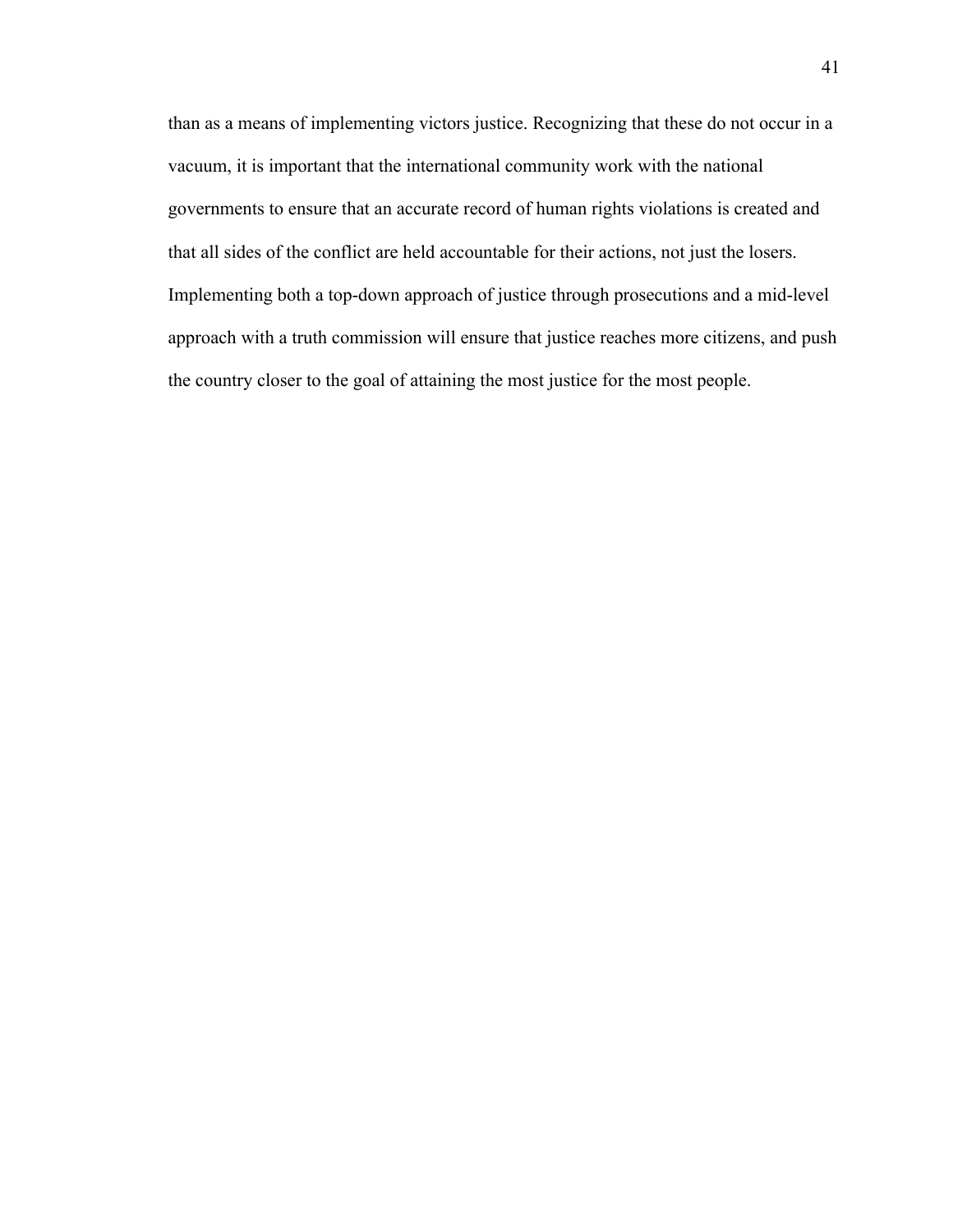#### References

Adjami, M. & Mushiata, G. (2010). "Democratic Republic of Congo: Impact of the Rome Statute and the International Criminal Court". *International Center for Transitional Justice*. Retrieved from https://www.ictj.org/sites/default/files/ICTJ-DRC-Impact-ICC-2010-English.pdf

Aljazeera (2014, May 5). DRC court clears most soldiers of rape. *Aljazeera*. Retrieved from http://www.aljazeera.com/news/africa/2014/05/drc-court-clears-soldiers-rapemurder-201455133937482573.html

Aljazeera (2013, November 5). Q&A Who are DR Congo's M23 rebels? Retrieved from http://www.aljazeera.com/news/africa/2013/08/201382411593336904.html

Allen, T. (2006). *Trial Justice: The International Criminal Court and the Lord's Resistance Army*. London, England: Zen Books.

Baldauf, S. (2012, March 9). When Joseph Kony almost came in from the cold: Juba peace talks. *Christian Science Monitor.* Retrieved from http://www.csmonitor.com/World/Keep-Calm/2012/0309/When-Joseph-Kony-almostcame-in-from-the-cold-Juba-peace-talks-video

Bosco, D. (2014). *Rough Justice: The International Criminal Court in a World of Power Politics*. New York: Oxford University Press.

British Broadcasting Corporation (2011, September 22). DR Congo war crimes trial of Egangela 'a test case of justice'. *BBC News Africa*. Retrieved from http://www.bbc.com/news/world-africa-28792436

British Broadcasting Corporation (2014, August 14). Ugandan LRA rebel Thomas Kwoyelo granted amnesty. *BBC News Africa*. Retrieved from http://www.bbc.co.uk/news/world-africa-15019883

Burke-White, W.W. & Kaplan, S. 2009. Shaping the Contours of domestic justice: The International Criminal Court and an admissibility challenge in the Uganda situation. In C. Stahn & G. Sluiter (eds.), *The Emerging Practice of the International Criminal Court*. Leiden, The Netherlands: Brill.

Carayon, G. (2016, February 18). Waiting, Waiting, and More Waiting for Reparations in the Lubanga Case. *International Justice Monitor*. Retrieved from http://www.ijmonitor.org/2016/02/waiting-waiting-and-more-waiting-for-reparation-inthe-lubanga-case/

Clark, J. (2010). The ICC, Uganda, and the LRA: Re-framing the Debate. *African Studies,* 69(1), pp. 141-160.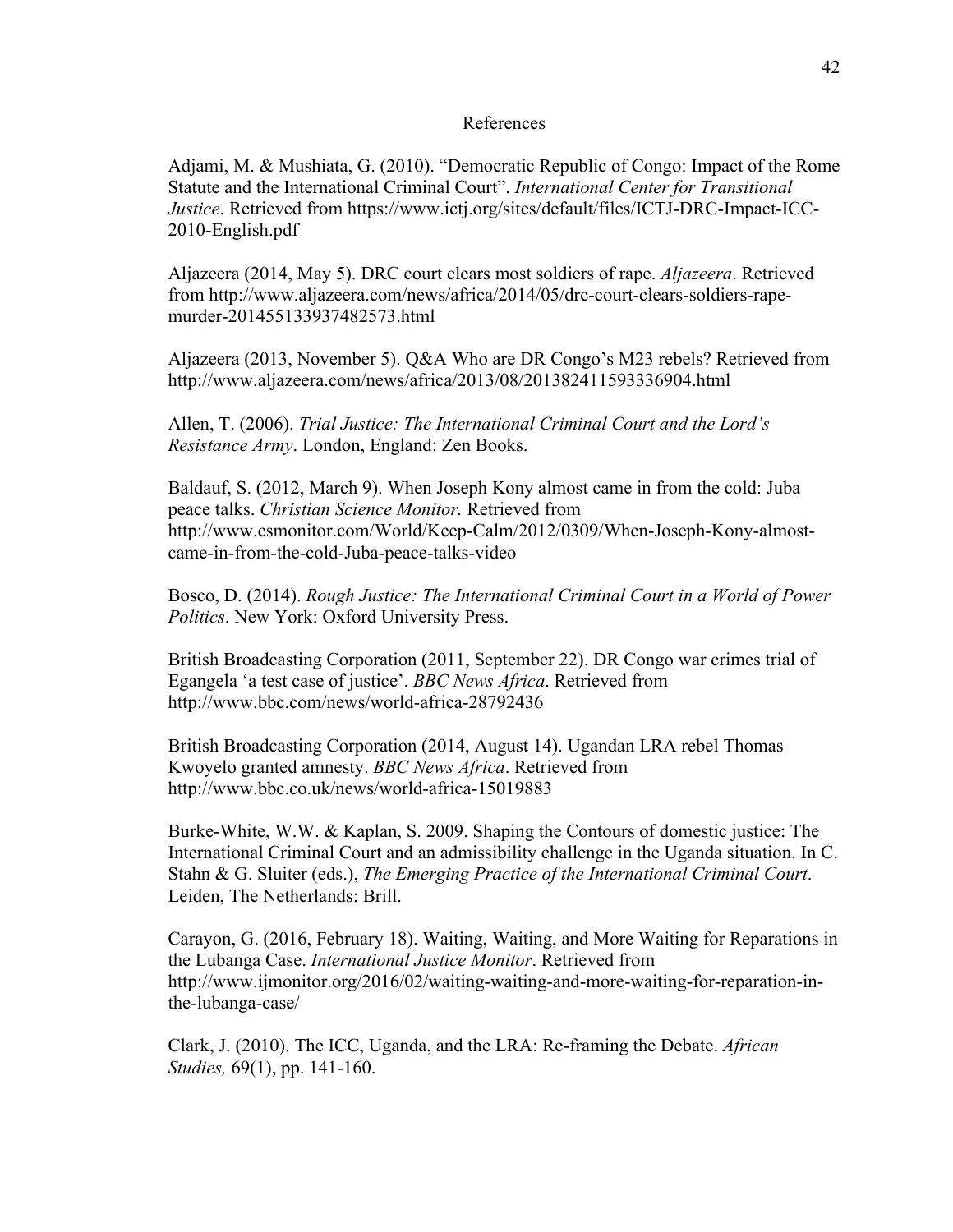Congo News Agency (2012, April 13). Kabila's Position on The Arrest of Ntaganda 'Has Not Changed'. *Congo News Agency*. Retrieved from http://www.congoplanet.com/news/1965/joseph-kabila-position-on-bosco-ntagandaarrest-has-not-changed.jsp

Duff, R.A., "Process, Not Punishment: The Importance of Criminal Trials for Transitional and Transnational Justice", *Minnesota Legal Studies Research Paper No. 14- 03*. doi: http://dx.doi.org/10.2139/ssrn.2387601

Du Toit, A. (2000). The moral foundations of the South African TRC: Truth as acknowledgment and justice as recognition. In R. I. Rotberg & D. Thompson (eds.), Truth v. justice: The morality of truth commissions (pp. 122-140). Princeton, NJ: Princeton University Press.

Gavrielides, T. (2007). *Restorative Justice Theory and Practice: Addressing the Discrepancy.* European Institute for Crime Prevention and Control

Gegout, C. (2013). "The International Criminal Court: limits, potential and conditions for the promotion of justice and peace", *Third World Quarterly* 34(5), pp. 800-818

Horovitz, S. (2012). "DR Congo: Interaction Between International and National Judicial Responses to Mass Atrocities". *The Domac Project*. Retrieved from https://www.academia.edu/4036278/DR\_Congo\_Interaction\_between\_International\_and National Judicial Responses to the Mass Atrocities

Horvitz, L.A. & Catherwood, C. (2006). *Encyclopedia of War Crimes and Genocide*. New York, NY: Fact on File.

Human Rights Watch (2003, July). Abducted and Abused: Renewed Conflict in Northern Uganda. *Human Rights Watch,* 15(12) 1-74.

Human Rights Watch (2012). "Justice for Serious Crimes before National Courts: Uganda's International Crime Division". *Human Rights Watch*. Retrieved from http://www.hrw.org/sites/default/files/reports/uganda0112ForUpload\_0.pdf

Human Rights Watch (2014). "Rwanda: Justice After Genocide – 20 Years On". *Human Rights Watch.* Retrieved from https://www.hrw.org/news/2014/03/28/rwanda-justiceafter-genocide-20-years

Human Rights Watch (2015). "DR Congo: ICC Convict Faces Domestic Charges". *Human Rights Watch*. Retrieved from https://www.hrw.org/news/2015/12/23/dr-congoicc-convict-faces-domestic-charges

Humphrey, Michael. "International Intervention, Justice and National Reconciliation: The Role of the ICTY and ICTR in Bosnia and Rwanda." *Journal of Human Rights* 2:4 (December 2003) 495-505.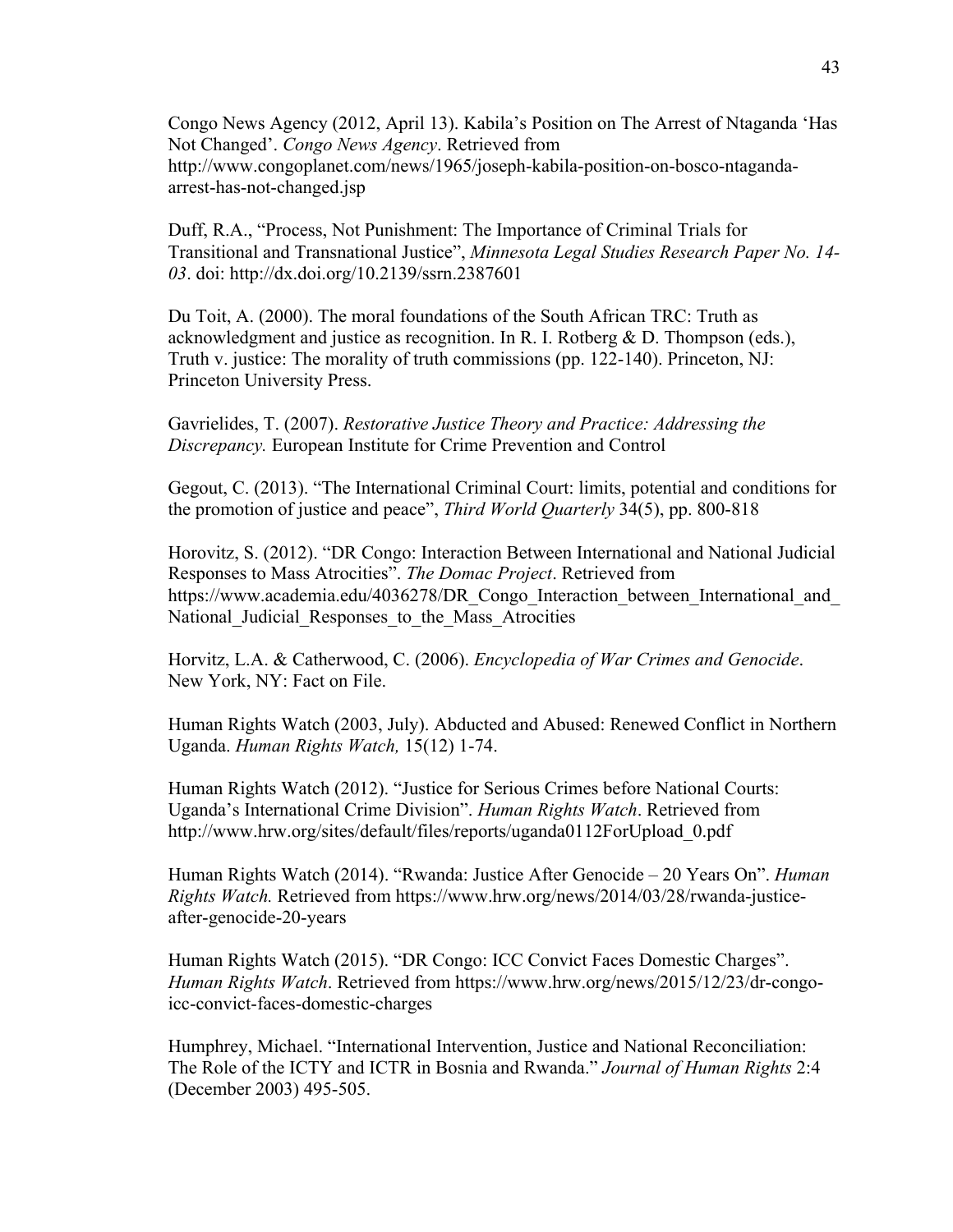International Center for Transitional Justice (2015). *Criminal Justice*. In *Transitional Justice Issues*. Retrieved from https://www.ictj.org/our-work/transitional-justiceissues/criminal-justice

International Criminal Court (n.d.) Uganda. *International Criminal Court*. Retrieved from http://www.icc-

cpi.int/menus/icc/situations%20and%20cases/situations/situation%20icc%200204/situati on%20index?lan=en-GB

International Criminal Court (2004, April 19). Prosecutor receives referral of the situation in the Democratic Republic of Congo. Retrieved from http://www.icccpi.int/en\_menus/icc/press%20and%20media/press%20releases/2004/Pages/prosecutor% 20receives%20referral%20of%20the%20situation%20in%20the%20democratic%20repu blic%20of%20congo.aspx

International Criminal Court (2014). Situation in the Democratic Republic of the Congo. Retrieved from http://www.icc-

cpi.int/en\_menus/icc/situations%20and%20cases/situations/situation%20icc%200104/Pa ges/situation%20index.aspx

International Criminal Court (2015, March 6). Ongwen case: Confirmation of charges hearing postponed to 21 January 2016. Retrieved from http://www.icccpi.int/en\_menus/icc/press%20and%20media/press%20releases/Pages/ma179.aspx

International Criminal Court (2016, May 30). *Ongwen case: Trial to open on 6 December 2016* [Press Release]. Retrieved from https://www.icccpi.int//Pages/item.aspx?name=pr1216

International Justice Monitor (2016, July 22). Kwoyelo Trial Postponed (Again) in Ugandan Court: Causes and Ramifications. *International Justice Monitor.* Retrieved from http://www.ijmonitor.org/2016/07/kwoyelo-trial-postponed-again-in-ugandan-courtcauses-and-ramifications/

Karp, D. R. and Thom A. (eds.). (2004). Restorative Justice on the College Campus: Promoting Student Growth and Responsibility, and Reawakening the Spirit of Campus Community. Springfield, Il: Charles C Thomas.

Kerr, R. and Mobekk, E. (2007). *Peace and Justice: Seeking Accountability After War*. Cambridge: Polity Press.

Kihika, K. S, & Regué, M. (2015) "Pursuing Accountability for Serious Crimes in Uganda's Courts: Reflections on the Thomas Kwoyelo Case." *International Center for Transitional Justice*. Retrieved from https://www.ictj.org/sites/default/files/ICTJ-Briefing-Uganda-Kwoyelo-2015.pdf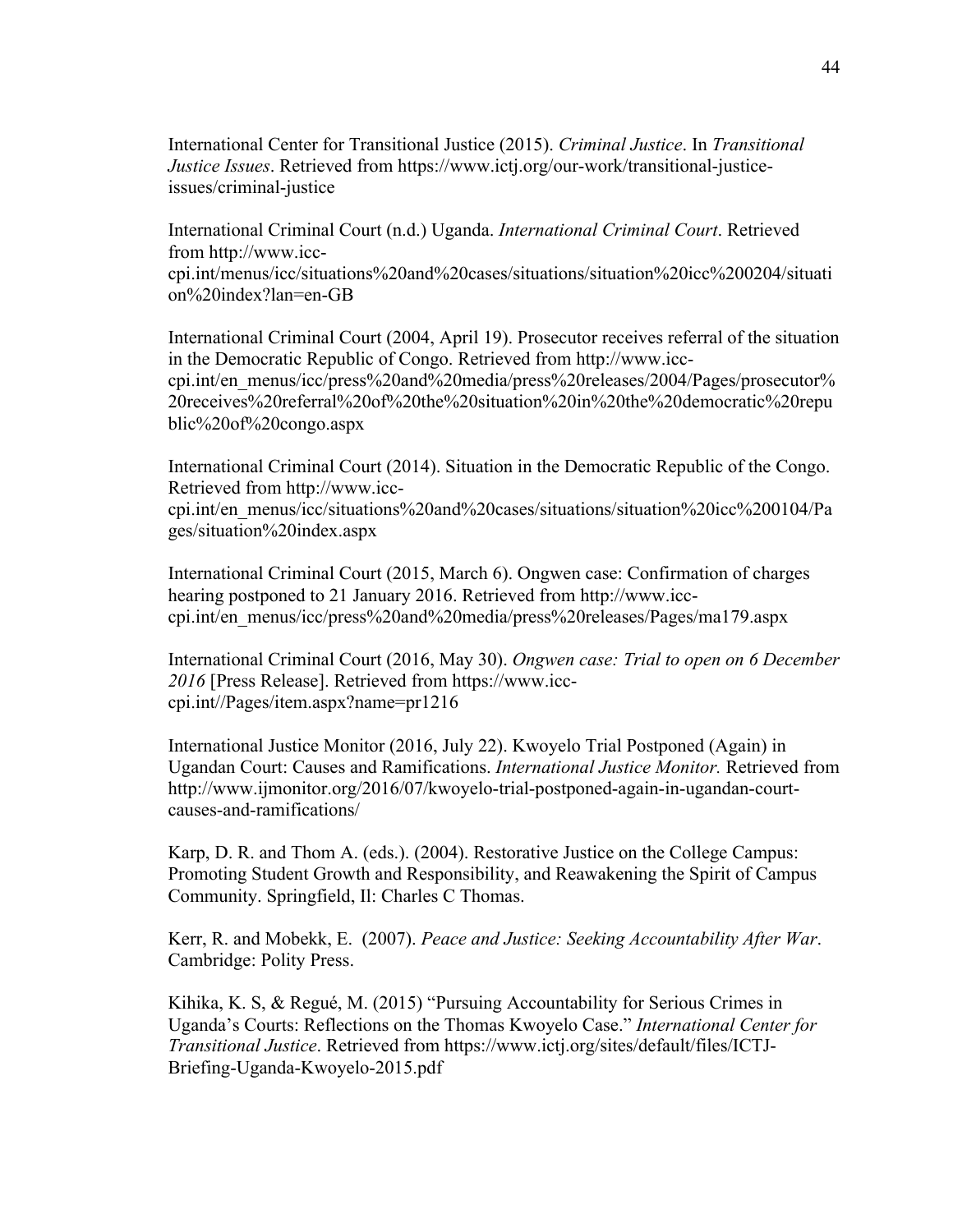Kim, H. & Sikkink, K. (2010). "Explaining the Deterrence Effect of Human Rights Prosecutions for Transitional Countries" *International Studies Quarterly* 54(4), pp. 939- 963.

Landsman, S. 1996. "Alternative Responses to Serious Human Rights Abuses: Of Prosecution and Truth Commissions" *Law and Contemporary Problems* 59 (4), pp. 81- 92.

Lemarchand, R. (2009). *The Dynamics of Violence in Central Africa*. Philadelphia, PA: University of Pennsylvania Press.

Makumbi, C. & Eriku, J. (2011, September 12) Uganda: Clergy Demand Truth and Reconciliation Commission for Northern Region. *AllAfrica*. Retrieved from http://allafrica.com/stories/201109121519.html

Moore, C. (2003, September 17). Idi Amin. *Daily Telegraphy*. Retrieved from http://www.telegraph.co.uk/news/obituaries/1439131/Idi-Amin.html

Moreno-Ocampo, L. (2006). *The Responsibility to Protect: Engaging America (Keynote address)*. Retrieved from the Responsibility 2 Protect Coalition: http://r2pcoalition.org/content/view/61/86/

Moy, H. A. (2006). The International Criminal Court's Arrest Warrants and Uganda's Lord's Resistance Army: Renewing the Debate Over Amnesty and Complementarity. *Harvard Human Rights Journals*, 19, pp. 267-273.

Nakandha, S. (2016, May 5). The Kwoyleo Case at the ICD: The Realities of Complementarity in Practice. *International Justice Monitor*. Retrieved from http://www.ijmonitor.org/2016/05/the-kwoyelo-case-at-the-icd-the-realities-ofcomplementarity-in-practice/

Naughton, E. (2014). Democratic Republic of the Congo: Case Study. *Challenging the Conventional: Can Truth Commissions Strengthen Peace Processes?* Retrieved from https://www.ictj.org/publication/challenging-conventional-can-truth-commissionsstrengthen-peace-processes

New York Times (2005, October 5). Uganda Aide Criticizes Court Over Warrants. *New York* Times. Retrieved from http://query.nytimes.com/gst/fullpage.html?res=9A03EFD91F30F93AA35753C1A9639 C8B63

Open Society Foundation (2013). Justice in DRC: Mobile courts combat rape and impunity in Eastern Congo. *Open Society Foundation*. Retrieved from http://www.opensocietyfoundations.org/sites/default/files/justice-drc-20130114.pdf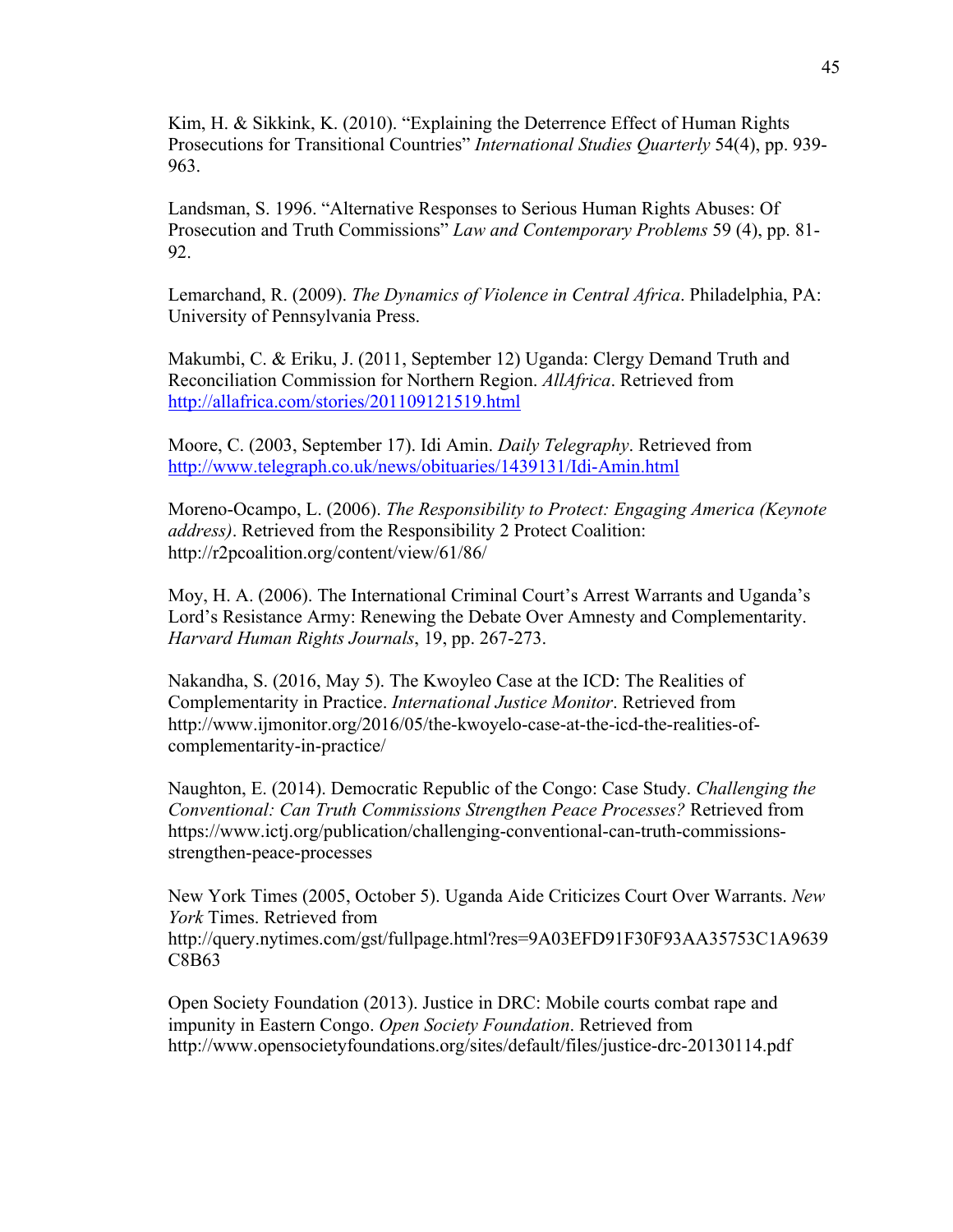Pham, P., Vinck, P., Wierda, M., Stover, E., & di Giovanni, A. (2005, July). Forgotten Voices: A Population-Based Survey on Attitudes about Peace and Justice in Northern Uganda. *International Center for Transitional Justice* and *Human Rights Center, University of California, Berkeley*. Retrieved from http://ictj.org/sites/default/files/ICTJ-HRC-Uganda-Voices-2005-English.pdf

Pena, M. (2015, March 3). ICC Appeals Chamber Issues Its First Judgment on Reparations. *International Justice Monitor*. Retrieve from http://www.ijmonitor.org/2015/03/icc-appeals-chamber-issues-its-first-judgment-onreparations/

Quinn, J. (2007). Social Reconstruction in Uganda: The Role of Informal Mechanisms in Transitional Justice. *Human Rights Review*, 8(4), 173-190.

Relief Web (2003, November 11). War in northern Uganda world's worst forgotten crisis: UN. *Relief Web*. Retrieved from http://reliefweb.int/report/uganda/war-northernuganda-worlds-worst-forgotten-crisis-un

Reyntjens, F. (2009). *The Great African War: Congo and Regional Geopolitics, 1996- 2006*. New York, NY: Cambridge University Press

Ross, W. (2003, July 16). Uganda army in "rights abuse". *BBC News*. Retrieved from http://news.bbc.co.uk/2/hi/africa/3071421.stm

Schiff, B. (2008). *Building the International Criminal Court*. New York, NY: Cambridge University Press.

Seils, P. (2013). Restoring civic confidence. In J. Almqvist and C. Esposito (eds). *The Role of Courts in Transitional Justice: Voices from Latin America* (pp. 264-279). New York, NY: Routledge.

Shinoda, H., "Peace-Building by the Rule of Law: An Examination of Intervention in the form of International Tribunals", *International Journal of Peace Studies*, Vol. 7 (2002), pp. 41-58

Snyder, J. and Vinjamuri, L. "Trials and Errors: Principle and Pragmatism in Strategies for International Justice," *International Security* 28, no. 3 (Winter 2003/04): pp. 5-44.

Stearns, J. (2011). *Dancing in the Glory of Monsters: The Collapse of the Congo and the Great African War*. New York, NY: PublicAffairs.

Stover, E. & Weinstein, H. M. (2004). Introduction. In E. Stover and H.M. Weinstein (eds.), *My Neighbor, My Enemy: Justice and Community in the Aftermath of Mass Atrocity* (pp. 1-26). New York, NY: Cambridge University Press.